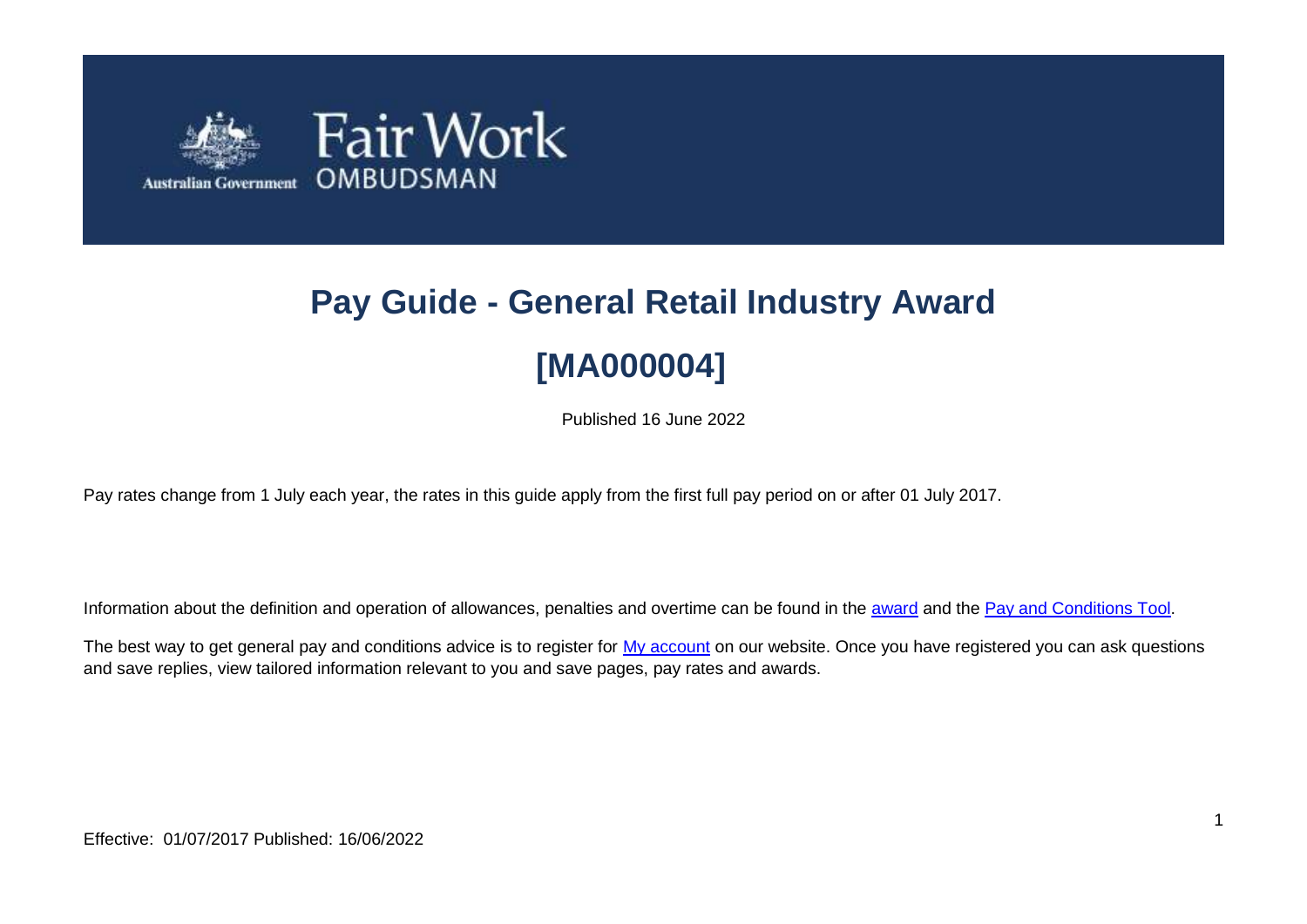# **Rates of pay**

### **Adult Full-time & part-time**

### **Table 1 of 3**

| <b>Classification</b>   | Weekly pay rate | Hourly pay rate | Evening -<br><b>Monday to Friday</b><br>after 6pm | Saturday - not<br><b>shiftworkers</b> | Sunday - not<br><b>shiftworkers</b> | <b>Public holiday -</b><br>not shiftworkers |
|-------------------------|-----------------|-----------------|---------------------------------------------------|---------------------------------------|-------------------------------------|---------------------------------------------|
| Retail employee level 1 | \$763.20        | \$20.08         | \$25.10                                           | \$25.10                               | \$39.16                             | \$45.18                                     |
| Retail employee level 2 | \$781.40        | \$20.56         | \$25.70                                           | \$25.70                               | \$40.09                             | \$46.26                                     |
| Retail employee level 3 | \$793.60        | \$20.88         | \$26.10                                           | \$26.10                               | \$40.72                             | \$46.98                                     |
| Retail employee level 4 | \$809.10        | \$21.29         | \$26.61                                           | \$26.61                               | \$41.52                             | \$47.90                                     |
| Retail employee level 5 | \$842.30        | \$22.17         | \$27.71                                           | \$27.71                               | \$43.23                             | \$49.88                                     |
| Retail employee level 6 | \$854.60        | \$22.49         | \$28.11                                           | \$28.11                               | \$43.86                             | \$50.60                                     |
| Retail employee level 7 | \$897.40        | \$23.62         | \$29.53                                           | \$29.53                               | \$46.06                             | \$53.15                                     |
| Retail employee level 8 | \$933.80        | \$24.57         | \$30.71                                           | \$30.71                               | \$47.91                             | \$55.28                                     |

### **Table 2 of 3**

| <b>Classification</b>   | <b>Shiftwork - Monday</b><br>to Friday - non-<br>baking production<br>employees | <b>Early morning shift -</b><br>baking production<br>employees | <b>Night shift - baking</b><br>production<br>employees | Saturday -<br><b>shiftworkers</b> | Sunday -<br>shiftworkers |
|-------------------------|---------------------------------------------------------------------------------|----------------------------------------------------------------|--------------------------------------------------------|-----------------------------------|--------------------------|
| Retail employee level 1 | \$26.10                                                                         | \$22.59                                                        | \$26.10                                                | \$30.12                           | \$40.16                  |
| Retail employee level 2 | \$26.73                                                                         | \$23.13                                                        | \$26.73                                                | \$30.84                           | \$41.12                  |
| Retail employee level 3 | \$27.14                                                                         | \$23.49                                                        | \$27.14                                                | \$31.32                           | \$41.76                  |
| Retail employee level 4 | \$27.68                                                                         | \$23.95                                                        | \$27.68                                                | \$31.94                           | \$42.58                  |
| Retail employee level 5 | \$28.82                                                                         | \$24.94                                                        | \$28.82                                                | \$33.26                           | \$44.34                  |
| Retail employee level 6 | \$29.24                                                                         | \$25.30                                                        | \$29.24                                                | \$33.74                           | \$44.98                  |
| Retail employee level 7 | \$30.71                                                                         | \$26.57                                                        | \$30.71                                                | \$35.43                           | \$47.24                  |
| Retail employee level 8 | \$31.94                                                                         | \$27.64                                                        | \$31.94                                                | \$36.86                           | \$49.14                  |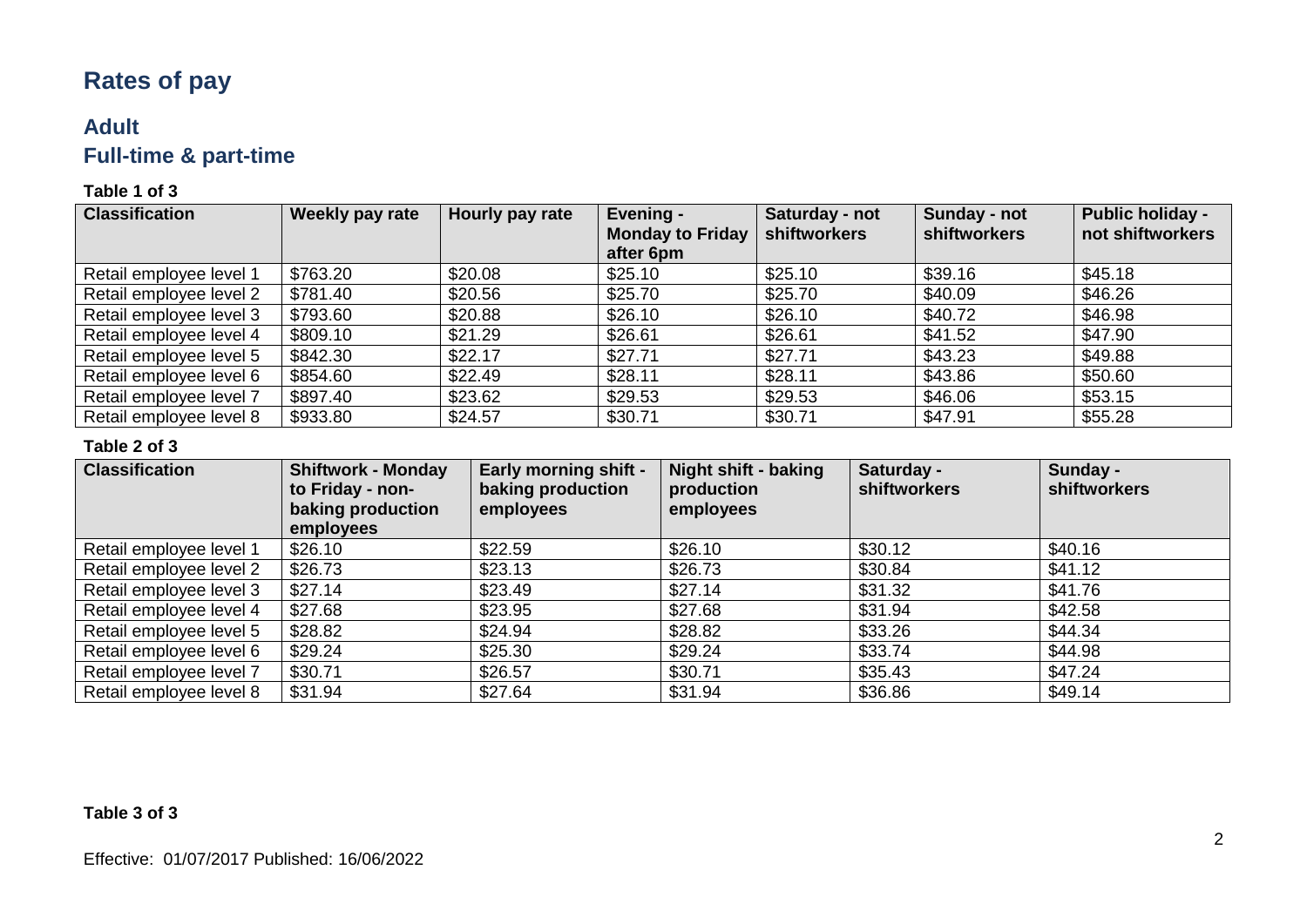| <b>Classification</b>   | <b>Public holiday -</b><br><b>shiftworkers</b> | <b>Overtime - Monday</b><br>to Saturday - first 3<br><b>hours</b> | <b>Overtime - Monday</b><br>to Saturday - after 3<br>hours | <b>Overtime - Sunday</b> | <b>Overtime - public</b><br>holiday |
|-------------------------|------------------------------------------------|-------------------------------------------------------------------|------------------------------------------------------------|--------------------------|-------------------------------------|
| Retail employee level 1 | \$45.18                                        | \$30.12                                                           | \$40.16                                                    | \$40.16                  | \$50.20                             |
| Retail employee level 2 | \$46.26                                        | \$30.84                                                           | \$41.12                                                    | \$41.12                  | \$51.40                             |
| Retail employee level 3 | \$46.98                                        | \$31.32                                                           | \$41.76                                                    | \$41.76                  | \$52.20                             |
| Retail employee level 4 | \$47.90                                        | \$31.94                                                           | \$42.58                                                    | \$42.58                  | \$53.23                             |
| Retail employee level 5 | \$49.88                                        | \$33.26                                                           | \$44.34                                                    | \$44.34                  | \$55.43                             |
| Retail employee level 6 | \$50.60                                        | \$33.74                                                           | \$44.98                                                    | \$44.98                  | \$56.23                             |
| Retail employee level 7 | \$53.15                                        | \$35.43                                                           | \$47.24                                                    | \$47.24                  | \$59.05                             |
| Retail employee level 8 | \$55.28                                        | \$36.86                                                           | \$49.14                                                    | \$49.14                  | \$61.43                             |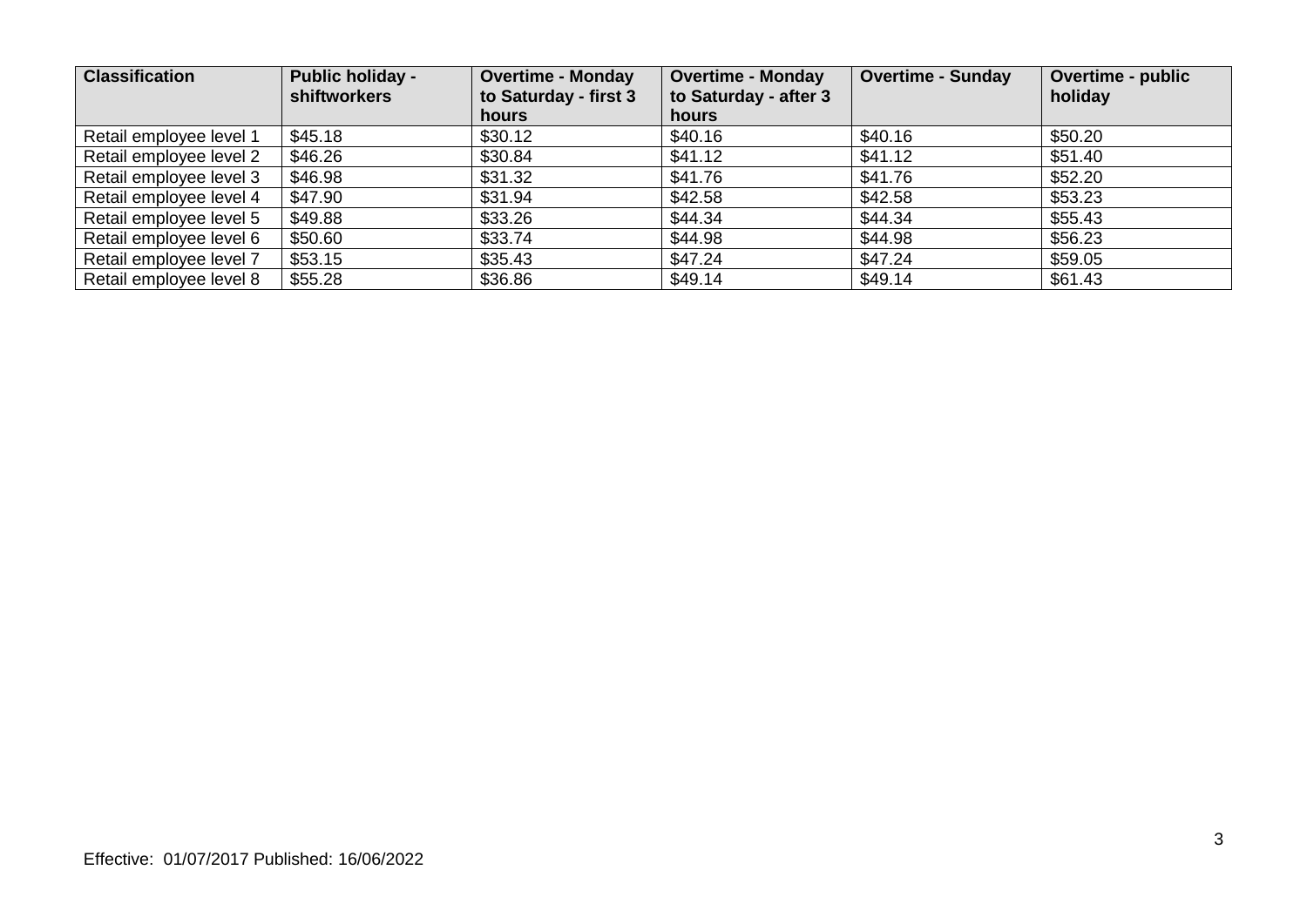### **Casual**

### **Table 1 of 2**

| <b>Classification</b>   | Hourly pay rate | Saturday - not<br><b>shiftworkers</b> | Sunday - not<br><b>shiftworkers</b> | <b>Public holiday - not</b><br><b>shiftworkers</b> | <b>Shiftwork - Monday</b><br>to Friday - non-<br>baking production<br>employees |
|-------------------------|-----------------|---------------------------------------|-------------------------------------|----------------------------------------------------|---------------------------------------------------------------------------------|
| Retail employee level 1 | \$25.10         | \$27.11                               | \$39.16                             | \$50.20                                            | \$31.12                                                                         |
| Retail employee level 2 | \$25.70         | \$27.76                               | \$40.09                             | \$51.40                                            | \$31.87                                                                         |
| Retail employee level 3 | \$26.10         | \$28.19                               | \$40.72                             | \$52.20                                            | \$32.36                                                                         |
| Retail employee level 4 | \$26.61         | \$28.74                               | \$41.52                             | \$53.23                                            | \$33.00                                                                         |
| Retail employee level 5 | \$27.71         | \$29.93                               | \$43.23                             | \$55.43                                            | \$34.36                                                                         |
| Retail employee level 6 | \$28.11         | \$30.36                               | \$43.86                             | \$56.23                                            | \$34.86                                                                         |
| Retail employee level 7 | \$29.53         | \$31.89                               | \$46.06                             | \$59.05                                            | \$36.61                                                                         |
| Retail employee level 8 | \$30.71         | \$33.17                               | \$47.91                             | \$61.43                                            | \$38.08                                                                         |

| <b>Classification</b>   | <b>Early morning shift -</b><br>baking production<br>employees | Night shift - baking<br>production<br>employees | Saturday -<br><b>shiftworkers</b> | Sunday -<br><b>shiftworkers</b> | <b>Public holiday -</b><br>shiftworkers |
|-------------------------|----------------------------------------------------------------|-------------------------------------------------|-----------------------------------|---------------------------------|-----------------------------------------|
| Retail employee level 1 | \$27.61                                                        | \$31.12                                         | \$35.14                           | \$45.18                         | \$50.20                                 |
| Retail employee level 2 | \$28.27                                                        | \$31.87                                         | \$35.98                           | \$46.26                         | \$51.40                                 |
| Retail employee level 3 | \$28.71                                                        | \$32.36                                         | \$36.54                           | \$46.98                         | \$52.20                                 |
| Retail employee level 4 | \$29.27                                                        | \$33.00                                         | \$37.26                           | \$47.90                         | \$53.23                                 |
| Retail employee level 5 | \$30.48                                                        | \$34.36                                         | \$38.80                           | \$49.88                         | \$55.43                                 |
| Retail employee level 6 | \$30.92                                                        | \$34.86                                         | \$39.36                           | \$50.60                         | \$56.23                                 |
| Retail employee level 7 | \$32.48                                                        | \$36.61                                         | \$41.34                           | \$53.15                         | \$59.05                                 |
| Retail employee level 8 | \$33.78                                                        | \$38.08                                         | \$43.00                           | \$55.28                         | \$61.43                                 |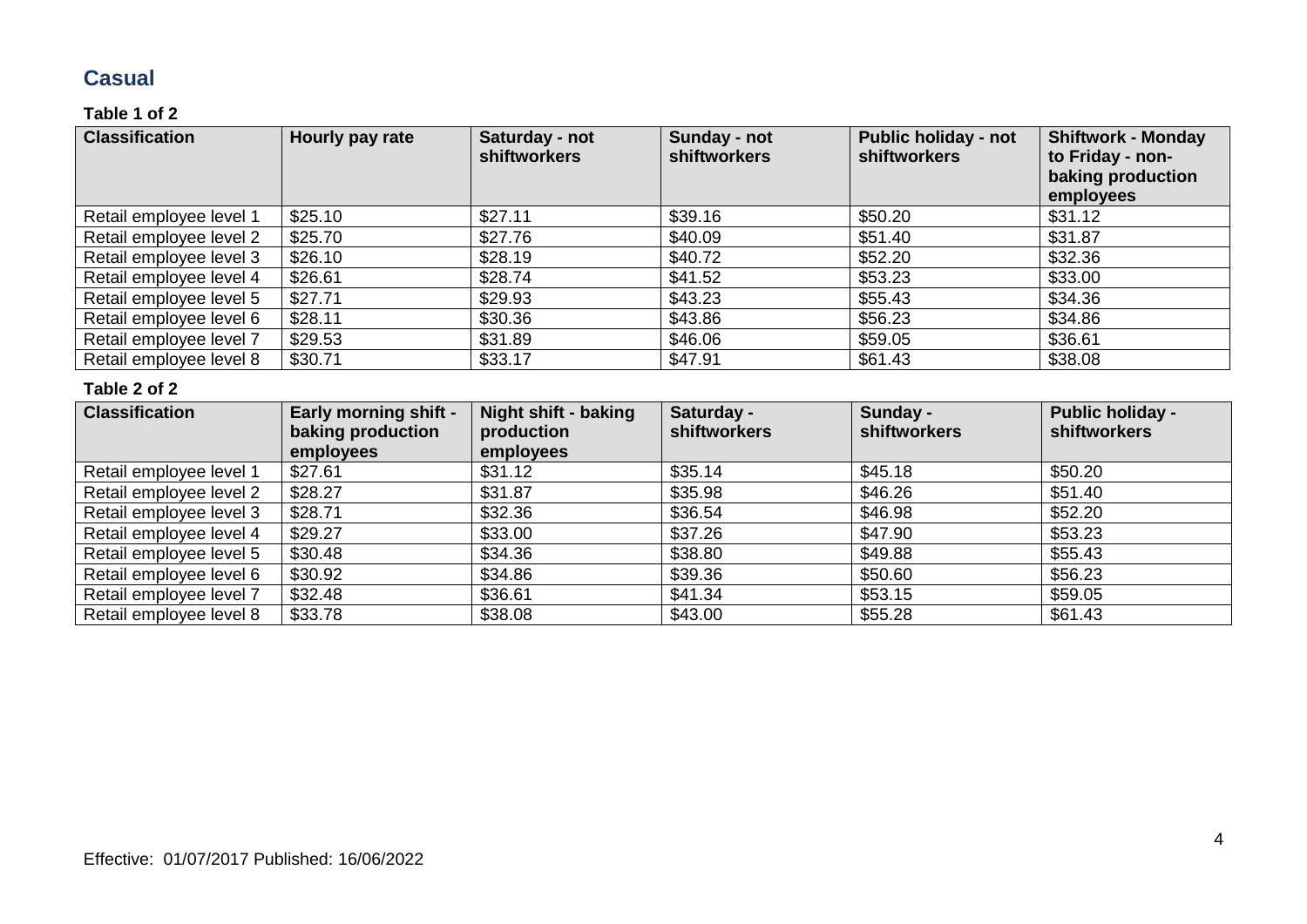## **Junior - Full-time & part-time - Under 16 years**

### **Table 1 of 3**

| <b>Classification</b>   | Weekly pay rate | Hourly pay rate | Evening -<br><b>Monday to Friday</b><br>after 6pm | Saturday - not<br><b>shiftworkers</b> | Sunday - not<br><b>shiftworkers</b> | <b>Public holiday -</b><br>not shiftworkers |
|-------------------------|-----------------|-----------------|---------------------------------------------------|---------------------------------------|-------------------------------------|---------------------------------------------|
| Retail employee level 1 | \$343.44        | \$9.04          | \$11.30                                           | \$11.30                               | \$17.63                             | \$20.34                                     |
| Retail employee level 2 | \$351.63        | \$9.25          | \$11.56                                           | \$11.56                               | \$18.04                             | \$20.81                                     |
| Retail employee level 3 | \$357.12        | \$9.40          | \$11.75                                           | \$11.75                               | \$18.33                             | \$21.15                                     |
| Retail employee level 4 | \$364.10        | \$9.58          | \$11.98                                           | \$11.98                               | \$18.68                             | \$21.56                                     |
| Retail employee level 5 | \$379.04        | \$9.97          | \$12.46                                           | \$12.46                               | \$19.44                             | \$22.43                                     |
| Retail employee level 6 | \$384.57        | \$10.12         | \$12.65                                           | \$12.65                               | \$19.73                             | \$22.77                                     |
| Retail employee level 7 | \$403.83        | \$10.63         | \$13.29                                           | \$13.29                               | \$20.73                             | \$23.92                                     |
| Retail employee level 8 | \$420.21        | \$11.06         | \$13.83                                           | \$13.83                               | \$21.57                             | \$24.89                                     |

| <b>Classification</b>   | <b>Shiftwork - Monday</b><br>to Friday - non-<br>baking production<br>employees | <b>Early morning shift -</b><br>baking production<br>employees | <b>Night shift - baking</b><br>production<br>employees | Saturday -<br><b>shiftworkers</b> | Sunday -<br>shiftworkers |
|-------------------------|---------------------------------------------------------------------------------|----------------------------------------------------------------|--------------------------------------------------------|-----------------------------------|--------------------------|
| Retail employee level 1 | \$11.75                                                                         | \$10.17                                                        | \$11.75                                                | \$13.56                           | \$18.08                  |
| Retail employee level 2 | \$12.03                                                                         | \$10.41                                                        | \$12.03                                                | \$13.88                           | \$18.50                  |
| Retail employee level 3 | \$12.22                                                                         | \$10.58                                                        | \$12.22                                                | \$14.10                           | \$18.80                  |
| Retail employee level 4 | \$12.45                                                                         | \$10.78                                                        | \$12.45                                                | \$14.37                           | \$19.16                  |
| Retail employee level 5 | \$12.96                                                                         | \$11.22                                                        | \$12.96                                                | \$14.96                           | \$19.94                  |
| Retail employee level 6 | \$13.16                                                                         | \$11.39                                                        | \$13.16                                                | \$15.18                           | \$20.24                  |
| Retail employee level 7 | \$13.82                                                                         | \$11.96                                                        | \$13.82                                                | \$15.95                           | \$21.26                  |
| Retail employee level 8 | \$14.38                                                                         | \$12.44                                                        | \$14.38                                                | \$16.59                           | \$22.12                  |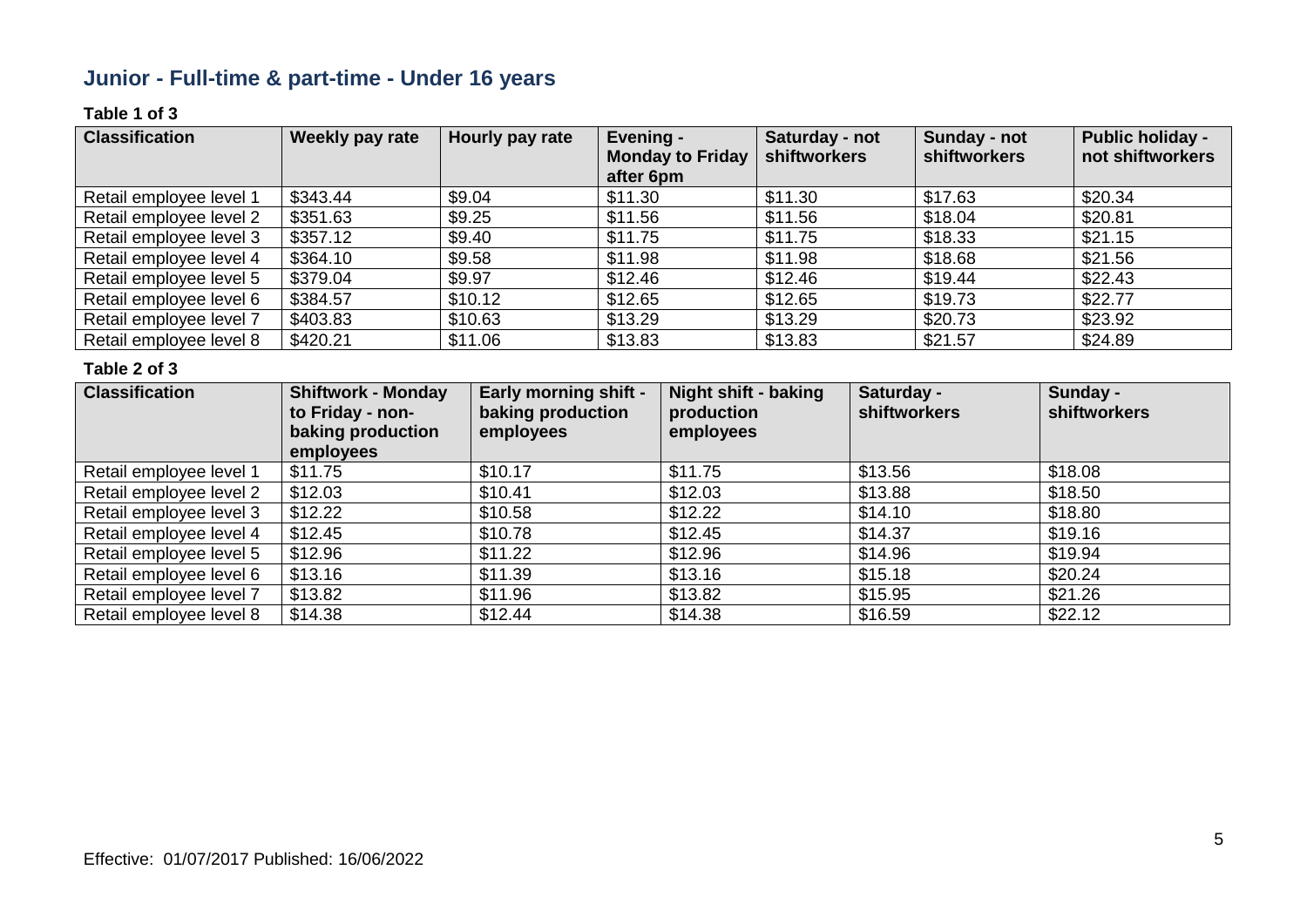**Table 3 of 3**

| <b>Classification</b>   | <b>Public holiday -</b><br>shiftworkers | <b>Overtime - Monday</b><br>to Saturday - first 3 | <b>Overtime - Monday</b><br>to Saturday - after 3 | <b>Overtime - Sunday</b> | Overtime - public<br>holiday |
|-------------------------|-----------------------------------------|---------------------------------------------------|---------------------------------------------------|--------------------------|------------------------------|
|                         |                                         | <b>hours</b>                                      | <b>hours</b>                                      |                          |                              |
| Retail employee level 1 | \$20.34                                 | \$13.56                                           | \$18.08                                           | \$18.08                  | \$22.60                      |
| Retail employee level 2 | \$20.81                                 | \$13.88                                           | \$18.50                                           | \$18.50                  | \$23.13                      |
| Retail employee level 3 | \$21.15                                 | \$14.10                                           | \$18.80                                           | \$18.80                  | \$23.50                      |
| Retail employee level 4 | \$21.56                                 | \$14.37                                           | \$19.16                                           | \$19.16                  | \$23.95                      |
| Retail employee level 5 | \$22.43                                 | \$14.96                                           | \$19.94                                           | \$19.94                  | \$24.93                      |
| Retail employee level 6 | \$22.77                                 | \$15.18                                           | \$20.24                                           | \$20.24                  | \$25.30                      |
| Retail employee level 7 | \$23.92                                 | \$15.95                                           | \$21.26                                           | \$21.26                  | \$26.58                      |
| Retail employee level 8 | \$24.89                                 | \$16.59                                           | \$22.12                                           | \$22.12                  | \$27.65                      |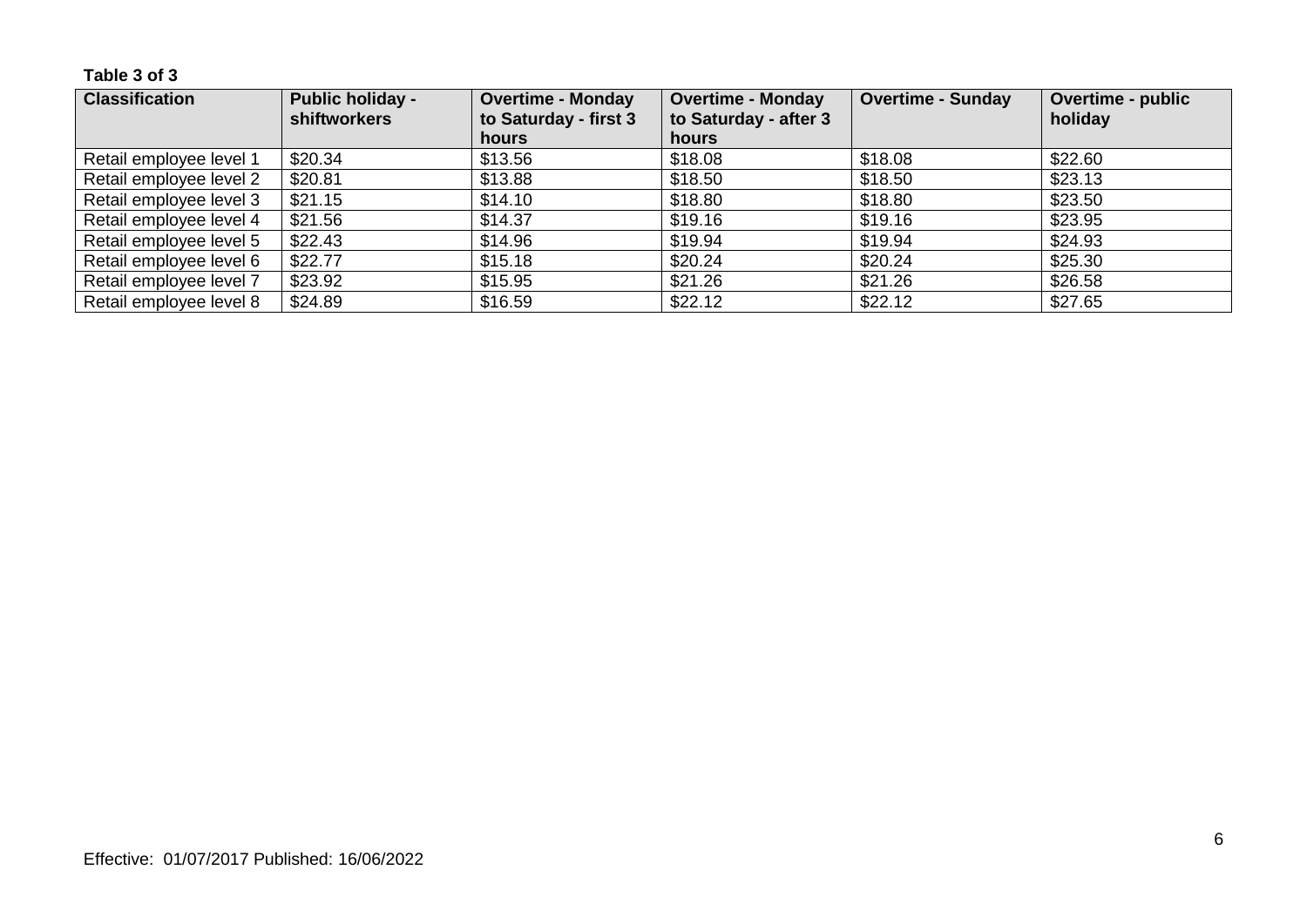## **Junior - Full-time & part-time - 16 years**

### **Table 1 of 3**

| <b>Classification</b>   | Weekly pay rate | Hourly pay rate | Evening -<br><b>Monday to Friday</b><br>after 6pm | Saturday - not<br>shiftworkers | Sunday - not<br><b>shiftworkers</b> | <b>Public holiday -</b><br>not shiftworkers |
|-------------------------|-----------------|-----------------|---------------------------------------------------|--------------------------------|-------------------------------------|---------------------------------------------|
| Retail employee level 1 | \$381.60        | \$10.04         | \$12.55                                           | \$12.55                        | \$19.58                             | \$22.59                                     |
| Retail employee level 2 | \$390.70        | \$10.28         | \$12.85                                           | \$12.85                        | \$20.05                             | \$23.13                                     |
| Retail employee level 3 | \$396.80        | \$10.44         | \$13.05                                           | \$13.05                        | \$20.36                             | \$23.49                                     |
| Retail employee level 4 | \$404.55        | \$10.65         | \$13.31                                           | \$13.31                        | \$20.77                             | \$23.96                                     |
| Retail employee level 5 | \$421.15        | \$11.08         | \$13.85                                           | \$13.85                        | \$21.61                             | \$24.93                                     |
| Retail employee level 6 | \$427.30        | \$11.24         | \$14.05                                           | \$14.05                        | \$21.92                             | \$25.29                                     |
| Retail employee level 7 | \$448.70        | \$11.81         | \$14.76                                           | \$14.76                        | \$23.03                             | \$26.57                                     |
| Retail employee level 8 | \$466.90        | \$12.29         | \$15.36                                           | \$15.36                        | \$23.97                             | \$27.65                                     |

| <b>Classification</b>   | <b>Shiftwork - Monday</b><br>to Friday - non-<br>baking production<br>employees | <b>Early morning shift -</b><br>baking production<br>employees | <b>Night shift - baking</b><br>production<br>employees | Saturday -<br><b>shiftworkers</b> | Sunday -<br>shiftworkers |
|-------------------------|---------------------------------------------------------------------------------|----------------------------------------------------------------|--------------------------------------------------------|-----------------------------------|--------------------------|
| Retail employee level 1 | \$13.05                                                                         | \$11.30                                                        | \$13.05                                                | \$15.06                           | \$20.08                  |
| Retail employee level 2 | \$13.36                                                                         | \$11.57                                                        | \$13.36                                                | \$15.42                           | \$20.56                  |
| Retail employee level 3 | \$13.57                                                                         | \$11.75                                                        | \$13.57                                                | \$15.66                           | \$20.88                  |
| Retail employee level 4 | \$13.85                                                                         | \$11.98                                                        | \$13.85                                                | \$15.98                           | \$21.30                  |
| Retail employee level 5 | \$14.40                                                                         | \$12.47                                                        | \$14.40                                                | \$16.62                           | \$22.16                  |
| Retail employee level 6 | \$14.61                                                                         | \$12.65                                                        | \$14.61                                                | \$16.86                           | \$22.48                  |
| Retail employee level 7 | \$15.35                                                                         | \$13.29                                                        | \$15.35                                                | \$17.72                           | \$23.62                  |
| Retail employee level 8 | \$15.98                                                                         | \$13.83                                                        | \$15.98                                                | \$18.44                           | \$24.58                  |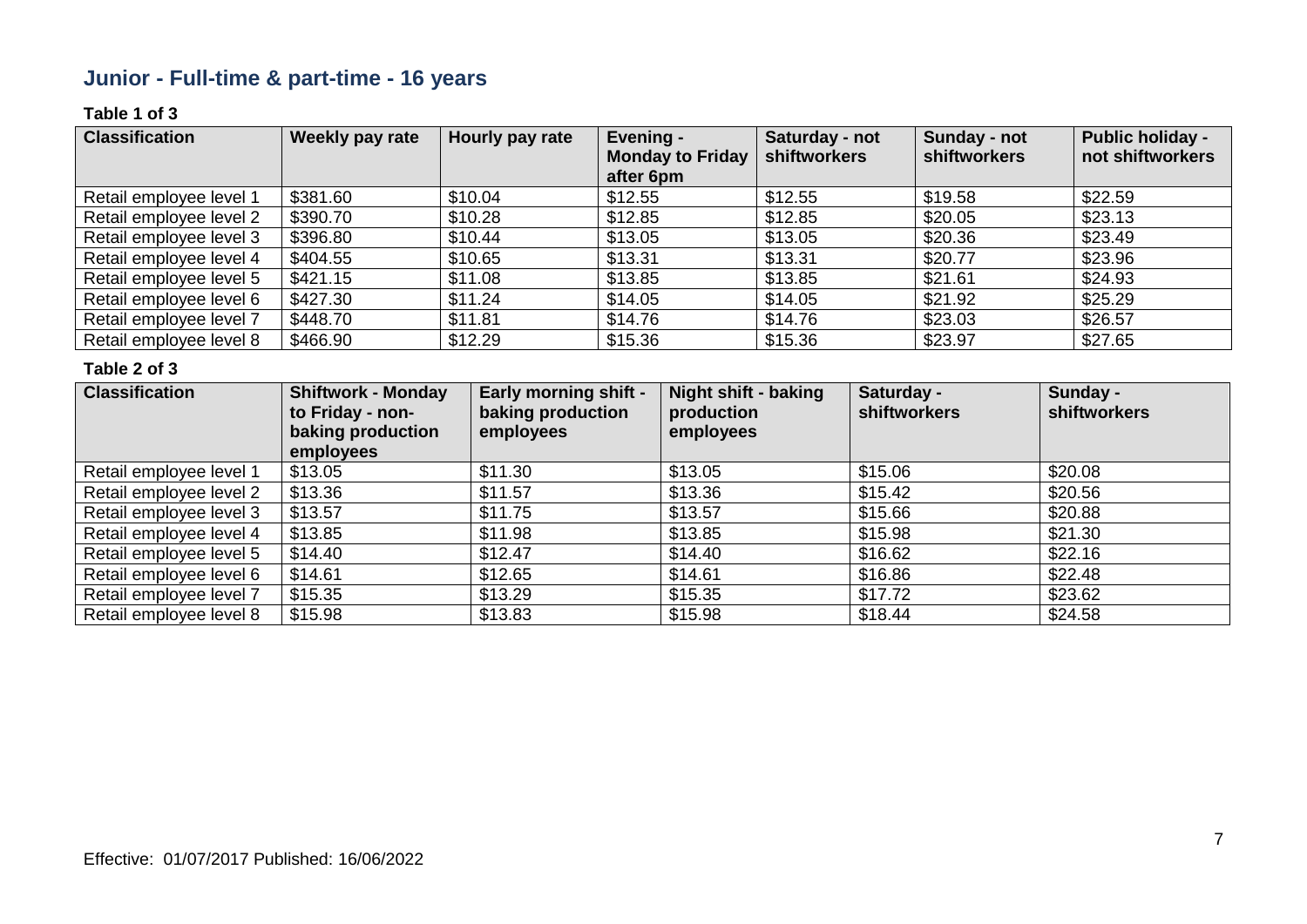**Table 3 of 3**

| <b>Classification</b>   | <b>Public holiday -</b><br>shiftworkers | <b>Overtime - Monday</b><br>to Saturday - first 3 | <b>Overtime - Monday</b><br>to Saturday - after 3 | <b>Overtime - Sunday</b> | <b>Overtime - public</b><br>holiday |
|-------------------------|-----------------------------------------|---------------------------------------------------|---------------------------------------------------|--------------------------|-------------------------------------|
|                         |                                         | hours                                             | hours                                             |                          |                                     |
| Retail employee level 1 | \$22.59                                 | \$15.06                                           | \$20.08                                           | \$20.08                  | \$25.10                             |
| Retail employee level 2 | \$23.13                                 | \$15.42                                           | \$20.56                                           | \$20.56                  | \$25.70                             |
| Retail employee level 3 | \$23.49                                 | \$15.66                                           | \$20.88                                           | \$20.88                  | \$26.10                             |
| Retail employee level 4 | \$23.96                                 | \$15.98                                           | \$21.30                                           | \$21.30                  | \$26.63                             |
| Retail employee level 5 | \$24.93                                 | \$16.62                                           | \$22.16                                           | \$22.16                  | \$27.70                             |
| Retail employee level 6 | \$25.29                                 | \$16.86                                           | \$22.48                                           | \$22.48                  | \$28.10                             |
| Retail employee level 7 | \$26.57                                 | \$17.72                                           | \$23.62                                           | \$23.62                  | \$29.53                             |
| Retail employee level 8 | \$27.65                                 | \$18.44                                           | \$24.58                                           | \$24.58                  | \$30.73                             |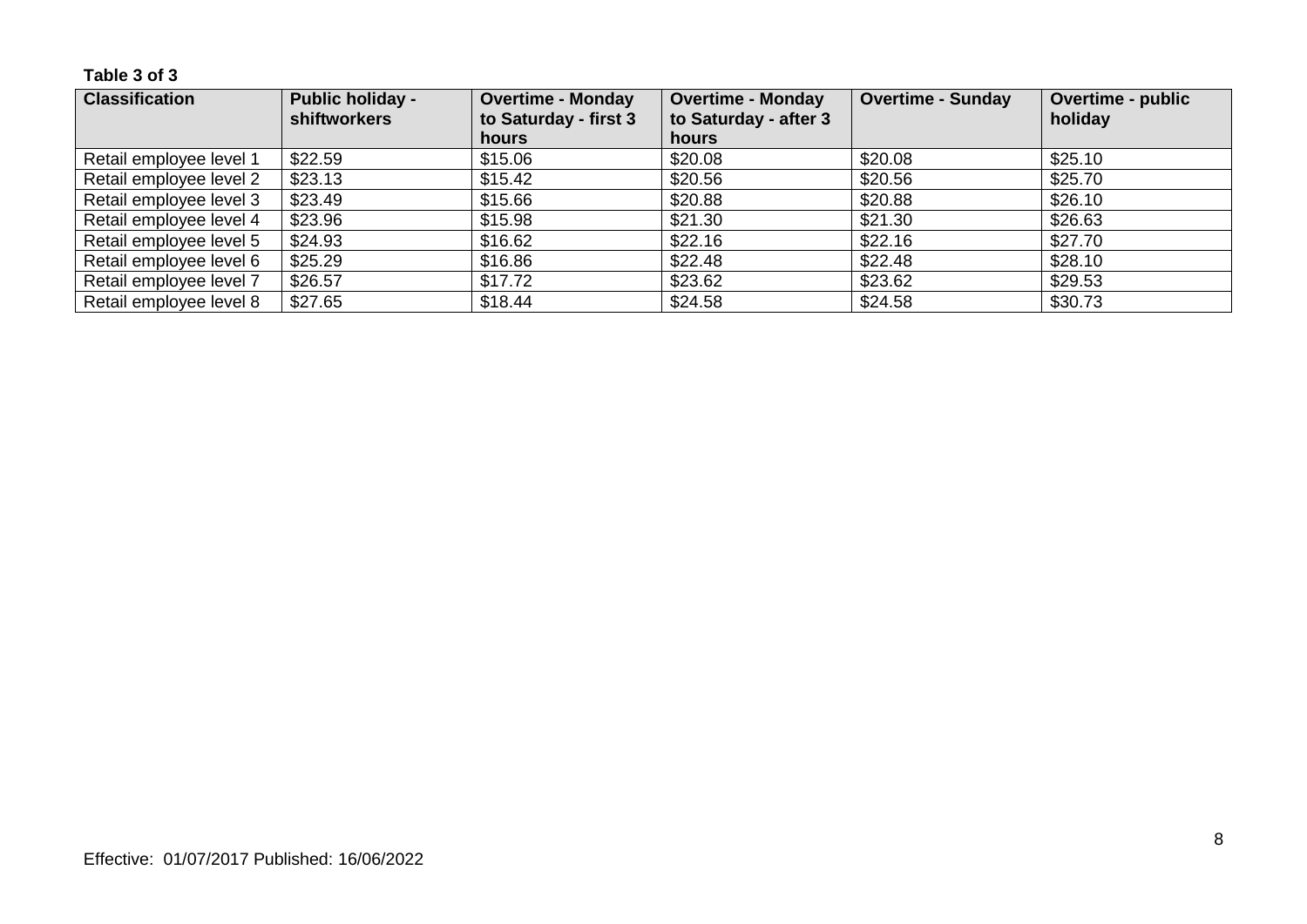## **Junior - Full-time & part-time - 17 years**

### **Table 1 of 3**

| <b>Classification</b>   | Weekly pay rate | Hourly pay rate | Evening -<br><b>Monday to Friday</b><br>after 6pm | Saturday - not<br>shiftworkers | Sunday - not<br><b>shiftworkers</b> | <b>Public holiday -</b><br>not shiftworkers |
|-------------------------|-----------------|-----------------|---------------------------------------------------|--------------------------------|-------------------------------------|---------------------------------------------|
| Retail employee level 1 | \$457.92        | \$12.05         | \$15.06                                           | \$15.06                        | \$23.50                             | \$27.11                                     |
| Retail employee level 2 | \$468.84        | \$12.34         | \$15.43                                           | \$15.43                        | \$24.06                             | \$27.77                                     |
| Retail employee level 3 | \$476.16        | \$12.53         | \$15.66                                           | \$15.66                        | \$24.43                             | \$28.19                                     |
| Retail employee level 4 | \$485.46        | \$12.78         | \$15.98                                           | \$15.98                        | \$24.92                             | \$28.76                                     |
| Retail employee level 5 | \$505.38        | \$13.30         | \$16.63                                           | \$16.63                        | \$25.94                             | \$29.93                                     |
| Retail employee level 6 | \$512.76        | \$13.49         | \$16.86                                           | \$16.86                        | \$26.31                             | \$30.35                                     |
| Retail employee level 7 | \$538.44        | \$14.17         | \$17.71                                           | \$17.71                        | \$27.63                             | \$31.88                                     |
| Retail employee level 8 | \$560.28        | \$14.74         | \$18.43                                           | \$18.43                        | \$28.74                             | \$33.17                                     |

| <b>Classification</b>   | <b>Shiftwork - Monday</b><br>to Friday - non-<br>baking production<br>employees | <b>Early morning shift -</b><br>baking production<br>employees | <b>Night shift - baking</b><br>production<br>employees | Saturday -<br><b>shiftworkers</b> | Sunday -<br>shiftworkers |
|-------------------------|---------------------------------------------------------------------------------|----------------------------------------------------------------|--------------------------------------------------------|-----------------------------------|--------------------------|
| Retail employee level 1 | \$15.67                                                                         | \$13.56                                                        | \$15.67                                                | \$18.08                           | \$24.10                  |
| Retail employee level 2 | \$16.04                                                                         | \$13.88                                                        | \$16.04                                                | \$18.51                           | \$24.68                  |
| Retail employee level 3 | \$16.29                                                                         | \$14.10                                                        | \$16.29                                                | \$18.80                           | \$25.06                  |
| Retail employee level 4 | \$16.61                                                                         | \$14.38                                                        | \$16.61                                                | \$19.17                           | \$25.56                  |
| Retail employee level 5 | \$17.29                                                                         | \$14.96                                                        | \$17.29                                                | \$19.95                           | \$26.60                  |
| Retail employee level 6 | \$17.54                                                                         | \$15.18                                                        | \$17.54                                                | \$20.24                           | \$26.98                  |
| Retail employee level 7 | \$18.42                                                                         | \$15.94                                                        | \$18.42                                                | \$21.26                           | \$28.34                  |
| Retail employee level 8 | \$19.16                                                                         | \$16.58                                                        | \$19.16                                                | \$22.11                           | \$29.48                  |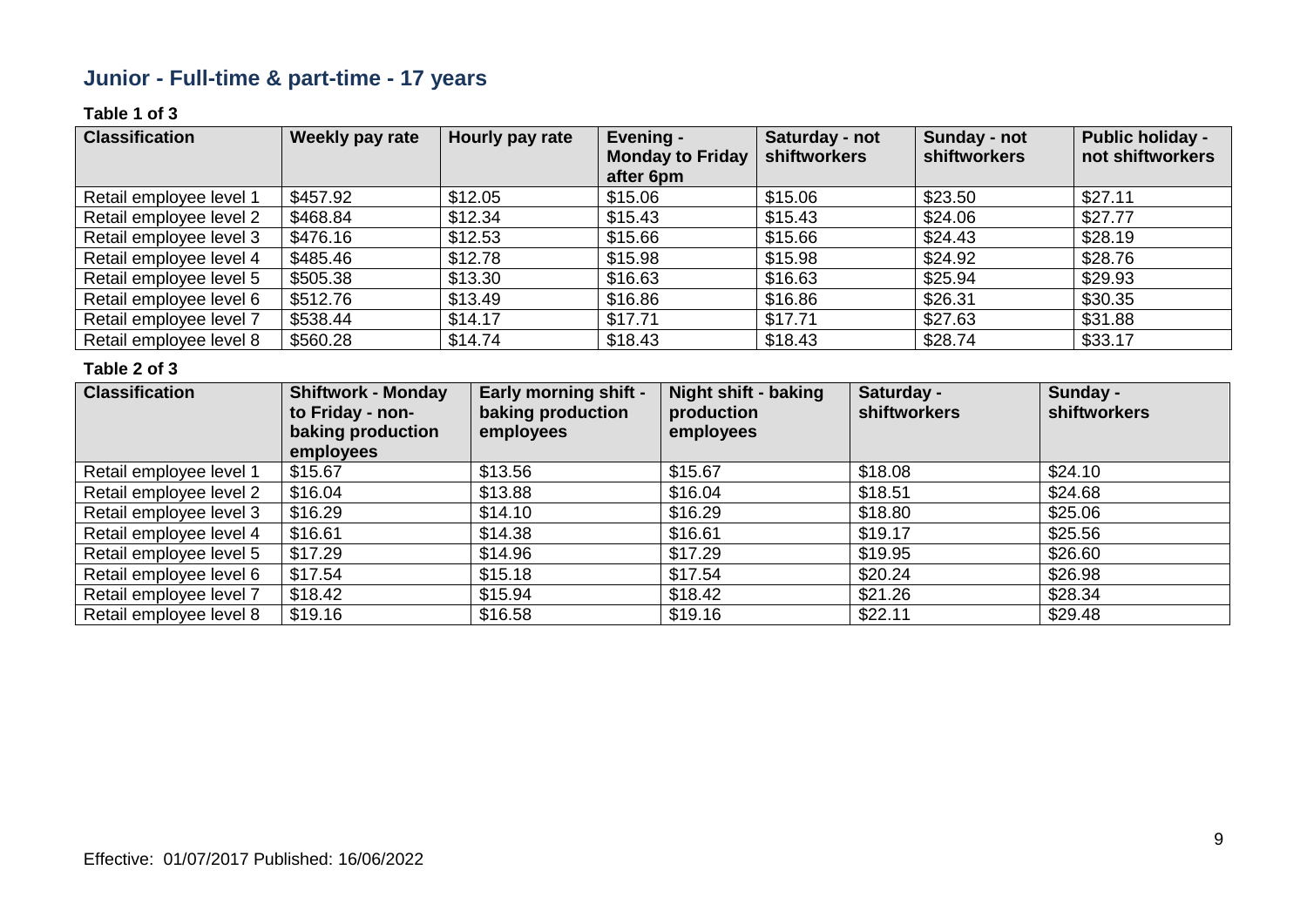**Table 3 of 3**

| <b>Classification</b>   | <b>Public holiday -</b><br><b>shiftworkers</b> | <b>Overtime - Monday</b><br>to Saturday - first 3 | <b>Overtime - Monday</b><br>to Saturday - after 3 | <b>Overtime - Sunday</b> | <b>Overtime - public</b><br>holiday |
|-------------------------|------------------------------------------------|---------------------------------------------------|---------------------------------------------------|--------------------------|-------------------------------------|
|                         |                                                | <b>hours</b>                                      | hours                                             |                          |                                     |
| Retail employee level 1 | \$27.11                                        | \$18.08                                           | \$24.10                                           | \$24.10                  | \$30.13                             |
| Retail employee level 2 | \$27.77                                        | \$18.51                                           | \$24.68                                           | \$24.68                  | \$30.85                             |
| Retail employee level 3 | \$28.19                                        | \$18.80                                           | \$25.06                                           | \$25.06                  | \$31.33                             |
| Retail employee level 4 | \$28.76                                        | \$19.17                                           | \$25.56                                           | \$25.56                  | \$31.95                             |
| Retail employee level 5 | \$29.93                                        | \$19.95                                           | \$26.60                                           | \$26.60                  | \$33.25                             |
| Retail employee level 6 | \$30.35                                        | \$20.24                                           | \$26.98                                           | \$26.98                  | \$33.73                             |
| Retail employee level 7 | \$31.88                                        | \$21.26                                           | \$28.34                                           | \$28.34                  | \$35.43                             |
| Retail employee level 8 | \$33.17                                        | \$22.11                                           | \$29.48                                           | \$29.48                  | \$36.85                             |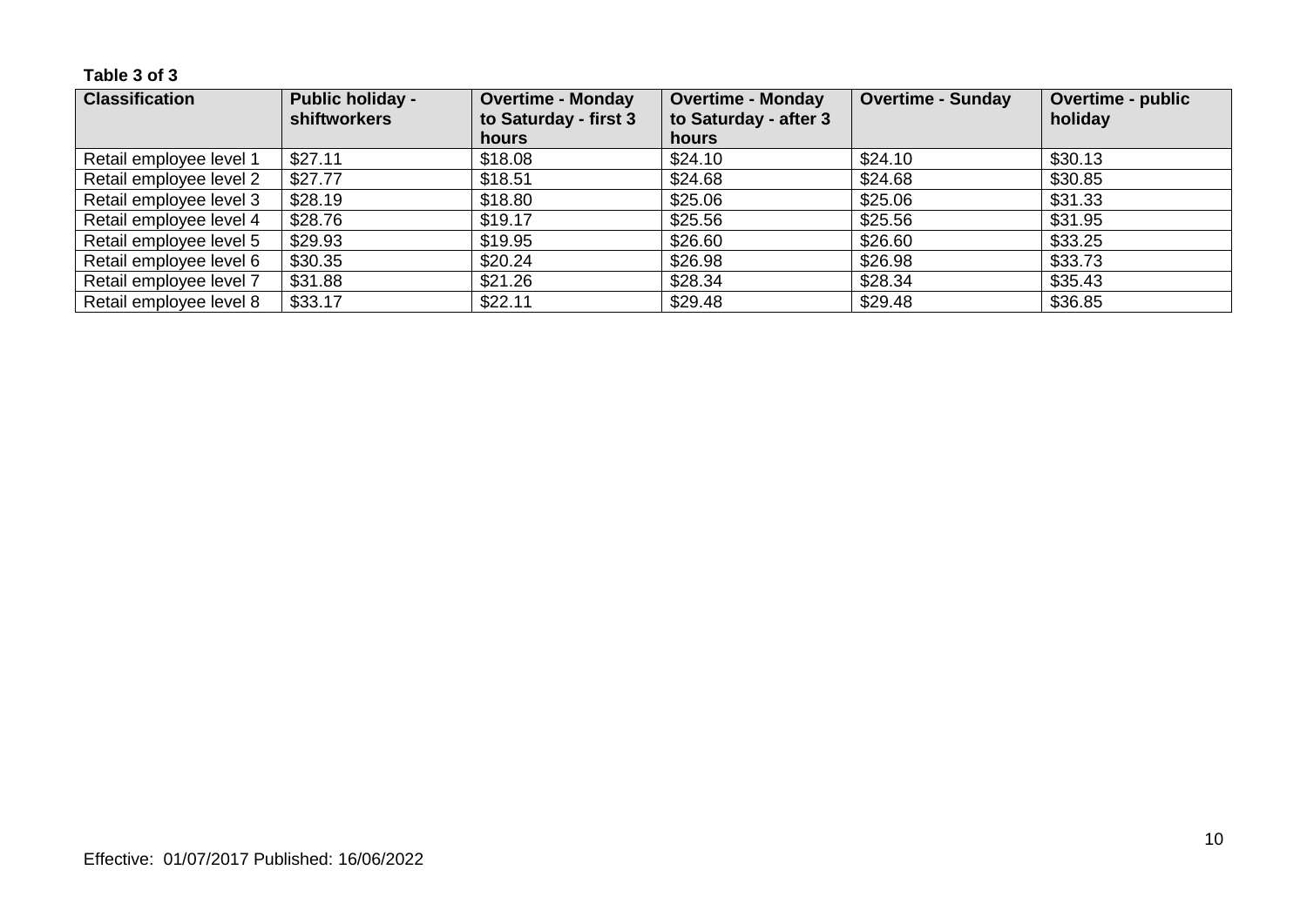## **Junior - Full-time & part-time - 18 years**

### **Table 1 of 3**

| <b>Classification</b>   | Weekly pay rate | Hourly pay rate | Evening -<br><b>Monday to Friday</b><br>after 6pm | Saturday - not<br>shiftworkers | Sunday - not<br><b>shiftworkers</b> | <b>Public holiday -</b><br>not shiftworkers |
|-------------------------|-----------------|-----------------|---------------------------------------------------|--------------------------------|-------------------------------------|---------------------------------------------|
| Retail employee level 1 | \$534.24        | \$14.06         | \$17.58                                           | \$17.58                        | \$27.42                             | \$31.64                                     |
| Retail employee level 2 | \$546.98        | \$14.39         | \$17.99                                           | \$17.99                        | \$28.06                             | \$32.38                                     |
| Retail employee level 3 | \$555.52        | \$14.62         | \$18.28                                           | \$18.28                        | \$28.51                             | \$32.90                                     |
| Retail employee level 4 | \$566.37        | \$14.90         | \$18.63                                           | \$18.63                        | \$29.06                             | \$33.53                                     |
| Retail employee level 5 | \$589.61        | \$15.52         | \$19.40                                           | \$19.40                        | \$30.26                             | \$34.92                                     |
| Retail employee level 6 | \$598.22        | \$15.74         | \$19.68                                           | \$19.68                        | \$30.69                             | \$35.42                                     |
| Retail employee level 7 | \$628.18        | \$16.53         | \$20.66                                           | \$20.66                        | \$32.23                             | \$37.19                                     |
| Retail employee level 8 | \$653.66        | \$17.20         | \$21.50                                           | \$21.50                        | \$33.54                             | \$38.70                                     |

| <b>Classification</b>   | <b>Shiftwork - Monday</b><br>to Friday - non-<br>baking production<br>employees | <b>Early morning shift -</b><br>baking production<br>employees | <b>Night shift - baking</b><br>production<br>employees | Saturday -<br><b>shiftworkers</b> | Sunday -<br>shiftworkers |
|-------------------------|---------------------------------------------------------------------------------|----------------------------------------------------------------|--------------------------------------------------------|-----------------------------------|--------------------------|
| Retail employee level 1 | \$18.28                                                                         | \$15.82                                                        | \$18.28                                                | \$21.09                           | \$28.12                  |
| Retail employee level 2 | \$18.71                                                                         | \$16.19                                                        | \$18.71                                                | \$21.59                           | \$28.78                  |
| Retail employee level 3 | \$19.01                                                                         | \$16.45                                                        | \$19.01                                                | \$21.93                           | \$29.24                  |
| Retail employee level 4 | \$19.37                                                                         | \$16.76                                                        | \$19.37                                                | \$22.35                           | \$29.80                  |
| Retail employee level 5 | \$20.18                                                                         | \$17.46                                                        | \$20.18                                                | \$23.28                           | \$31.04                  |
| Retail employee level 6 | \$20.46                                                                         | \$17.71                                                        | \$20.46                                                | \$23.61                           | \$31.48                  |
| Retail employee level 7 | \$21.49                                                                         | \$18.60                                                        | \$21.49                                                | \$24.80                           | \$33.06                  |
| Retail employee level 8 | \$22.36                                                                         | \$19.35                                                        | \$22.36                                                | \$25.80                           | \$34.40                  |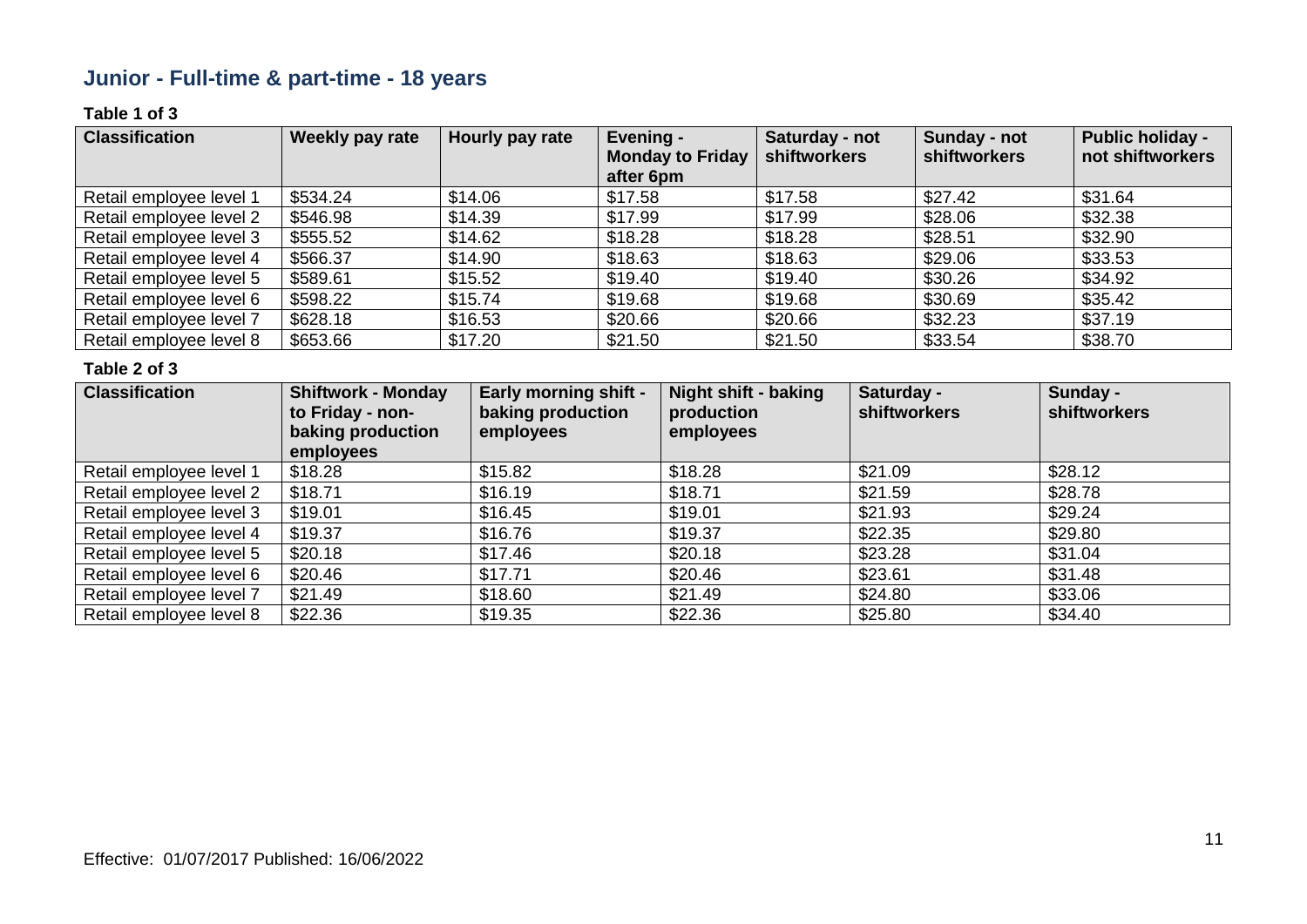**Table 3 of 3**

| <b>Classification</b>   | <b>Public holiday -</b><br><b>shiftworkers</b> | <b>Overtime - Monday</b><br>to Saturday - first 3 | <b>Overtime - Monday</b><br>to Saturday - after 3 | <b>Overtime - Sunday</b> | <b>Overtime - public</b><br>holiday |
|-------------------------|------------------------------------------------|---------------------------------------------------|---------------------------------------------------|--------------------------|-------------------------------------|
|                         |                                                | <b>hours</b>                                      | hours                                             |                          |                                     |
| Retail employee level 1 | \$31.64                                        | \$21.09                                           | \$28.12                                           | \$28.12                  | \$35.15                             |
| Retail employee level 2 | \$32.38                                        | \$21.59                                           | \$28.78                                           | \$28.78                  | \$35.98                             |
| Retail employee level 3 | \$32.90                                        | \$21.93                                           | \$29.24                                           | \$29.24                  | \$36.55                             |
| Retail employee level 4 | \$33.53                                        | \$22.35                                           | \$29.80                                           | \$29.80                  | \$37.25                             |
| Retail employee level 5 | \$34.92                                        | \$23.28                                           | \$31.04                                           | \$31.04                  | \$38.80                             |
| Retail employee level 6 | \$35.42                                        | \$23.61                                           | \$31.48                                           | \$31.48                  | \$39.35                             |
| Retail employee level 7 | \$37.19                                        | \$24.80                                           | \$33.06                                           | \$33.06                  | \$41.33                             |
| Retail employee level 8 | \$38.70                                        | \$25.80                                           | \$34.40                                           | \$34.40                  | \$43.00                             |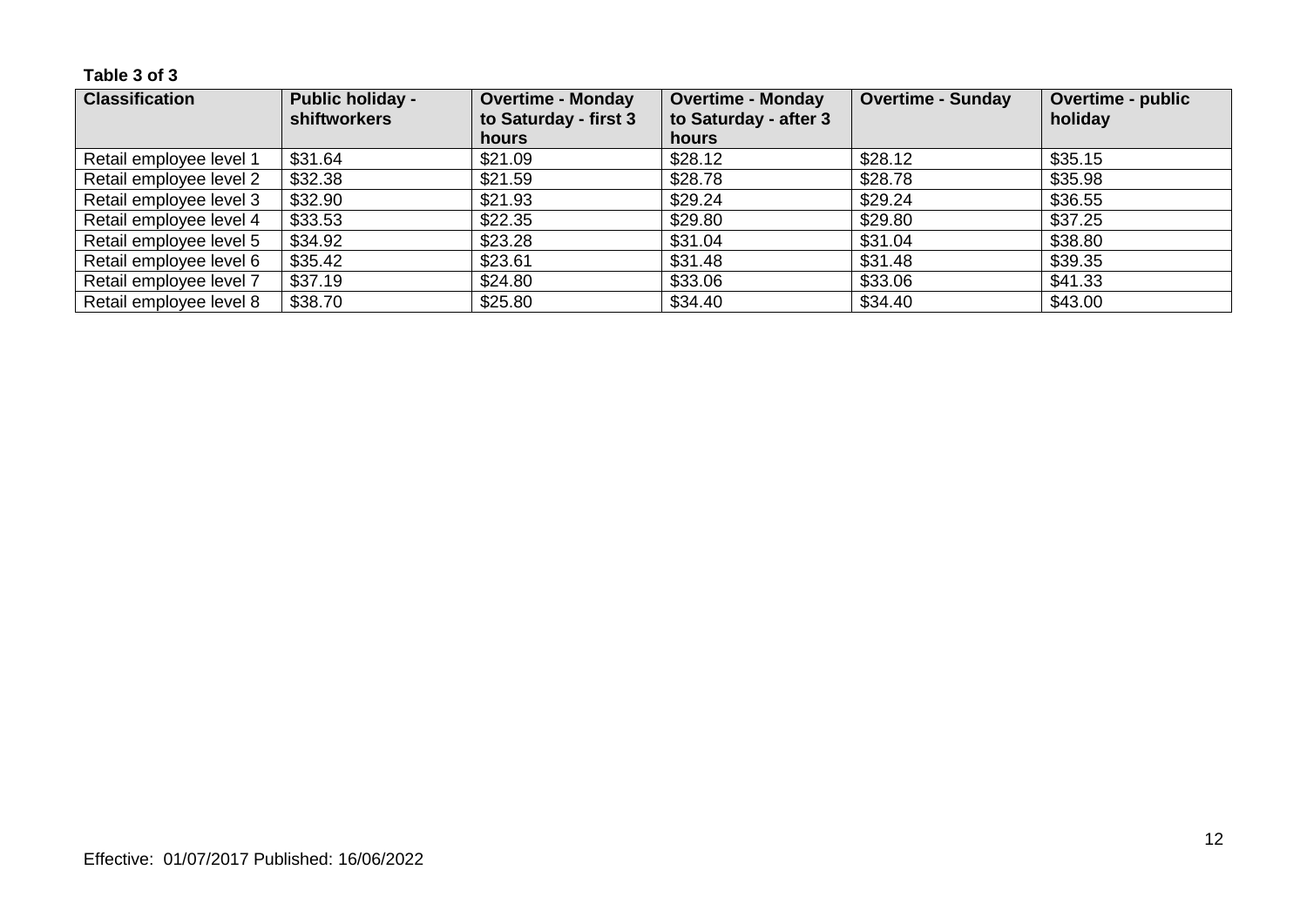## **Junior - Full-time & part-time - 19 years**

### **Table 1 of 3**

| <b>Classification</b>   | Weekly pay rate | Hourly pay rate | Evening -<br><b>Monday to Friday</b><br>after 6pm | Saturday - not<br>shiftworkers | Sunday - not<br><b>shiftworkers</b> | <b>Public holiday -</b><br>not shiftworkers |
|-------------------------|-----------------|-----------------|---------------------------------------------------|--------------------------------|-------------------------------------|---------------------------------------------|
| Retail employee level 1 | \$610.56        | \$16.07         | \$20.09                                           | \$20.09                        | \$31.34                             | \$36.16                                     |
| Retail employee level 2 | \$625.12        | \$16.45         | \$20.56                                           | \$20.56                        | \$32.08                             | \$37.01                                     |
| Retail employee level 3 | \$634.88        | \$16.71         | \$20.89                                           | \$20.89                        | \$32.58                             | \$37.60                                     |
| Retail employee level 4 | \$647.28        | \$17.03         | \$21.29                                           | \$21.29                        | \$33.21                             | \$38.32                                     |
| Retail employee level 5 | \$673.84        | \$17.73         | \$22.16                                           | \$22.16                        | \$34.57                             | \$39.89                                     |
| Retail employee level 6 | \$683.68        | \$17.99         | \$22.49                                           | \$22.49                        | \$35.08                             | \$40.48                                     |
| Retail employee level 7 | \$717.92        | \$18.89         | \$23.61                                           | \$23.61                        | \$36.84                             | \$42.50                                     |
| Retail employee level 8 | \$747.04        | \$19.66         | \$24.58                                           | \$24.58                        | \$38.34                             | \$44.24                                     |

| <b>Classification</b>   | <b>Shiftwork - Monday</b><br>to Friday - non-<br>baking production<br>employees | <b>Early morning shift -</b><br>baking production<br>employees | <b>Night shift - baking</b><br>production<br>employees | Saturday -<br><b>shiftworkers</b> | Sunday -<br>shiftworkers |
|-------------------------|---------------------------------------------------------------------------------|----------------------------------------------------------------|--------------------------------------------------------|-----------------------------------|--------------------------|
| Retail employee level 1 | \$20.89                                                                         | \$18.08                                                        | \$20.89                                                | \$24.11                           | \$32.14                  |
| Retail employee level 2 | \$21.39                                                                         | \$18.51                                                        | \$21.39                                                | \$24.68                           | \$32.90                  |
| Retail employee level 3 | \$21.72                                                                         | \$18.80                                                        | \$21.72                                                | \$25.07                           | \$33.42                  |
| Retail employee level 4 | \$22.14                                                                         | \$19.16                                                        | \$22.14                                                | \$25.55                           | \$34.06                  |
| Retail employee level 5 | \$23.05                                                                         | \$19.95                                                        | \$23.05                                                | \$26.60                           | \$35.46                  |
| Retail employee level 6 | \$23.39                                                                         | \$20.24                                                        | \$23.39                                                | \$26.99                           | \$35.98                  |
| Retail employee level 7 | \$24.56                                                                         | \$21.25                                                        | \$24.56                                                | \$28.34                           | \$37.78                  |
| Retail employee level 8 | \$25.56                                                                         | \$22.12                                                        | \$25.56                                                | \$29.49                           | \$39.32                  |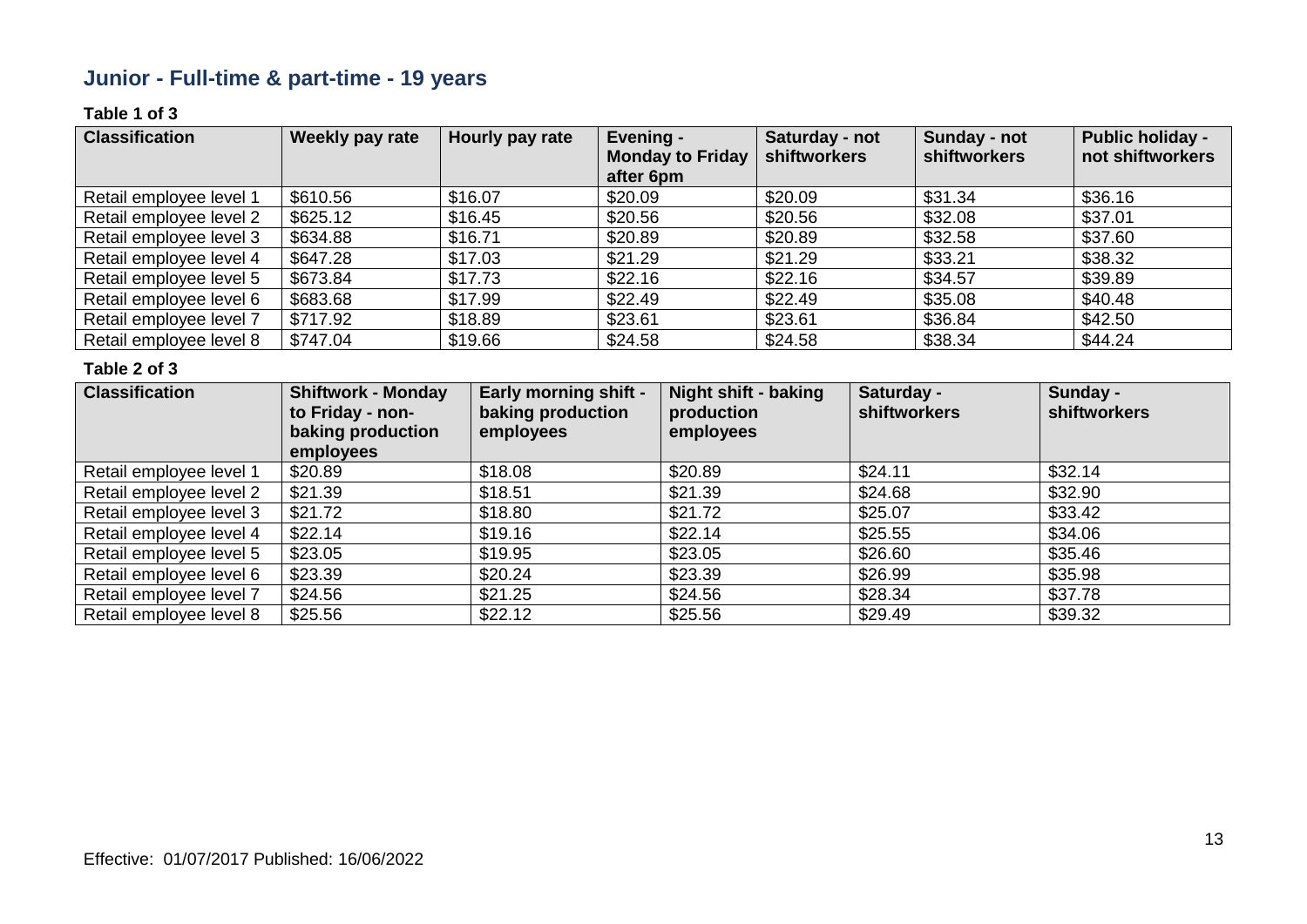**Table 3 of 3**

| <b>Classification</b>   | <b>Public holiday -</b><br>shiftworkers | <b>Overtime - Monday</b><br>to Saturday - first 3 | <b>Overtime - Monday</b><br>to Saturday - after 3 | <b>Overtime - Sunday</b> | Overtime - public<br>holiday |
|-------------------------|-----------------------------------------|---------------------------------------------------|---------------------------------------------------|--------------------------|------------------------------|
|                         |                                         | <b>hours</b>                                      | <b>hours</b>                                      |                          |                              |
| Retail employee level 1 | \$36.16                                 | \$24.11                                           | \$32.14                                           | \$32.14                  | \$40.18                      |
| Retail employee level 2 | \$37.01                                 | \$24.68                                           | \$32.90                                           | \$32.90                  | \$41.13                      |
| Retail employee level 3 | \$37.60                                 | \$25.07                                           | \$33.42                                           | \$33.42                  | \$41.78                      |
| Retail employee level 4 | \$38.32                                 | \$25.55                                           | \$34.06                                           | \$34.06                  | \$42.58                      |
| Retail employee level 5 | \$39.89                                 | \$26.60                                           | \$35.46                                           | \$35.46                  | \$44.33                      |
| Retail employee level 6 | \$40.48                                 | \$26.99                                           | \$35.98                                           | \$35.98                  | \$44.98                      |
| Retail employee level 7 | \$42.50                                 | \$28.34                                           | \$37.78                                           | \$37.78                  | \$47.23                      |
| Retail employee level 8 | \$44.24                                 | \$29.49                                           | \$39.32                                           | \$39.32                  | \$49.15                      |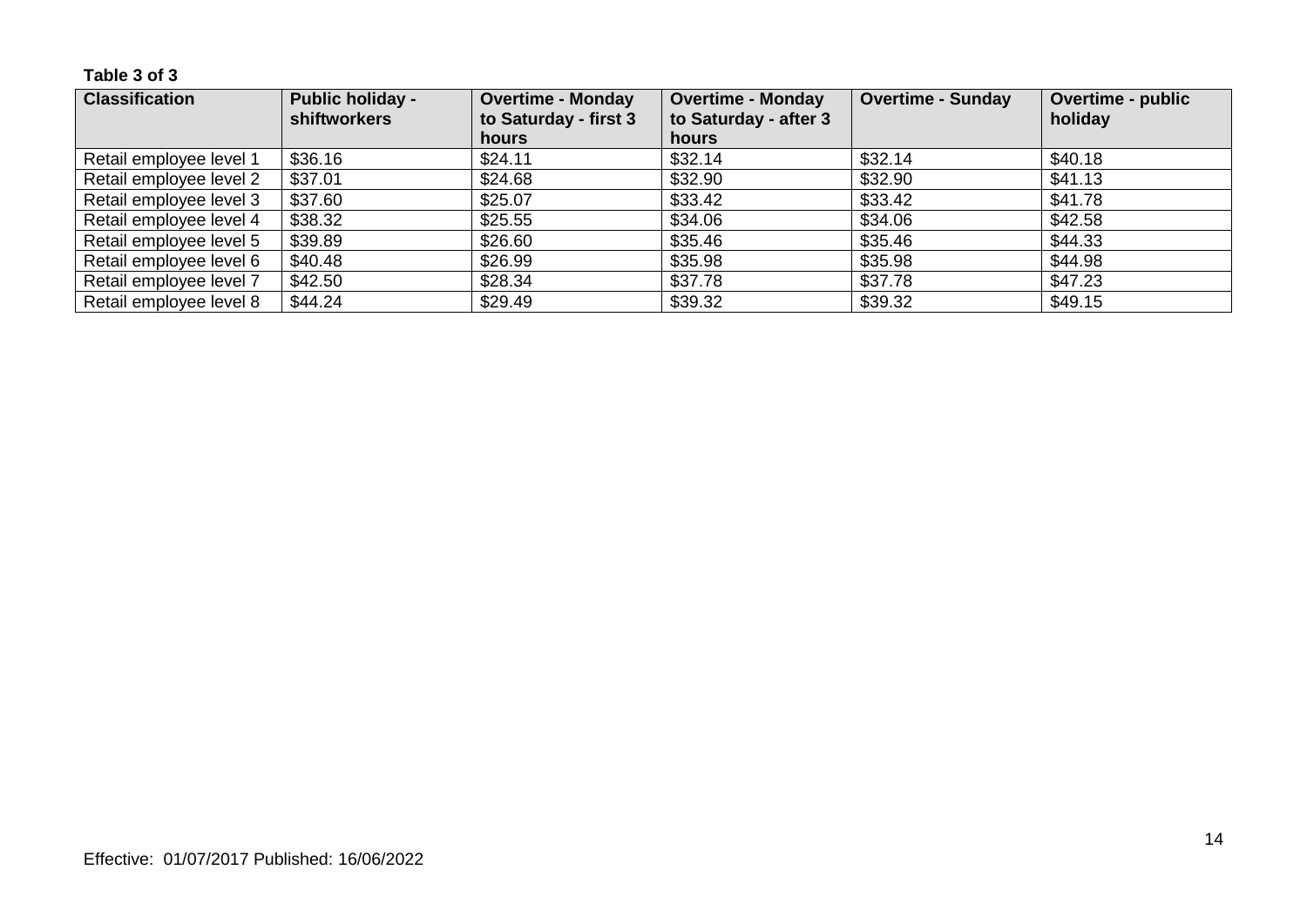### **Junior - Full-time & part-time - 20 years, employed by the employer for 6 months or less**

### **Table 1 of 3**

| <b>Classification</b>   | Weekly pay rate | Hourly pay rate | Evening -<br><b>Monday to Friday</b><br>after 6pm | Saturday - not<br>shiftworkers | Sunday - not<br>shiftworkers | <b>Public holiday -</b><br>not shiftworkers |
|-------------------------|-----------------|-----------------|---------------------------------------------------|--------------------------------|------------------------------|---------------------------------------------|
| Retail employee level 1 | \$686.88        | \$18.08         | \$22.60                                           | \$22.60                        | \$35.26                      | \$40.68                                     |
| Retail employee level 2 | \$703.26        | \$18.51         | \$23.14                                           | \$23.14                        | \$36.09                      | \$41.65                                     |
| Retail employee level 3 | \$714.24        | \$18.80         | \$23.50                                           | \$23.50                        | \$36.66                      | \$42.30                                     |
| Retail employee level 4 | \$728.19        | \$19.16         | \$23.95                                           | \$23.95                        | \$37.36                      | \$43.11                                     |
| Retail employee level 5 | \$758.07        | \$19.95         | \$24.94                                           | \$24.94                        | \$38.90                      | \$44.89                                     |
| Retail employee level 6 | \$769.14        | \$20.24         | \$25.30                                           | \$25.30                        | \$39.47                      | \$45.54                                     |
| Retail employee level 7 | \$807.66        | \$21.25         | \$26.56                                           | \$26.56                        | \$41.44                      | \$47.81                                     |
| Retail employee level 8 | \$840.42        | \$22.12         | \$27.65                                           | \$27.65                        | \$43.13                      | \$49.77                                     |

| <b>Classification</b>   | <b>Shiftwork - Monday</b><br>to Friday - non-<br>baking production<br>employees | <b>Early morning shift -</b><br>baking production<br>employees | <b>Night shift - baking</b><br>production<br>employees | Saturday -<br>shiftworkers | Sunday -<br>shiftworkers |
|-------------------------|---------------------------------------------------------------------------------|----------------------------------------------------------------|--------------------------------------------------------|----------------------------|--------------------------|
| Retail employee level 1 | \$23.50                                                                         | \$20.34                                                        | \$23.50                                                | \$27.12                    | \$36.16                  |
| Retail employee level 2 | \$24.06                                                                         | \$20.82                                                        | \$24.06                                                | \$27.77                    | \$37.02                  |
| Retail employee level 3 | \$24.44                                                                         | \$21.15                                                        | \$24.44                                                | \$28.20                    | \$37.60                  |
| Retail employee level 4 | \$24.91                                                                         | \$21.56                                                        | \$24.91                                                | \$28.74                    | \$38.32                  |
| Retail employee level 5 | \$25.94                                                                         | \$22.44                                                        | \$25.94                                                | \$29.93                    | \$39.90                  |
| Retail employee level 6 | \$26.31                                                                         | \$22.77                                                        | \$26.31                                                | \$30.36                    | \$40.48                  |
| Retail employee level 7 | \$27.63                                                                         | \$23.91                                                        | \$27.63                                                | \$31.88                    | \$42.50                  |
| Retail employee level 8 | \$28.76                                                                         | \$24.89                                                        | \$28.76                                                | \$33.18                    | \$44.24                  |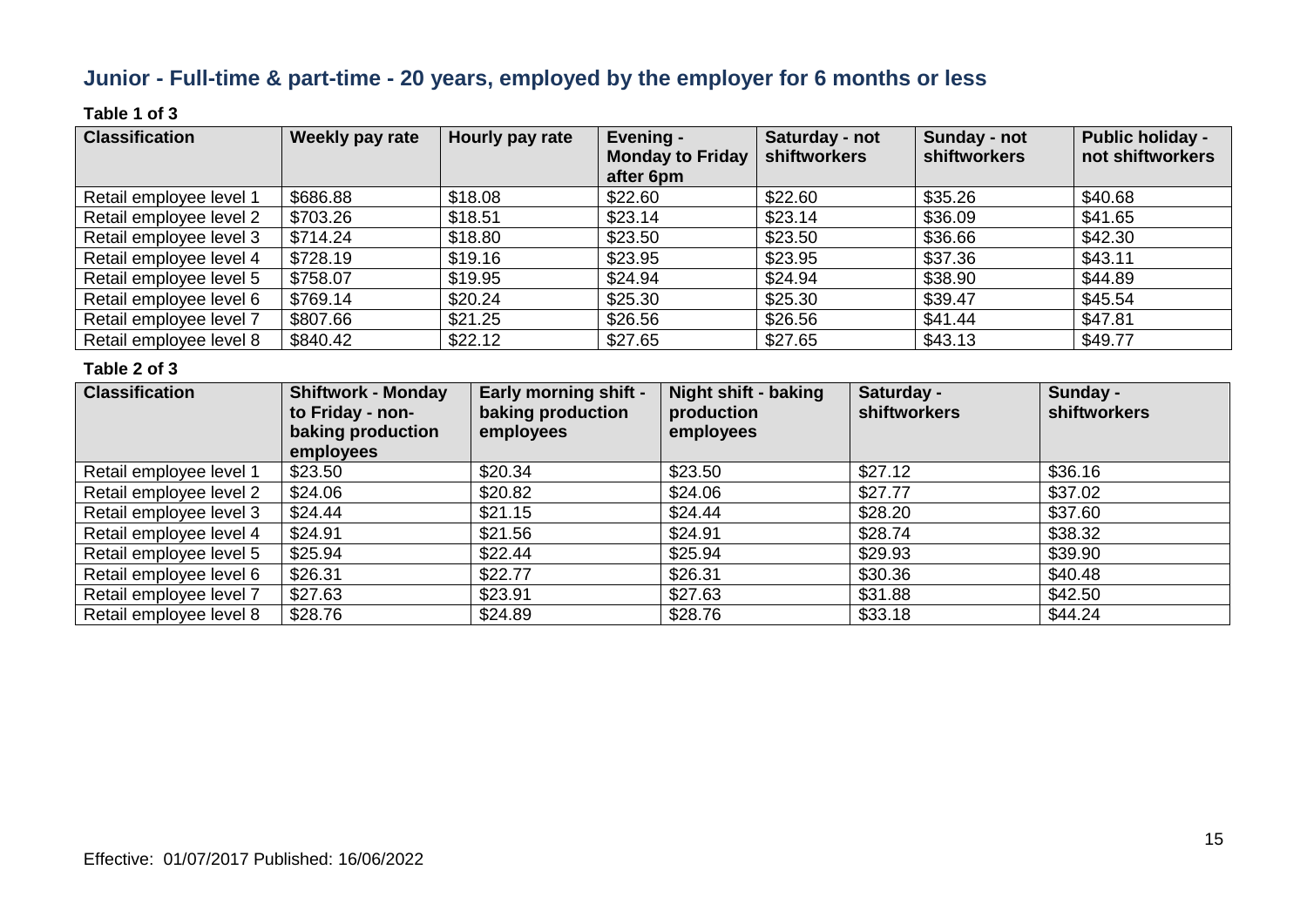**Table 3 of 3**

| <b>Classification</b>   | <b>Public holiday -</b><br><b>shiftworkers</b> | <b>Overtime - Monday</b><br>to Saturday - first 3 | <b>Overtime - Monday</b><br>to Saturday - after 3 | <b>Overtime - Sunday</b> | <b>Overtime - public</b><br>holiday |
|-------------------------|------------------------------------------------|---------------------------------------------------|---------------------------------------------------|--------------------------|-------------------------------------|
|                         |                                                | <b>hours</b>                                      | hours                                             |                          |                                     |
| Retail employee level 1 | \$40.68                                        | \$27.12                                           | \$36.16                                           | \$36.16                  | \$45.20                             |
| Retail employee level 2 | \$41.65                                        | \$27.77                                           | \$37.02                                           | \$37.02                  | \$46.28                             |
| Retail employee level 3 | \$42.30                                        | \$28.20                                           | \$37.60                                           | \$37.60                  | \$47.00                             |
| Retail employee level 4 | \$43.11                                        | \$28.74                                           | \$38.32                                           | \$38.32                  | \$47.90                             |
| Retail employee level 5 | \$44.89                                        | \$29.93                                           | \$39.90                                           | \$39.90                  | \$49.88                             |
| Retail employee level 6 | \$45.54                                        | \$30.36                                           | \$40.48                                           | \$40.48                  | \$50.60                             |
| Retail employee level 7 | \$47.81                                        | \$31.88                                           | \$42.50                                           | \$42.50                  | \$53.13                             |
| Retail employee level 8 | \$49.77                                        | \$33.18                                           | \$44.24                                           | \$44.24                  | \$55.30                             |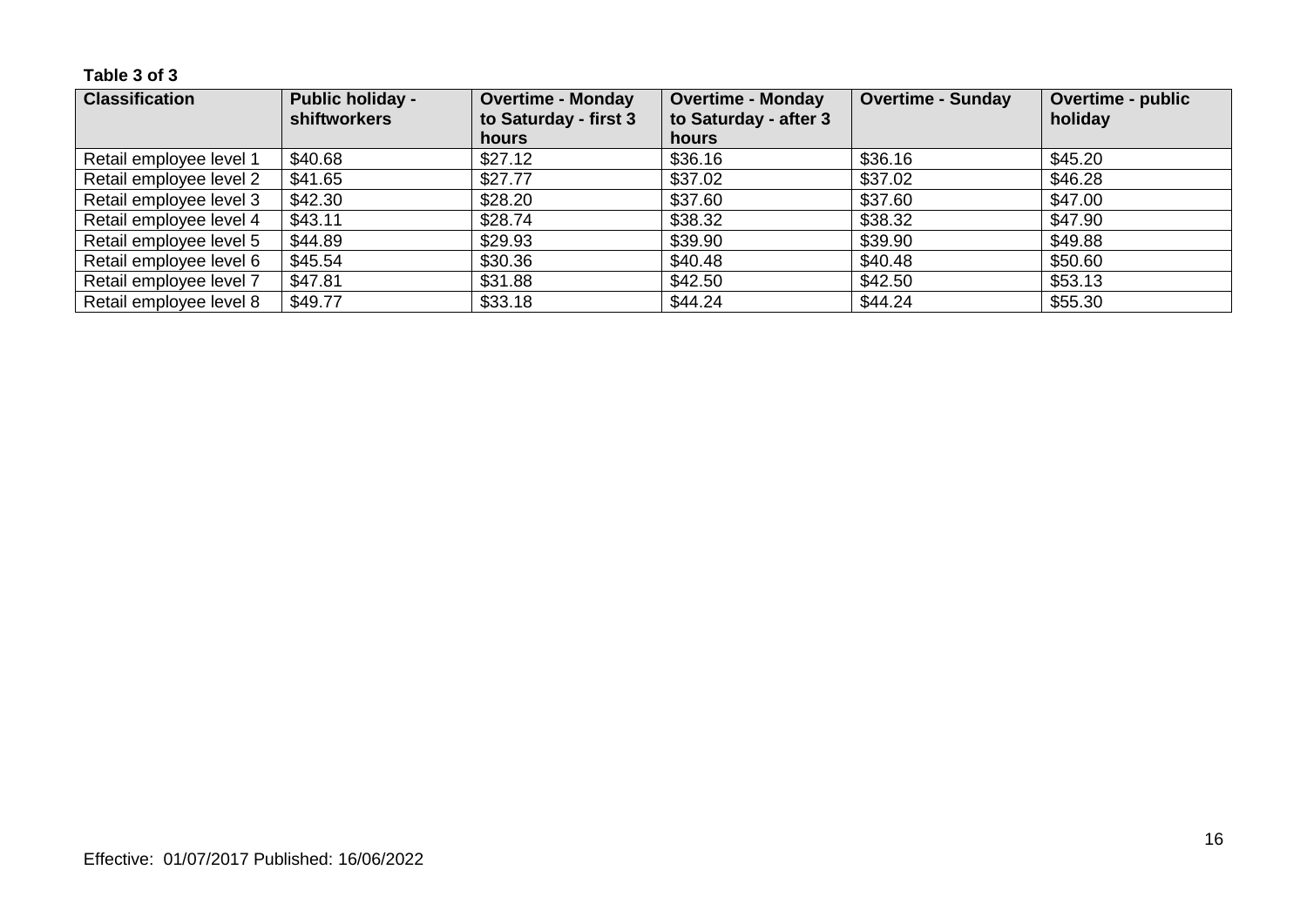### **Junior - Full-time & part-time - 20 years, employed by the employer for more than 6 months**

### **Table 1 of 3**

| <b>Classification</b>   | Weekly pay rate | Hourly pay rate | Evening -<br><b>Monday to Friday</b> | Saturday - not<br>shiftworkers | Sunday - not<br>shiftworkers | <b>Public holiday -</b><br>not shiftworkers |
|-------------------------|-----------------|-----------------|--------------------------------------|--------------------------------|------------------------------|---------------------------------------------|
|                         |                 |                 | after 6pm                            |                                |                              |                                             |
| Retail employee level 1 | \$763.20        | \$20.08         | \$25.10                              | \$25.10                        | \$39.16                      | \$45.18                                     |
| Retail employee level 2 | \$781.40        | \$20.56         | \$25.70                              | \$25.70                        | \$40.09                      | \$46.26                                     |
| Retail employee level 3 | \$793.60        | \$20.88         | \$26.10                              | \$26.10                        | \$40.72                      | \$46.98                                     |
| Retail employee level 4 | \$809.10        | \$21.29         | \$26.61                              | \$26.61                        | \$41.52                      | \$47.90                                     |
| Retail employee level 5 | \$842.30        | \$22.17         | \$27.71                              | \$27.71                        | \$43.23                      | \$49.88                                     |
| Retail employee level 6 | \$854.60        | \$22.49         | \$28.11                              | \$28.11                        | \$43.86                      | \$50.60                                     |
| Retail employee level 7 | \$897.40        | \$23.62         | \$29.53                              | \$29.53                        | \$46.06                      | \$53.15                                     |
| Retail employee level 8 | \$933.80        | \$24.57         | \$30.71                              | \$30.71                        | \$47.91                      | \$55.28                                     |

| <b>Classification</b>   | <b>Shiftwork - Monday</b><br>to Friday - non-<br>baking production<br>employees | <b>Early morning shift -</b><br>baking production<br>employees | Night shift - baking<br>production<br>employees | Saturday -<br>shiftworkers | Sunday -<br>shiftworkers |
|-------------------------|---------------------------------------------------------------------------------|----------------------------------------------------------------|-------------------------------------------------|----------------------------|--------------------------|
| Retail employee level 1 | \$26.10                                                                         | \$22.59                                                        | \$26.10                                         | \$30.12                    | \$40.16                  |
| Retail employee level 2 | \$26.73                                                                         | \$23.13                                                        | \$26.73                                         | \$30.84                    | \$41.12                  |
| Retail employee level 3 | \$27.14                                                                         | \$23.49                                                        | \$27.14                                         | \$31.32                    | \$41.76                  |
| Retail employee level 4 | \$27.68                                                                         | \$23.95                                                        | \$27.68                                         | \$31.94                    | \$42.58                  |
| Retail employee level 5 | \$28.82                                                                         | \$24.94                                                        | \$28.82                                         | \$33.26                    | \$44.34                  |
| Retail employee level 6 | \$29.24                                                                         | \$25.30                                                        | \$29.24                                         | \$33.74                    | \$44.98                  |
| Retail employee level 7 | \$30.71                                                                         | \$26.57                                                        | \$30.71                                         | \$35.43                    | \$47.24                  |
| Retail employee level 8 | \$31.94                                                                         | \$27.64                                                        | \$31.94                                         | \$36.86                    | \$49.14                  |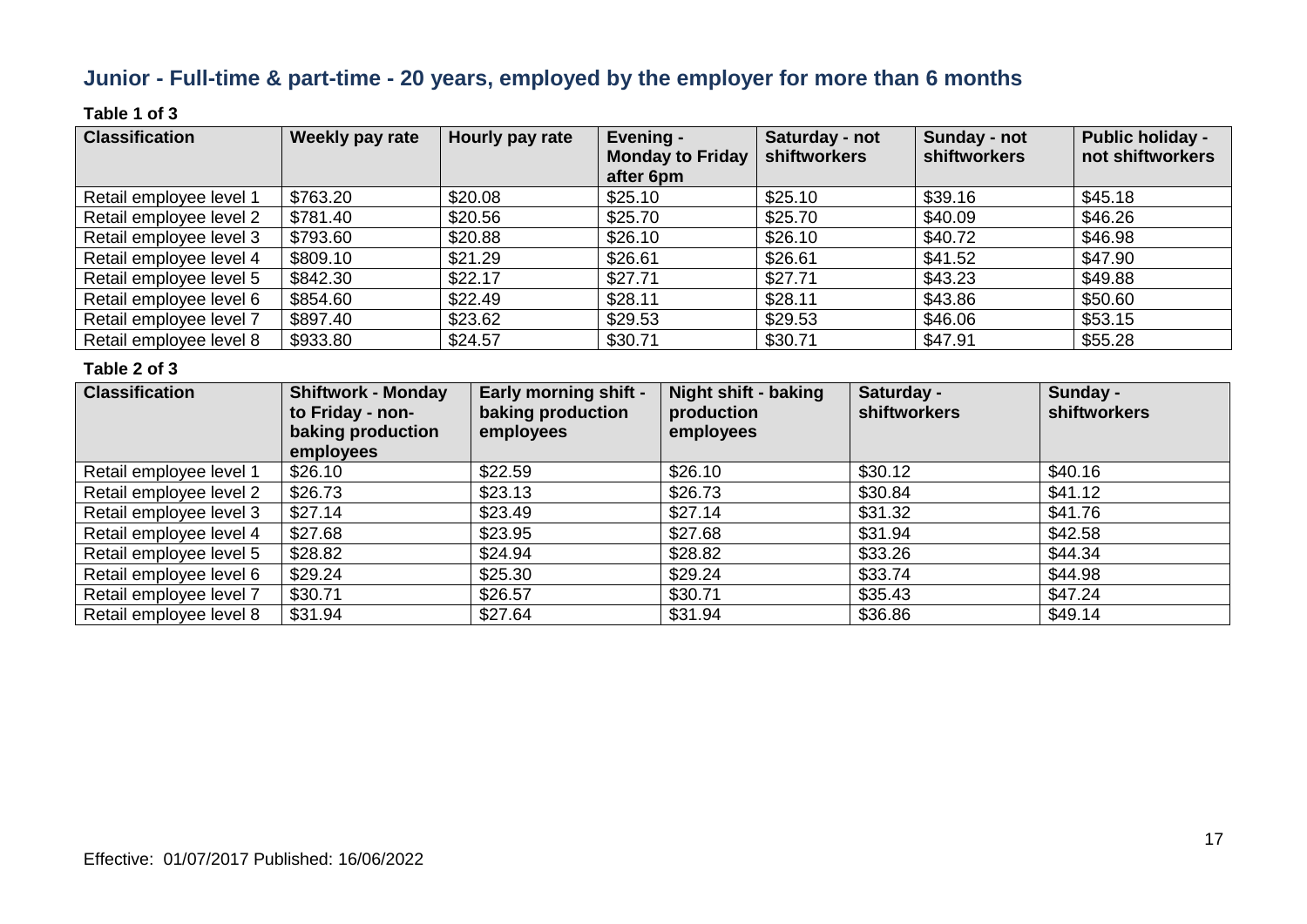**Table 3 of 3**

| <b>Classification</b>   | <b>Public holiday -</b><br><b>shiftworkers</b> | <b>Overtime - Monday</b><br>to Saturday - first 3 | <b>Overtime - Monday</b><br>to Saturday - after 3 | <b>Overtime - Sunday</b> | <b>Overtime - public</b><br>holiday |
|-------------------------|------------------------------------------------|---------------------------------------------------|---------------------------------------------------|--------------------------|-------------------------------------|
|                         |                                                | <b>hours</b>                                      | hours                                             |                          |                                     |
| Retail employee level 1 | \$45.18                                        | \$30.12                                           | \$40.16                                           | \$40.16                  | \$50.20                             |
| Retail employee level 2 | \$46.26                                        | \$30.84                                           | \$41.12                                           | \$41.12                  | \$51.40                             |
| Retail employee level 3 | \$46.98                                        | \$31.32                                           | \$41.76                                           | \$41.76                  | \$52.20                             |
| Retail employee level 4 | \$47.90                                        | \$31.94                                           | \$42.58                                           | \$42.58                  | \$53.23                             |
| Retail employee level 5 | \$49.88                                        | \$33.26                                           | \$44.34                                           | \$44.34                  | \$55.43                             |
| Retail employee level 6 | \$50.60                                        | \$33.74                                           | \$44.98                                           | \$44.98                  | \$56.23                             |
| Retail employee level 7 | \$53.15                                        | \$35.43                                           | \$47.24                                           | \$47.24                  | \$59.05                             |
| Retail employee level 8 | \$55.28                                        | \$36.86                                           | \$49.14                                           | \$49.14                  | \$61.43                             |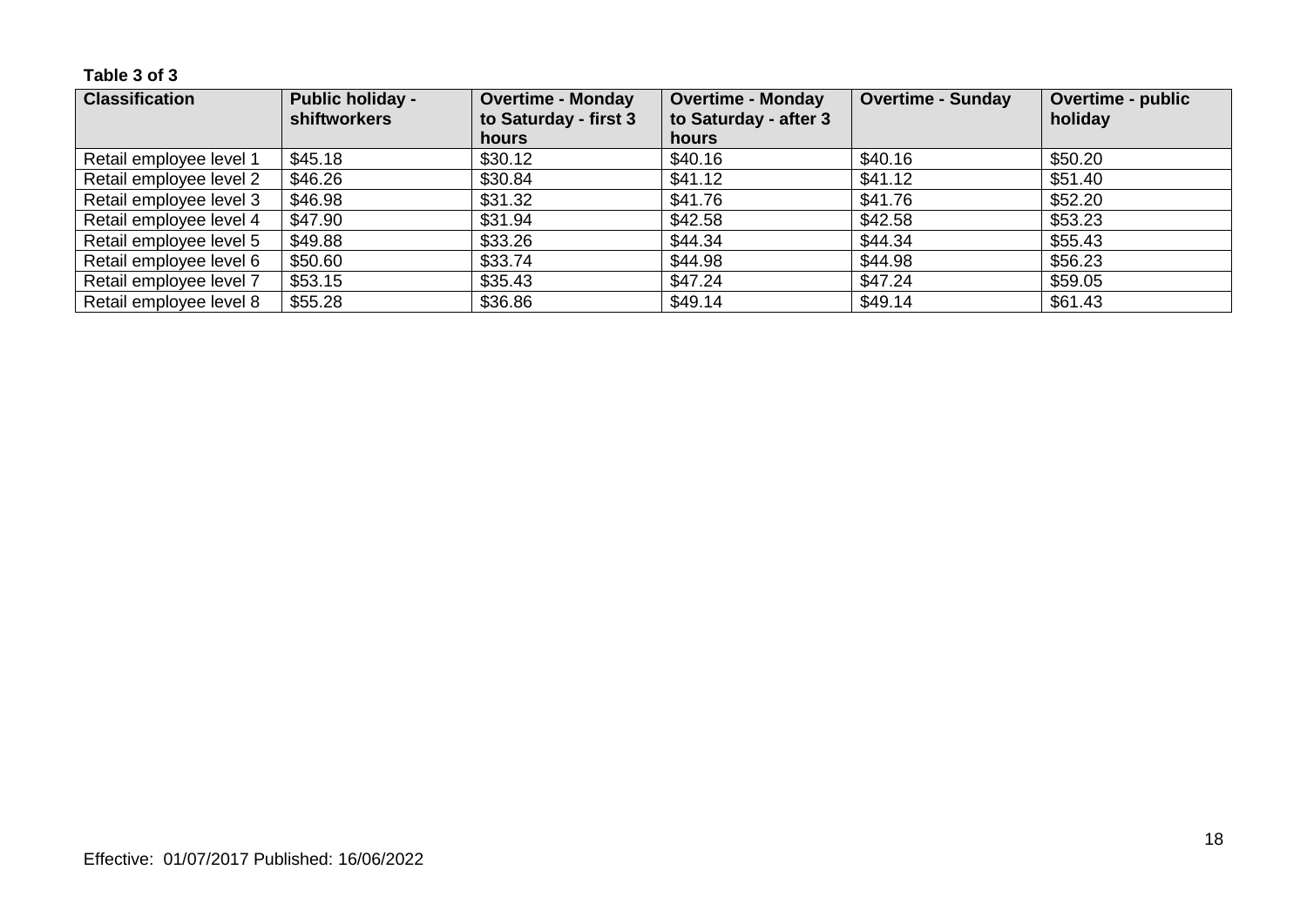## **Junior - Casual - Under 16 years**

### **Table 1 of 2**

| <b>Classification</b>   | Hourly pay rate | Saturday - not<br><b>shiftworkers</b> | Sunday - not<br>shiftworkers | <b>Public holiday - not</b><br>shiftworkers | <b>Shiftwork - Monday</b><br>to Friday - non-<br>baking production<br>employees |
|-------------------------|-----------------|---------------------------------------|------------------------------|---------------------------------------------|---------------------------------------------------------------------------------|
| Retail employee level 1 | \$11.30         | \$12.20                               | \$17.63                      | \$22.60                                     | \$14.01                                                                         |
| Retail employee level 2 | \$11.56         | \$12.49                               | \$18.04                      | \$23.13                                     | \$14.34                                                                         |
| Retail employee level 3 | \$11.75         | \$12.69                               | \$18.33                      | \$23.50                                     | \$14.57                                                                         |
| Retail employee level 4 | \$11.98         | \$12.93                               | \$18.68                      | \$23.95                                     | \$14.85                                                                         |
| Retail employee level 5 | \$12.46         | \$13.46                               | \$19.44                      | \$24.93                                     | \$15.45                                                                         |
| Retail employee level 6 | \$12.65         | \$13.66                               | \$19.73                      | \$25.30                                     | \$15.69                                                                         |
| Retail employee level 7 | \$13.29         | \$14.35                               | \$20.73                      | \$26.58                                     | \$16.48                                                                         |
| Retail employee level 8 | \$13.83         | \$14.93                               | \$21.57                      | \$27.65                                     | \$17.14                                                                         |

| <b>Classification</b>   | <b>Early morning shift -</b><br>baking production<br>employees | <b>Night shift - baking</b><br>production<br>employees | Saturday -<br><b>shiftworkers</b> | Sunday -<br><b>shiftworkers</b> | <b>Public holiday -</b><br>shiftworkers |
|-------------------------|----------------------------------------------------------------|--------------------------------------------------------|-----------------------------------|---------------------------------|-----------------------------------------|
| Retail employee level 1 | \$12.43                                                        | \$14.01                                                | \$15.82                           | \$20.34                         | \$22.60                                 |
| Retail employee level 2 | \$12.72                                                        | \$14.34                                                | \$16.19                           | \$20.81                         | \$23.13                                 |
| Retail employee level 3 | \$12.93                                                        | \$14.57                                                | \$16.45                           | \$21.15                         | \$23.50                                 |
| Retail employee level 4 | \$13.17                                                        | \$14.85                                                | \$16.77                           | \$21.56                         | \$23.95                                 |
| Retail employee level 5 | \$13.71                                                        | \$15.45                                                | \$17.45                           | \$22.43                         | \$24.93                                 |
| Retail employee level 6 | \$13.92                                                        | \$15.69                                                | \$17.71                           | \$22.77                         | \$25.30                                 |
| Retail employee level 7 | \$14.62                                                        | \$16.48                                                | \$18.60                           | \$23.92                         | \$26.58                                 |
| Retail employee level 8 | \$15.21                                                        | \$17.14                                                | \$19.36                           | \$24.89                         | \$27.65                                 |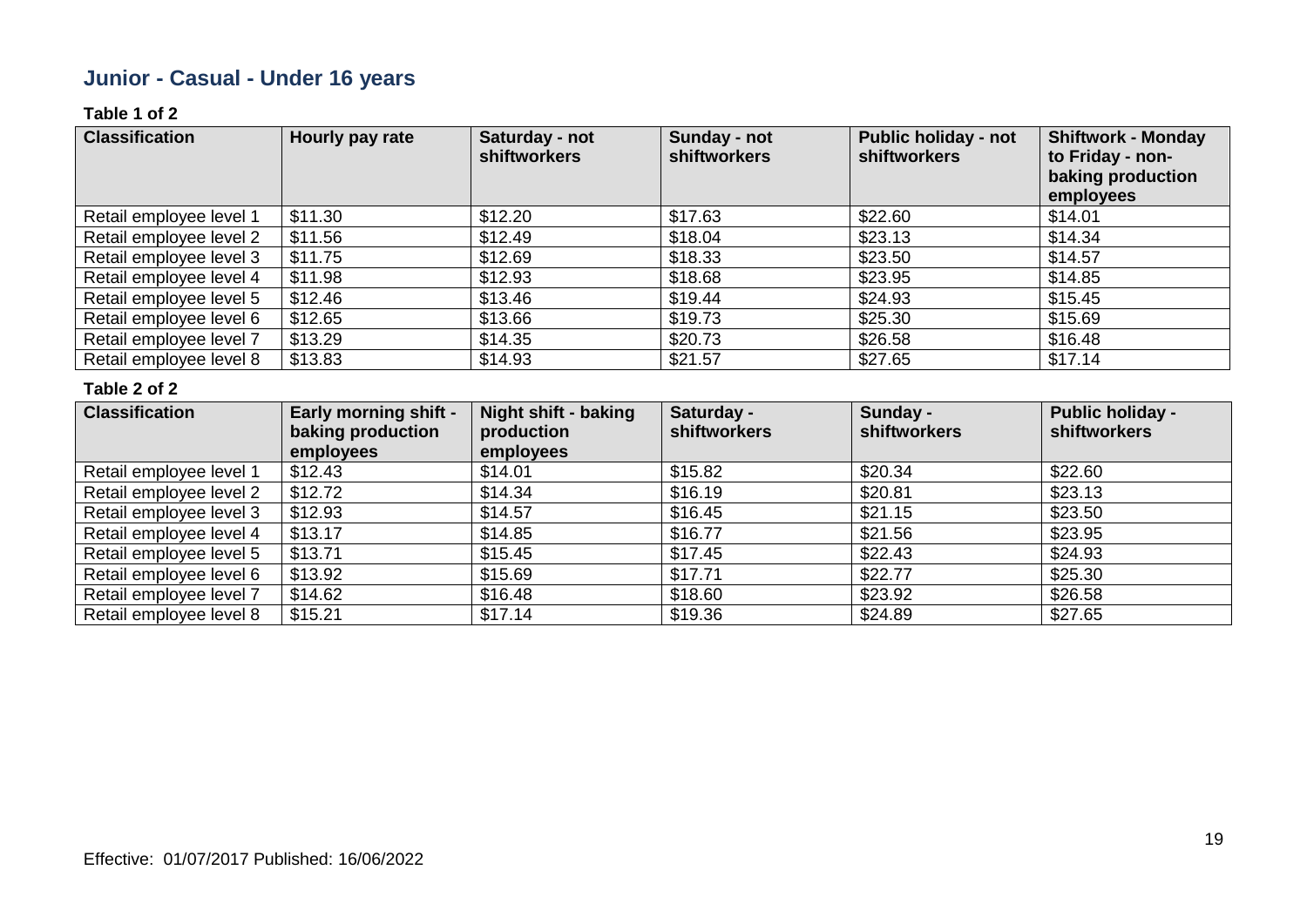## **Junior - Casual - 16 years**

### **Table 1 of 2**

| <b>Classification</b>   | Hourly pay rate | Saturday - not<br><b>shiftworkers</b> | Sunday - not<br><b>shiftworkers</b> | <b>Public holiday - not</b><br><b>shiftworkers</b> | <b>Shiftwork - Monday</b><br>to Friday - non-<br>baking production<br>employees |
|-------------------------|-----------------|---------------------------------------|-------------------------------------|----------------------------------------------------|---------------------------------------------------------------------------------|
| Retail employee level 1 | \$12.55         | \$13.55                               | \$19.58                             | \$25.10                                            | \$15.56                                                                         |
| Retail employee level 2 | \$12.85         | \$13.88                               | \$20.05                             | \$25.70                                            | \$15.93                                                                         |
| Retail employee level 3 | \$13.05         | \$14.09                               | \$20.36                             | \$26.10                                            | \$16.18                                                                         |
| Retail employee level 4 | \$13.31         | \$14.38                               | \$20.77                             | \$26.63                                            | \$16.51                                                                         |
| Retail employee level 5 | \$13.85         | \$14.96                               | \$21.61                             | \$27.70                                            | \$17.17                                                                         |
| Retail employee level 6 | \$14.05         | \$15.17                               | \$21.92                             | \$28.10                                            | \$17.42                                                                         |
| Retail employee level 7 | \$14.76         | \$15.94                               | \$23.03                             | \$29.53                                            | \$18.31                                                                         |
| Retail employee level 8 | \$15.36         | \$16.59                               | \$23.97                             | \$30.73                                            | \$19.05                                                                         |

| <b>Classification</b>   | <b>Early morning shift -</b><br>baking production<br>employees | <b>Night shift - baking</b><br>production<br>employees | Saturday -<br><b>shiftworkers</b> | Sunday -<br>shiftworkers | <b>Public holiday -</b><br>shiftworkers |
|-------------------------|----------------------------------------------------------------|--------------------------------------------------------|-----------------------------------|--------------------------|-----------------------------------------|
| Retail employee level 1 | \$13.81                                                        | \$15.56                                                | \$17.57                           | \$22.59                  | \$25.10                                 |
| Retail employee level 2 | \$14.14                                                        | \$15.93                                                | \$17.99                           | \$23.13                  | \$25.70                                 |
| Retail employee level 3 | \$14.36                                                        | \$16.18                                                | \$18.27                           | \$23.49                  | \$26.10                                 |
| Retail employee level 4 | \$14.64                                                        | \$16.51                                                | \$18.64                           | \$23.96                  | \$26.63                                 |
| Retail employee level 5 | \$15.24                                                        | \$17.17                                                | \$19.39                           | \$24.93                  | \$27.70                                 |
| Retail employee level 6 | \$15.46                                                        | \$17.42                                                | \$19.67                           | \$25.29                  | \$28.10                                 |
| Retail employee level 7 | \$16.24                                                        | \$18.31                                                | \$20.67                           | \$26.57                  | \$29.53                                 |
| Retail employee level 8 | \$16.90                                                        | \$19.05                                                | \$21.51                           | \$27.65                  | \$30.73                                 |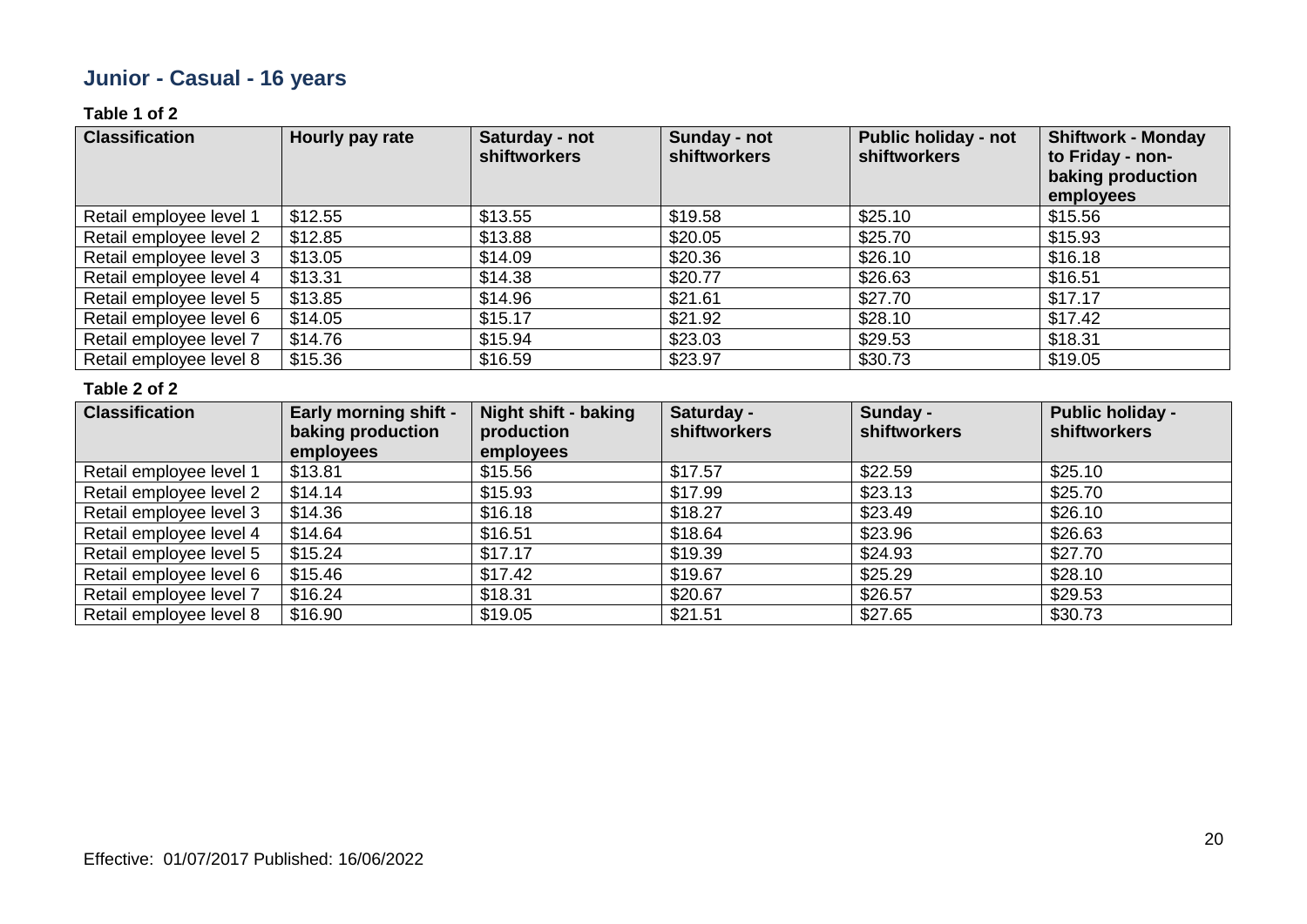## **Junior - Casual - 17 years**

### **Table 1 of 2**

| <b>Classification</b>   | Hourly pay rate | Saturday - not<br><b>shiftworkers</b> | Sunday - not<br>shiftworkers | <b>Public holiday - not</b><br><b>shiftworkers</b> | <b>Shiftwork - Monday</b><br>to Friday - non-<br>baking production<br>employees |
|-------------------------|-----------------|---------------------------------------|------------------------------|----------------------------------------------------|---------------------------------------------------------------------------------|
| Retail employee level 1 | \$15.06         | \$16.27                               | \$23.50                      | \$30.13                                            | \$18.68                                                                         |
| Retail employee level 2 | \$15.43         | \$16.66                               | \$24.06                      | \$30.85                                            | \$19.13                                                                         |
| Retail employee level 3 | \$15.66         | \$16.92                               | \$24.43                      | \$31.33                                            | \$19.42                                                                         |
| Retail employee level 4 | \$15.98         | \$17.25                               | \$24.92                      | \$31.95                                            | \$19.81                                                                         |
| Retail employee level 5 | \$16.63         | \$17.96                               | \$25.94                      | \$33.25                                            | \$20.62                                                                         |
| Retail employee level 6 | \$16.86         | \$18.21                               | \$26.31                      | \$33.73                                            | \$20.91                                                                         |
| Retail employee level 7 | \$17.71         | \$19.13                               | \$27.63                      | \$35.43                                            | \$21.96                                                                         |
| Retail employee level 8 | \$18.43         | \$19.90                               | \$28.74                      | \$36.85                                            | \$22.85                                                                         |

| <b>Classification</b>   | <b>Early morning shift -</b><br>baking production<br>employees | Night shift - baking<br>production<br>employees | Saturday -<br><b>shiftworkers</b> | Sunday -<br>shiftworkers | <b>Public holiday -</b><br>shiftworkers |
|-------------------------|----------------------------------------------------------------|-------------------------------------------------|-----------------------------------|--------------------------|-----------------------------------------|
| Retail employee level 1 | \$16.57                                                        | \$18.68                                         | \$21.09                           | \$27.11                  | \$30.13                                 |
| Retail employee level 2 | \$16.97                                                        | \$19.13                                         | \$21.60                           | \$27.77                  | \$30.85                                 |
| Retail employee level 3 | \$17.23                                                        | \$19.42                                         | \$21.93                           | \$28.19                  | \$31.33                                 |
| Retail employee level 4 | \$17.57                                                        | \$19.81                                         | \$22.37                           | \$28.76                  | \$31.95                                 |
| Retail employee level 5 | \$18.29                                                        | \$20.62                                         | \$23.28                           | \$29.93                  | \$33.25                                 |
| Retail employee level 6 | \$18.55                                                        | \$20.91                                         | \$23.61                           | \$30.35                  | \$33.73                                 |
| Retail employee level 7 | \$19.48                                                        | \$21.96                                         | \$24.80                           | \$31.88                  | \$35.43                                 |
| Retail employee level 8 | \$20.27                                                        | \$22.85                                         | \$25.80                           | \$33.17                  | \$36.85                                 |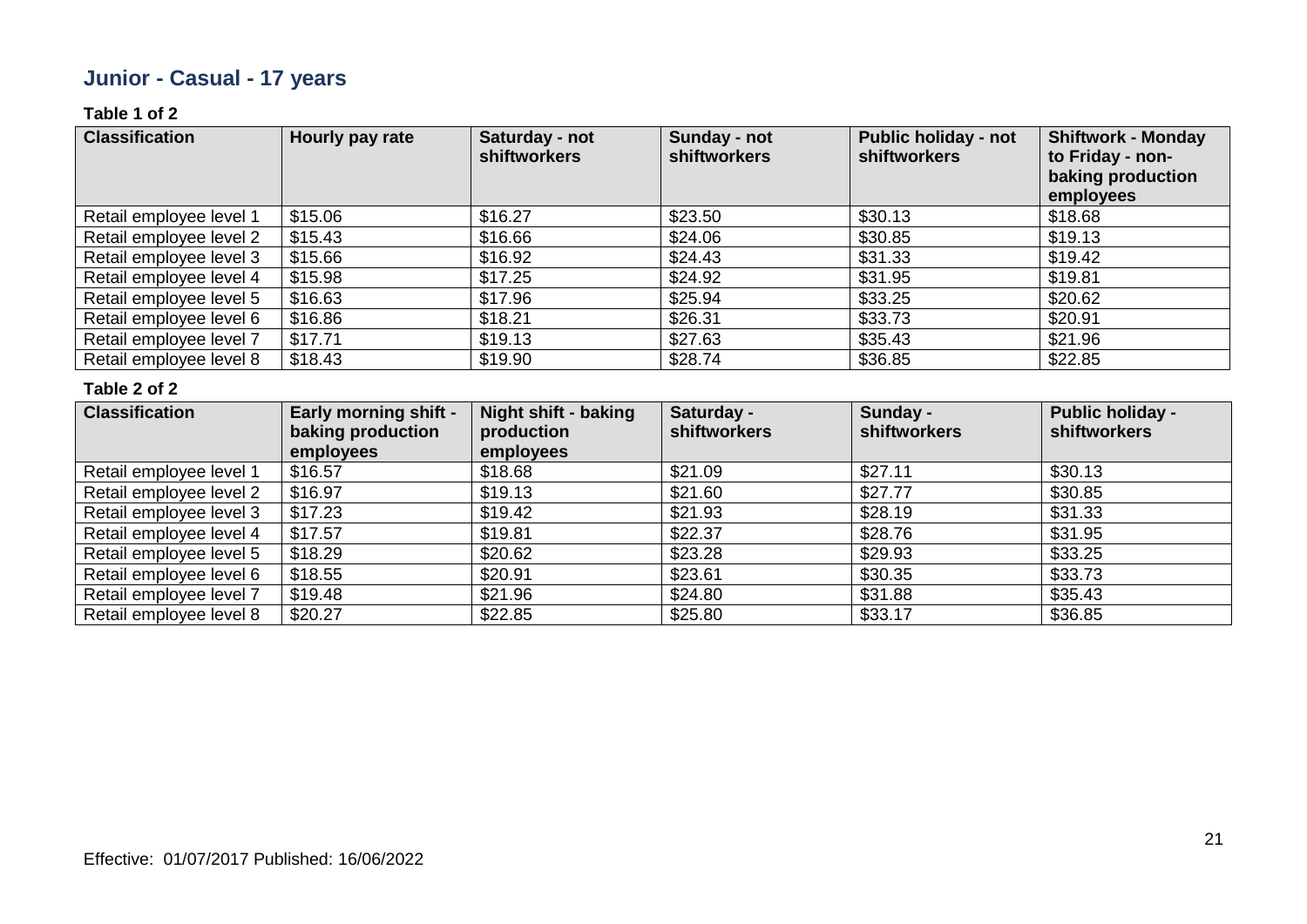## **Junior - Casual - 18 years**

### **Table 1 of 2**

| <b>Classification</b>   | Hourly pay rate | Saturday - not<br><b>shiftworkers</b> | Sunday - not<br><b>shiftworkers</b> | <b>Public holiday - not</b><br><b>shiftworkers</b> | <b>Shiftwork - Monday</b><br>to Friday - non-<br>baking production<br>employees |
|-------------------------|-----------------|---------------------------------------|-------------------------------------|----------------------------------------------------|---------------------------------------------------------------------------------|
| Retail employee level 1 | \$17.58         | \$18.98                               | \$27.42                             | \$35.15                                            | \$21.79                                                                         |
| Retail employee level 2 | \$17.99         | \$19.43                               | \$28.06                             | \$35.98                                            | \$22.30                                                                         |
| Retail employee level 3 | \$18.28         | \$19.74                               | \$28.51                             | \$36.55                                            | \$22.66                                                                         |
| Retail employee level 4 | \$18.63         | \$20.12                               | \$29.06                             | \$37.25                                            | \$23.10                                                                         |
| Retail employee level 5 | \$19.40         | \$20.95                               | \$30.26                             | \$38.80                                            | \$24.06                                                                         |
| Retail employee level 6 | \$19.68         | \$21.25                               | \$30.69                             | \$39.35                                            | \$24.40                                                                         |
| Retail employee level 7 | \$20.66         | \$22.32                               | \$32.23                             | \$41.33                                            | \$25.62                                                                         |
| Retail employee level 8 | \$21.50         | \$23.22                               | \$33.54                             | \$43.00                                            | \$26.66                                                                         |

| <b>Classification</b>   | <b>Early morning shift -</b><br>baking production<br>employees | <b>Night shift - baking</b><br>production<br>employees | Saturday -<br><b>shiftworkers</b> | Sunday -<br>shiftworkers | <b>Public holiday -</b><br>shiftworkers |
|-------------------------|----------------------------------------------------------------|--------------------------------------------------------|-----------------------------------|--------------------------|-----------------------------------------|
| Retail employee level 1 | \$19.33                                                        | \$21.79                                                | \$24.61                           | \$31.64                  | \$35.15                                 |
| Retail employee level 2 | \$19.79                                                        | \$22.30                                                | \$25.18                           | \$32.38                  | \$35.98                                 |
| Retail employee level 3 | \$20.10                                                        | \$22.66                                                | \$25.59                           | \$32.90                  | \$36.55                                 |
| Retail employee level 4 | \$20.49                                                        | \$23.10                                                | \$26.08                           | \$33.53                  | \$37.25                                 |
| Retail employee level 5 | \$21.34                                                        | \$24.06                                                | \$27.16                           | \$34.92                  | \$38.80                                 |
| Retail employee level 6 | \$21.64                                                        | \$24.40                                                | \$27.55                           | \$35.42                  | \$39.35                                 |
| Retail employee level 7 | \$22.73                                                        | \$25.62                                                | \$28.93                           | \$37.19                  | \$41.33                                 |
| Retail employee level 8 | \$23.65                                                        | \$26.66                                                | \$30.10                           | \$38.70                  | \$43.00                                 |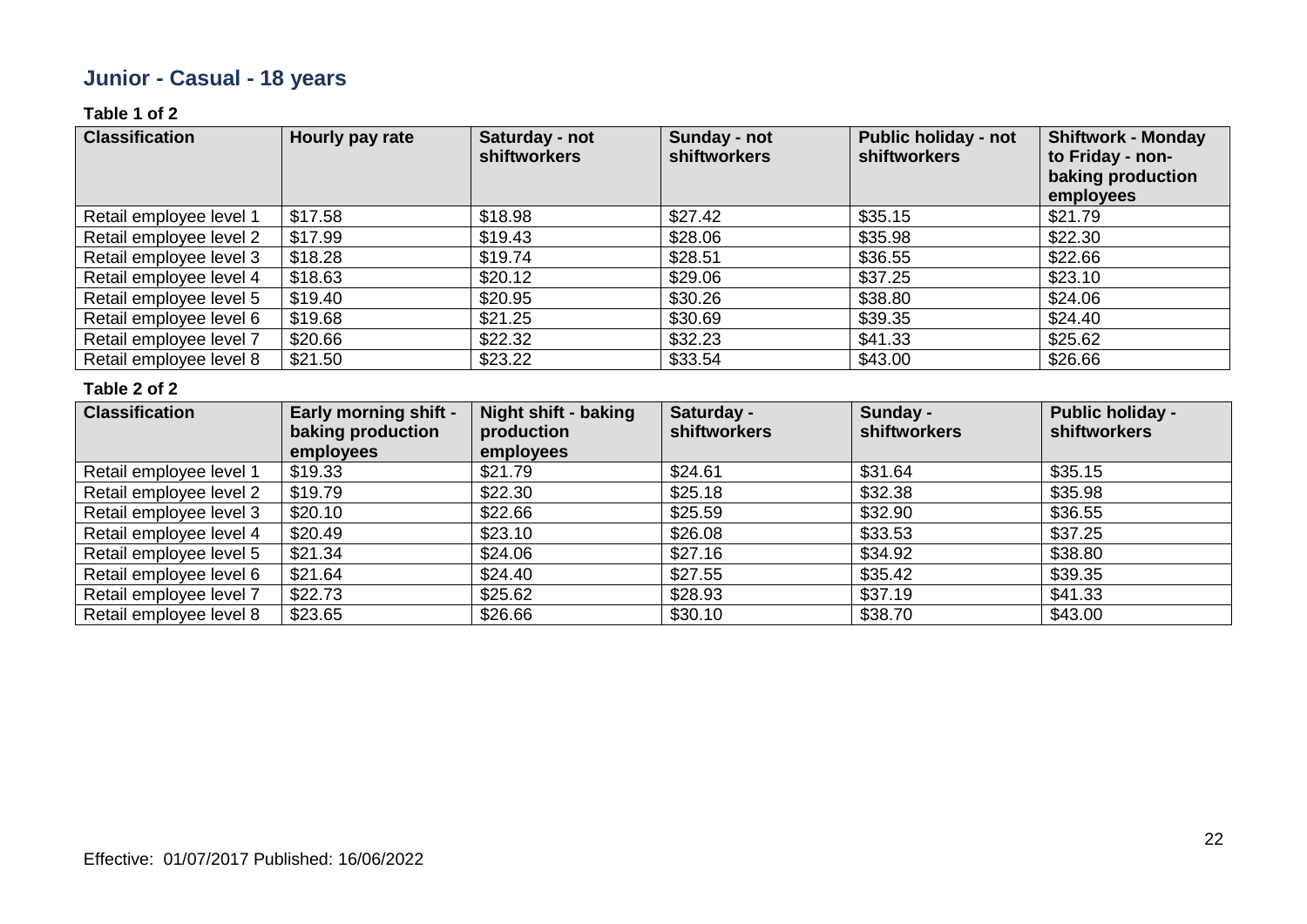## **Junior - Casual - 19 years**

### **Table 1 of 2**

| <b>Classification</b>   | Hourly pay rate | Saturday - not<br><b>shiftworkers</b> | <b>Sunday - not</b><br>shiftworkers | <b>Public holiday - not</b><br><b>shiftworkers</b> | <b>Shiftwork - Monday</b><br>to Friday - non-<br>baking production<br>employees |
|-------------------------|-----------------|---------------------------------------|-------------------------------------|----------------------------------------------------|---------------------------------------------------------------------------------|
| Retail employee level 1 | \$20.09         | \$21.69                               | \$31.34                             | \$40.18                                            | \$24.91                                                                         |
| Retail employee level 2 | \$20.56         | \$22.21                               | \$32.08                             | \$41.13                                            | \$25.50                                                                         |
| Retail employee level 3 | \$20.89         | \$22.56                               | \$32.58                             | \$41.78                                            | \$25.90                                                                         |
| Retail employee level 4 | \$21.29         | \$22.99                               | \$33.21                             | \$42.58                                            | \$26.40                                                                         |
| Retail employee level 5 | \$22.16         | \$23.94                               | \$34.57                             | \$44.33                                            | \$27.48                                                                         |
| Retail employee level 6 | \$22.49         | \$24.29                               | \$35.08                             | \$44.98                                            | \$27.88                                                                         |
| Retail employee level 7 | \$23.61         | \$25.50                               | \$36.84                             | \$47.23                                            | \$29.28                                                                         |
| Retail employee level 8 | \$24.58         | \$26.54                               | \$38.34                             | \$49.15                                            | \$30.47                                                                         |

| <b>Classification</b>   | <b>Early morning shift -</b><br>baking production<br>employees | <b>Night shift - baking</b><br>production<br>employees | Saturday -<br><b>shiftworkers</b> | Sunday -<br>shiftworkers | <b>Public holiday -</b><br>shiftworkers |
|-------------------------|----------------------------------------------------------------|--------------------------------------------------------|-----------------------------------|--------------------------|-----------------------------------------|
| Retail employee level 1 | \$22.10                                                        | \$24.91                                                | \$28.12                           | \$36.16                  | \$40.18                                 |
| Retail employee level 2 | \$22.62                                                        | \$25.50                                                | \$28.79                           | \$37.01                  | \$41.13                                 |
| Retail employee level 3 | \$22.98                                                        | \$25.90                                                | \$29.24                           | \$37.60                  | \$41.78                                 |
| Retail employee level 4 | \$23.42                                                        | \$26.40                                                | \$29.80                           | \$38.32                  | \$42.58                                 |
| Retail employee level 5 | \$24.38                                                        | \$27.48                                                | \$31.03                           | \$39.89                  | \$44.33                                 |
| Retail employee level 6 | \$24.74                                                        | \$27.88                                                | \$31.48                           | \$40.48                  | \$44.98                                 |
| Retail employee level 7 | \$25.97                                                        | \$29.28                                                | \$33.06                           | \$42.50                  | \$47.23                                 |
| Retail employee level 8 | \$27.03                                                        | \$30.47                                                | \$34.41                           | \$44.24                  | \$49.15                                 |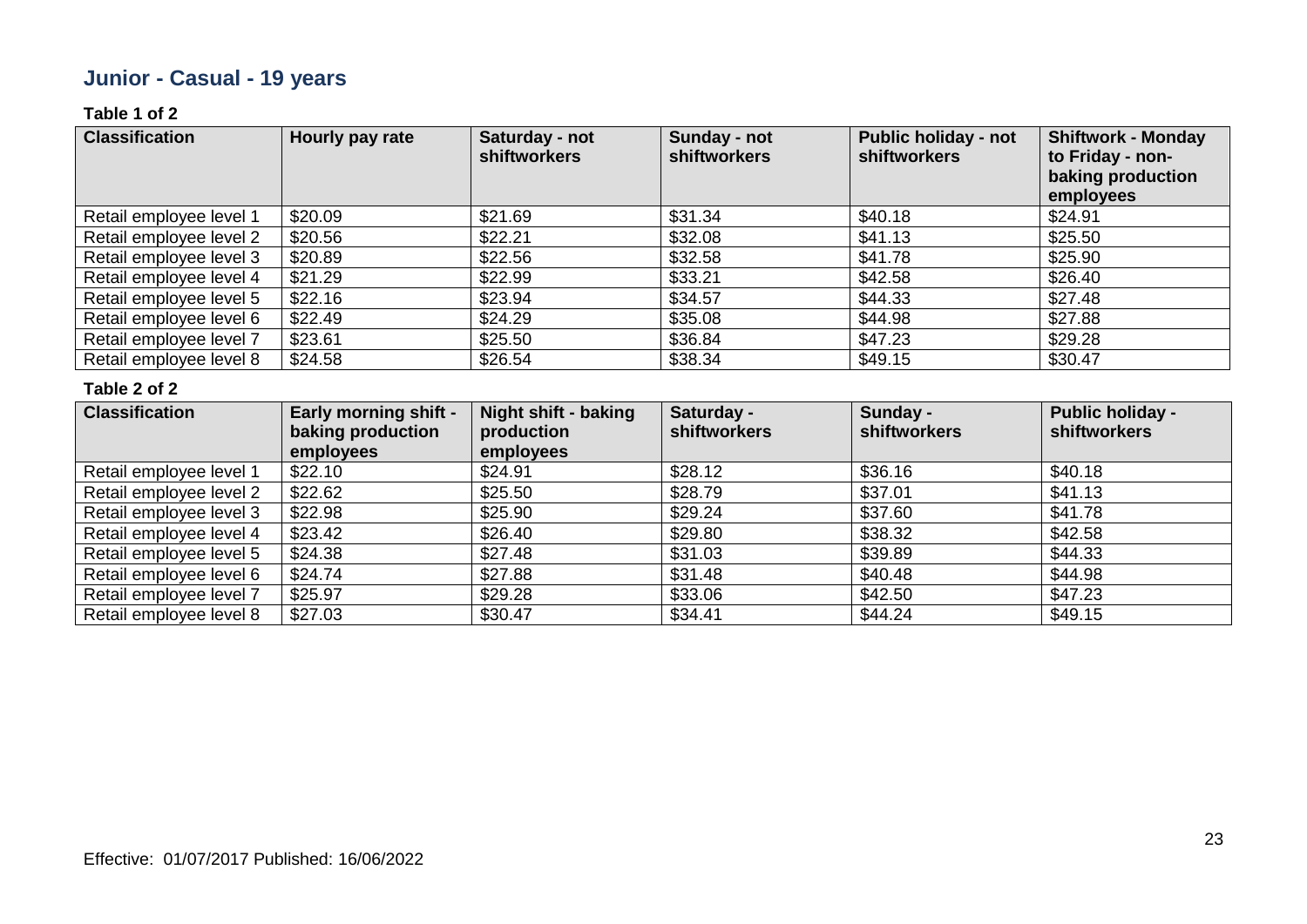### **Junior - Casual - 20 years, employed by the employer for 6 months or less**

### **Table 1 of 2**

| <b>Classification</b>   | Hourly pay rate | Saturday - not<br><b>shiftworkers</b> | Sunday - not<br><b>shiftworkers</b> | <b>Public holiday - not</b><br><b>shiftworkers</b> | <b>Shiftwork - Monday</b><br>to Friday - non-<br>baking production<br>employees |
|-------------------------|-----------------|---------------------------------------|-------------------------------------|----------------------------------------------------|---------------------------------------------------------------------------------|
| Retail employee level 1 | \$22.60         | \$24.41                               | \$35.26                             | \$45.20                                            | \$28.02                                                                         |
| Retail employee level 2 | \$23.14         | \$24.99                               | \$36.09                             | \$46.28                                            | \$28.69                                                                         |
| Retail employee level 3 | \$23.50         | \$25.38                               | \$36.66                             | \$47.00                                            | \$29.14                                                                         |
| Retail employee level 4 | \$23.95         | \$25.87                               | \$37.36                             | \$47.90                                            | \$29.70                                                                         |
| Retail employee level 5 | \$24.94         | \$26.93                               | \$38.90                             | \$49.88                                            | \$30.92                                                                         |
| Retail employee level 6 | \$25.30         | \$27.32                               | \$39.47                             | \$50.60                                            | \$31.37                                                                         |
| Retail employee level 7 | \$26.56         | \$28.69                               | \$41.44                             | \$53.13                                            | \$32.94                                                                         |
| Retail employee level 8 | \$27.65         | \$29.86                               | \$43.13                             | \$55.30                                            | \$34.29                                                                         |

| <b>Classification</b>   | <b>Early morning shift -</b><br>baking production<br>employees | <b>Night shift - baking</b><br>production<br>employees | Saturday -<br><b>shiftworkers</b> | Sunday -<br>shiftworkers | <b>Public holiday -</b><br>shiftworkers |
|-------------------------|----------------------------------------------------------------|--------------------------------------------------------|-----------------------------------|--------------------------|-----------------------------------------|
| Retail employee level 1 | \$24.86                                                        | \$28.02                                                | \$31.64                           | \$40.68                  | \$45.20                                 |
| Retail employee level 2 | \$25.45                                                        | \$28.69                                                | \$32.39                           | \$41.65                  | \$46.28                                 |
| Retail employee level 3 | \$25.85                                                        | \$29.14                                                | \$32.90                           | \$42.30                  | \$47.00                                 |
| Retail employee level 4 | \$26.35                                                        | \$29.70                                                | \$33.53                           | \$43.11                  | \$47.90                                 |
| Retail employee level 5 | \$27.43                                                        | \$30.92                                                | \$34.91                           | \$44.89                  | \$49.88                                 |
| Retail employee level 6 | \$27.83                                                        | \$31.37                                                | \$35.42                           | \$45.54                  | \$50.60                                 |
| Retail employee level 7 | \$29.22                                                        | \$32.94                                                | \$37.19                           | \$47.81                  | \$53.13                                 |
| Retail employee level 8 | \$30.42                                                        | \$34.29                                                | \$38.71                           | \$49.77                  | \$55.30                                 |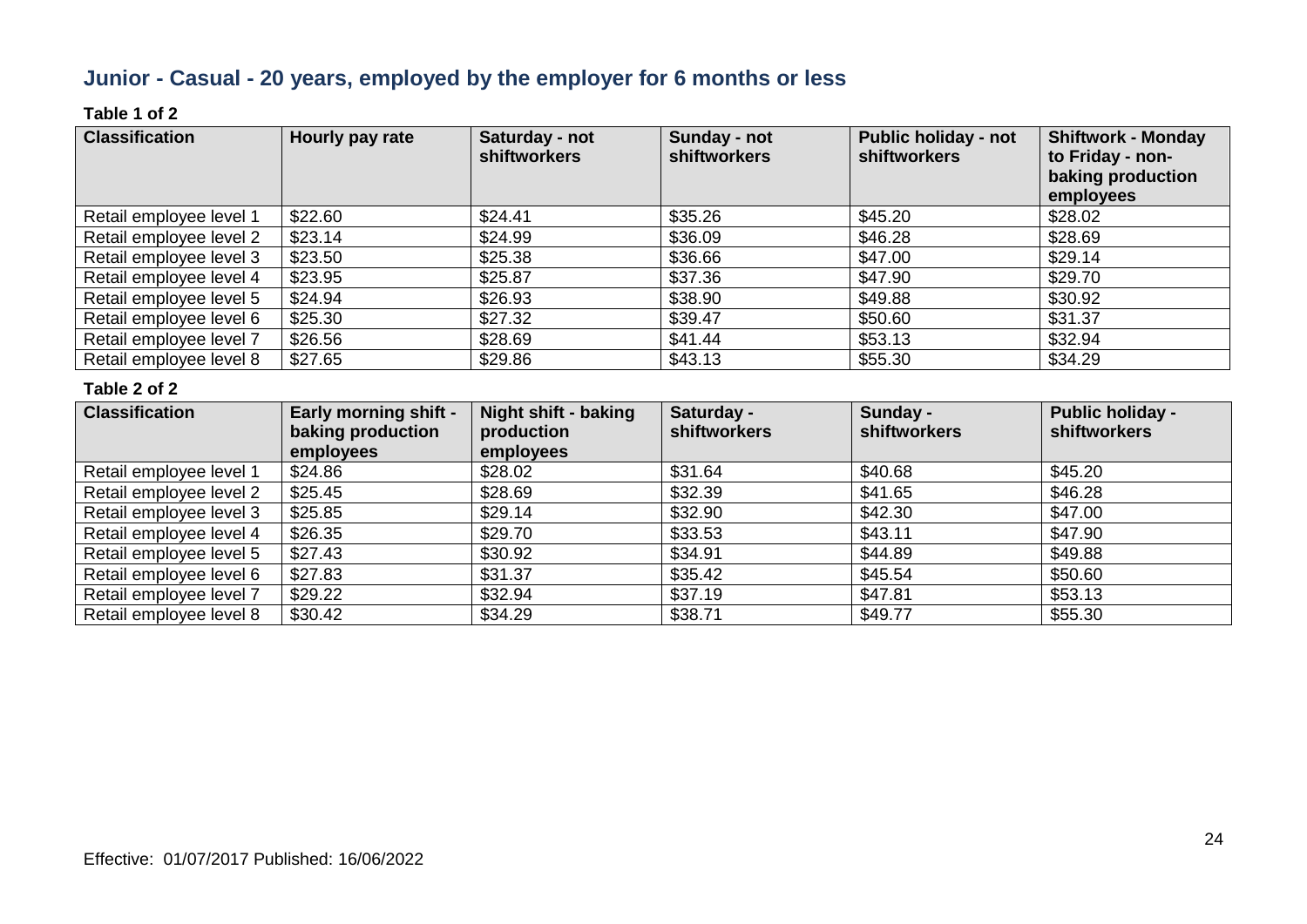### **Junior - Casual - 20 years, employed by the employer for more than 6 months**

### **Table 1 of 2**

| <b>Classification</b>   | Hourly pay rate | Saturday - not<br><b>shiftworkers</b> | Sunday - not<br><b>shiftworkers</b> | <b>Public holiday - not</b><br><b>shiftworkers</b> | <b>Shiftwork - Monday</b><br>to Friday - non-<br>baking production<br>employees |
|-------------------------|-----------------|---------------------------------------|-------------------------------------|----------------------------------------------------|---------------------------------------------------------------------------------|
| Retail employee level 1 | \$25.10         | \$27.11                               | \$39.16                             | \$50.20                                            | \$31.12                                                                         |
| Retail employee level 2 | \$25.70         | \$27.76                               | \$40.09                             | \$51.40                                            | \$31.87                                                                         |
| Retail employee level 3 | \$26.10         | \$28.19                               | \$40.72                             | \$52.20                                            | \$32.36                                                                         |
| Retail employee level 4 | \$26.61         | \$28.74                               | \$41.52                             | \$53.23                                            | \$33.00                                                                         |
| Retail employee level 5 | \$27.71         | \$29.93                               | \$43.23                             | \$55.43                                            | \$34.36                                                                         |
| Retail employee level 6 | \$28.11         | \$30.36                               | \$43.86                             | \$56.23                                            | \$34.86                                                                         |
| Retail employee level 7 | \$29.53         | \$31.89                               | \$46.06                             | \$59.05                                            | \$36.61                                                                         |
| Retail employee level 8 | \$30.71         | \$33.17                               | \$47.91                             | \$61.43                                            | \$38.08                                                                         |

| <b>Classification</b>   | <b>Early morning shift -</b><br>baking production<br>employees | Night shift - baking<br>production<br>employees | Saturday -<br><b>shiftworkers</b> | Sunday -<br>shiftworkers | <b>Public holiday -</b><br>shiftworkers |
|-------------------------|----------------------------------------------------------------|-------------------------------------------------|-----------------------------------|--------------------------|-----------------------------------------|
| Retail employee level 1 | \$27.61                                                        | \$31.12                                         | \$35.14                           | \$45.18                  | \$50.20                                 |
| Retail employee level 2 | \$28.27                                                        | \$31.87                                         | \$35.98                           | \$46.26                  | \$51.40                                 |
| Retail employee level 3 | \$28.71                                                        | \$32.36                                         | \$36.54                           | \$46.98                  | \$52.20                                 |
| Retail employee level 4 | \$29.27                                                        | \$33.00                                         | \$37.26                           | \$47.90                  | \$53.23                                 |
| Retail employee level 5 | \$30.48                                                        | \$34.36                                         | \$38.80                           | \$49.88                  | \$55.43                                 |
| Retail employee level 6 | \$30.92                                                        | \$34.86                                         | \$39.36                           | \$50.60                  | \$56.23                                 |
| Retail employee level 7 | \$32.48                                                        | \$36.61                                         | \$41.34                           | \$53.15                  | \$59.05                                 |
| Retail employee level 8 | \$33.78                                                        | \$38.08                                         | \$43.00                           | \$55.28                  | \$61.43                                 |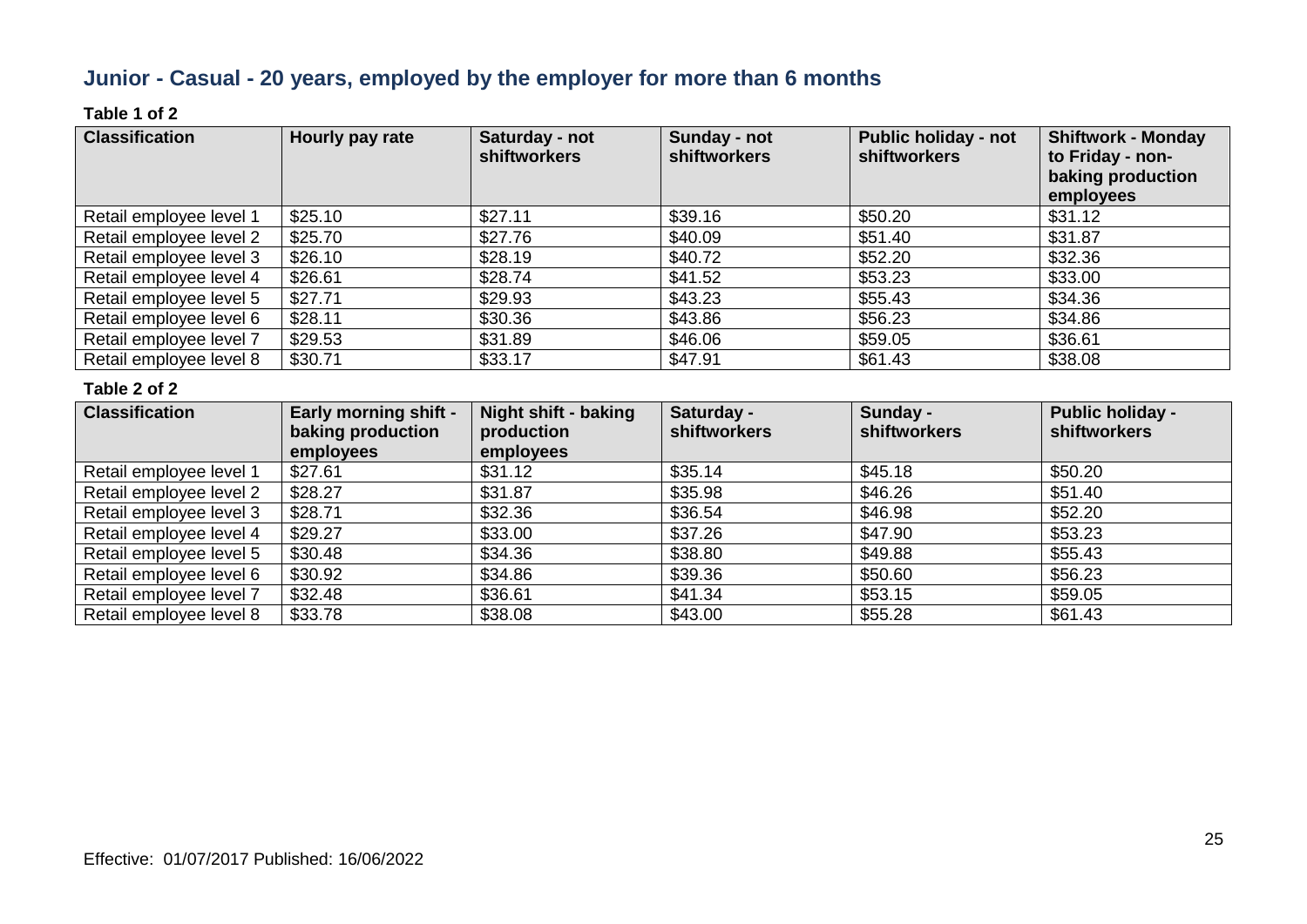### **Apprentice - 4 year apprenticeship - Started before 1 Jan 2014**

### **Table 1 of 3**

| <b>Classification</b> | Hourly pay rate | <b>Evening - Monday to</b><br><b>Friday after 6pm</b> | Saturday - not<br><b>shiftworkers</b> | Sunday - not<br><b>shiftworkers</b> | Public holiday - not<br>shiftworkers |
|-----------------------|-----------------|-------------------------------------------------------|---------------------------------------|-------------------------------------|--------------------------------------|
| Apprentice - 1st year | \$10.65         | \$13.31                                               | \$13.31                               | \$20.77                             | \$23.96                              |
| Apprentice - 2nd year | \$12.77         | \$15.96                                               | \$15.96                               | \$24.90                             | \$28.73                              |
| Apprentice - 3rd year | \$17.03         | \$21.29                                               | \$21.29                               | \$33.21                             | \$38.32                              |
| Apprentice - 4th year | \$19.16         | \$23.95                                               | \$23.95                               | \$37.36                             | \$43.11                              |

#### **Table 2 of 3**

| <b>Classification</b> | <b>Shiftwork - Monday</b><br>to Friday - non-<br>baking production<br>employees | <b>Early morning shift -</b><br>baking production<br>employees | Night shift - baking<br>production<br>employees | Saturday -<br>shiftworkers | Sunday -<br>shiftworkers |
|-----------------------|---------------------------------------------------------------------------------|----------------------------------------------------------------|-------------------------------------------------|----------------------------|--------------------------|
| Apprentice - 1st year | \$13.85                                                                         | \$11.98                                                        | \$13.85                                         | \$15.98                    | \$21.30                  |
| Apprentice - 2nd year | \$16.60                                                                         | \$14.37                                                        | \$16.60                                         | \$19.16                    | \$25.54                  |
| Apprentice - 3rd year | \$22.14                                                                         | \$19.16                                                        | \$22.14                                         | \$25.55                    | \$34.06                  |
| Apprentice - 4th year | \$24.91                                                                         | \$21.56                                                        | \$24.91                                         | \$28.74                    | \$38.32                  |

| <b>Classification</b> | <b>Public holiday -</b><br>shiftworkers | <b>Overtime - Monday</b><br>to Saturday - first 3 | <b>Overtime - Monday</b><br>to Saturday - after 3 | <b>Overtime - Sunday</b> | <b>Overtime - public</b><br>holiday |
|-----------------------|-----------------------------------------|---------------------------------------------------|---------------------------------------------------|--------------------------|-------------------------------------|
|                       |                                         | <b>hours</b>                                      | <b>hours</b>                                      |                          |                                     |
| Apprentice - 1st year | \$23.96                                 | \$15.98                                           | \$21.30                                           | \$21.30                  | \$26.63                             |
| Apprentice - 2nd year | \$28.73                                 | \$19.16                                           | \$25.54                                           | \$25.54                  | \$31.93                             |
| Apprentice - 3rd year | \$38.32                                 | \$25.55                                           | \$34.06                                           | \$34.06                  | \$42.58                             |
| Apprentice - 4th year | \$43.11                                 | \$28.74                                           | \$38.32                                           | \$38.32                  | \$47.90                             |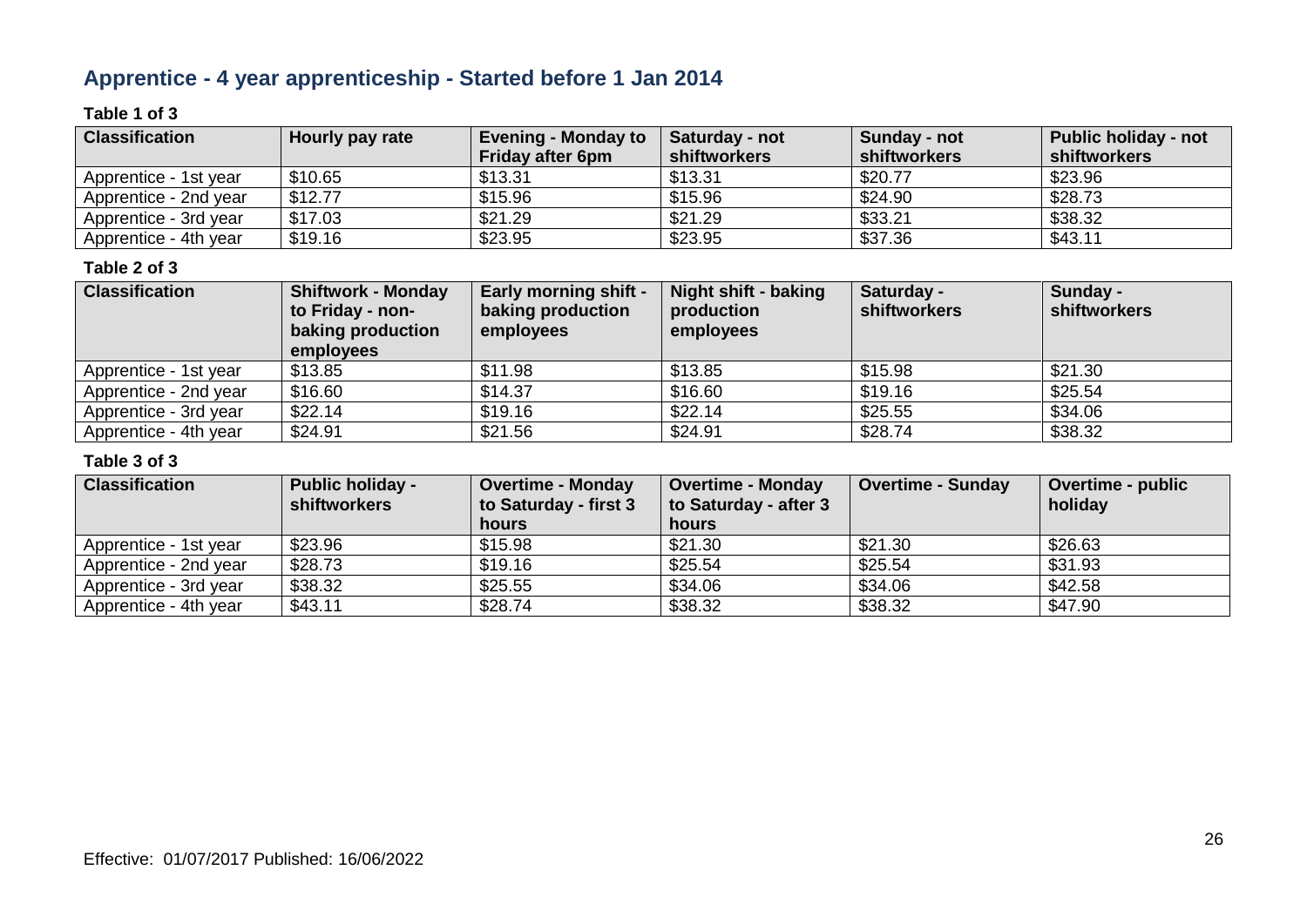### **Apprentice - 4 year apprenticeship - Started after 1 Jan 2014 - Did not complete year 12**

### **Table 1 of 3**

| <b>Classification</b> | Hourly pay rate | <b>Evening - Monday to</b><br><b>Friday after 6pm</b> | Saturday - not<br><b>shiftworkers</b> | Sunday - not<br>shiftworkers | Public holiday - not<br>shiftworkers |
|-----------------------|-----------------|-------------------------------------------------------|---------------------------------------|------------------------------|--------------------------------------|
| Apprentice - 1st year | \$10.65         | \$13.31                                               | \$13.31                               | \$20.77                      | \$23.96                              |
| Apprentice - 2nd year | \$12.77         | \$15.96                                               | \$15.96                               | \$24.90                      | \$28.73                              |
| Apprentice - 3rd year | \$17.03         | \$21.29                                               | \$21.29                               | \$33.21                      | \$38.32                              |
| Apprentice - 4th year | \$19.16         | \$23.95                                               | \$23.95                               | \$37.36                      | \$43.11                              |

#### **Table 2 of 3**

| <b>Classification</b> | <b>Shiftwork - Monday</b><br>to Friday - non-<br>baking production<br>employees | <b>Early morning shift -</b><br>baking production<br>employees | Night shift - baking<br>production<br>employees | Saturday -<br><b>shiftworkers</b> | Sunday -<br>shiftworkers |
|-----------------------|---------------------------------------------------------------------------------|----------------------------------------------------------------|-------------------------------------------------|-----------------------------------|--------------------------|
| Apprentice - 1st year | \$13.85                                                                         | \$11.98                                                        | \$13.85                                         | \$15.98                           | \$21.30                  |
| Apprentice - 2nd year | \$16.60                                                                         | \$14.37                                                        | \$16.60                                         | \$19.16                           | \$25.54                  |
| Apprentice - 3rd year | \$22.14                                                                         | \$19.16                                                        | \$22.14                                         | \$25.55                           | \$34.06                  |
| Apprentice - 4th year | \$24.91                                                                         | \$21.56                                                        | \$24.91                                         | \$28.74                           | \$38.32                  |

| <b>Classification</b> | <b>Public holiday -</b><br>shiftworkers | <b>Overtime - Monday</b><br>to Saturday - first 3 | <b>Overtime - Monday</b><br>to Saturday - after 3 | <b>Overtime - Sunday</b> | <b>Overtime - public</b><br>holiday |
|-----------------------|-----------------------------------------|---------------------------------------------------|---------------------------------------------------|--------------------------|-------------------------------------|
|                       |                                         | <b>hours</b>                                      | <b>hours</b>                                      |                          |                                     |
| Apprentice - 1st year | \$23.96                                 | \$15.98                                           | \$21.30                                           | \$21.30                  | \$26.63                             |
| Apprentice - 2nd year | \$28.73                                 | \$19.16                                           | \$25.54                                           | \$25.54                  | \$31.93                             |
| Apprentice - 3rd year | \$38.32                                 | \$25.55                                           | \$34.06                                           | \$34.06                  | \$42.58                             |
| Apprentice - 4th year | \$43.11                                 | \$28.74                                           | \$38.32                                           | \$38.32                  | \$47.90                             |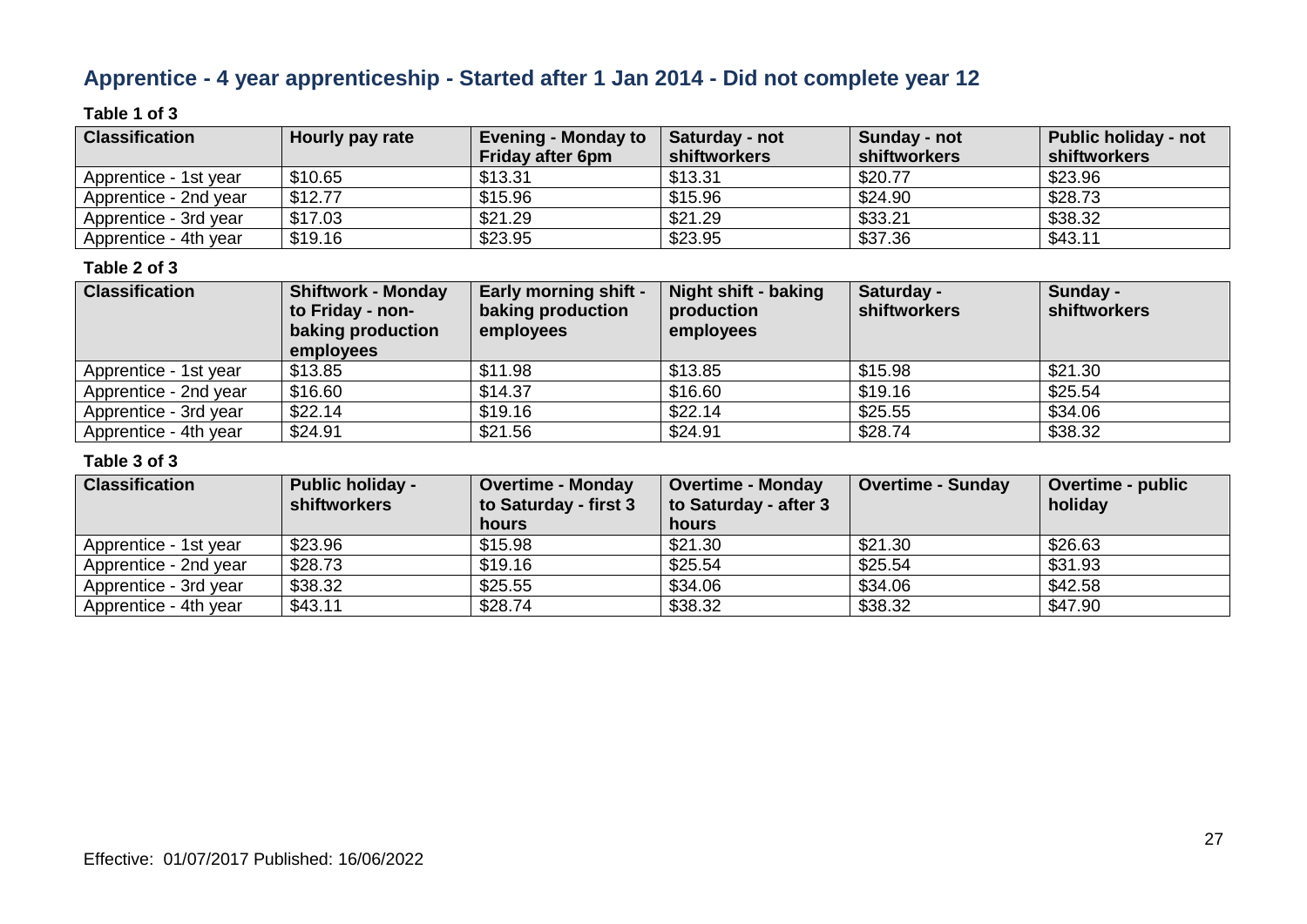### **Apprentice - 4 year apprenticeship - Started after 1 Jan 2014 - Completed year 12**

### **Table 1 of 3**

| <b>Classification</b> | Hourly pay rate | <b>Evening - Monday to</b><br><b>Friday after 6pm</b> | Saturday - not<br><b>shiftworkers</b> | Sunday - not<br>shiftworkers | <b>Public holiday - not</b><br>shiftworkers |
|-----------------------|-----------------|-------------------------------------------------------|---------------------------------------|------------------------------|---------------------------------------------|
| Apprentice - 1st year | \$11.71         | \$14.64                                               | \$14.64                               | \$22.83                      | \$26.35                                     |
| Apprentice - 2nd year | \$13.84         | \$17.30                                               | \$17.30                               | \$26.99                      | \$31.14                                     |
| Apprentice - 3rd year | \$17.03         | \$21.29                                               | \$21.29                               | \$33.21                      | \$38.32                                     |
| Apprentice - 4th year | \$19.16         | \$23.95                                               | \$23.95                               | \$37.36                      | \$43.11                                     |

### **Table 2 of 3**

| <b>Classification</b> | <b>Shiftwork - Monday</b><br>to Friday - non-<br>baking production<br>employees | <b>Early morning shift -</b><br>baking production<br>employees | Night shift - baking<br>production<br>employees | Saturday -<br><b>shiftworkers</b> | Sunday -<br>shiftworkers |
|-----------------------|---------------------------------------------------------------------------------|----------------------------------------------------------------|-------------------------------------------------|-----------------------------------|--------------------------|
| Apprentice - 1st year | \$15.22                                                                         | \$13.17                                                        | \$15.22                                         | \$17.57                           | \$23.42                  |
| Apprentice - 2nd year | \$17.99                                                                         | \$15.57                                                        | \$17.99                                         | \$20.76                           | \$27.68                  |
| Apprentice - 3rd year | \$22.14                                                                         | \$19.16                                                        | \$22.14                                         | \$25.55                           | \$34.06                  |
| Apprentice - 4th year | \$24.91                                                                         | \$21.56                                                        | \$24.91                                         | \$28.74                           | \$38.32                  |

| <b>Classification</b> | <b>Public holiday -</b><br>shiftworkers | Overtime - Monday<br>to Saturday - first 3 | <b>Overtime - Monday</b><br>to Saturday - after 3 | <b>Overtime - Sunday</b> | Overtime - public<br>holiday |
|-----------------------|-----------------------------------------|--------------------------------------------|---------------------------------------------------|--------------------------|------------------------------|
|                       |                                         | <b>hours</b>                               | hours                                             |                          |                              |
| Apprentice - 1st year | \$26.35                                 | \$17.57                                    | \$23.42                                           | \$23.42                  | \$29.28                      |
| Apprentice - 2nd year | \$31.14                                 | \$20.76                                    | \$27.68                                           | \$27.68                  | \$34.60                      |
| Apprentice - 3rd year | \$38.32                                 | \$25.55                                    | \$34.06                                           | \$34.06                  | \$42.58                      |
| Apprentice - 4th year | \$43.11                                 | \$28.74                                    | \$38.32                                           | \$38.32                  | \$47.90                      |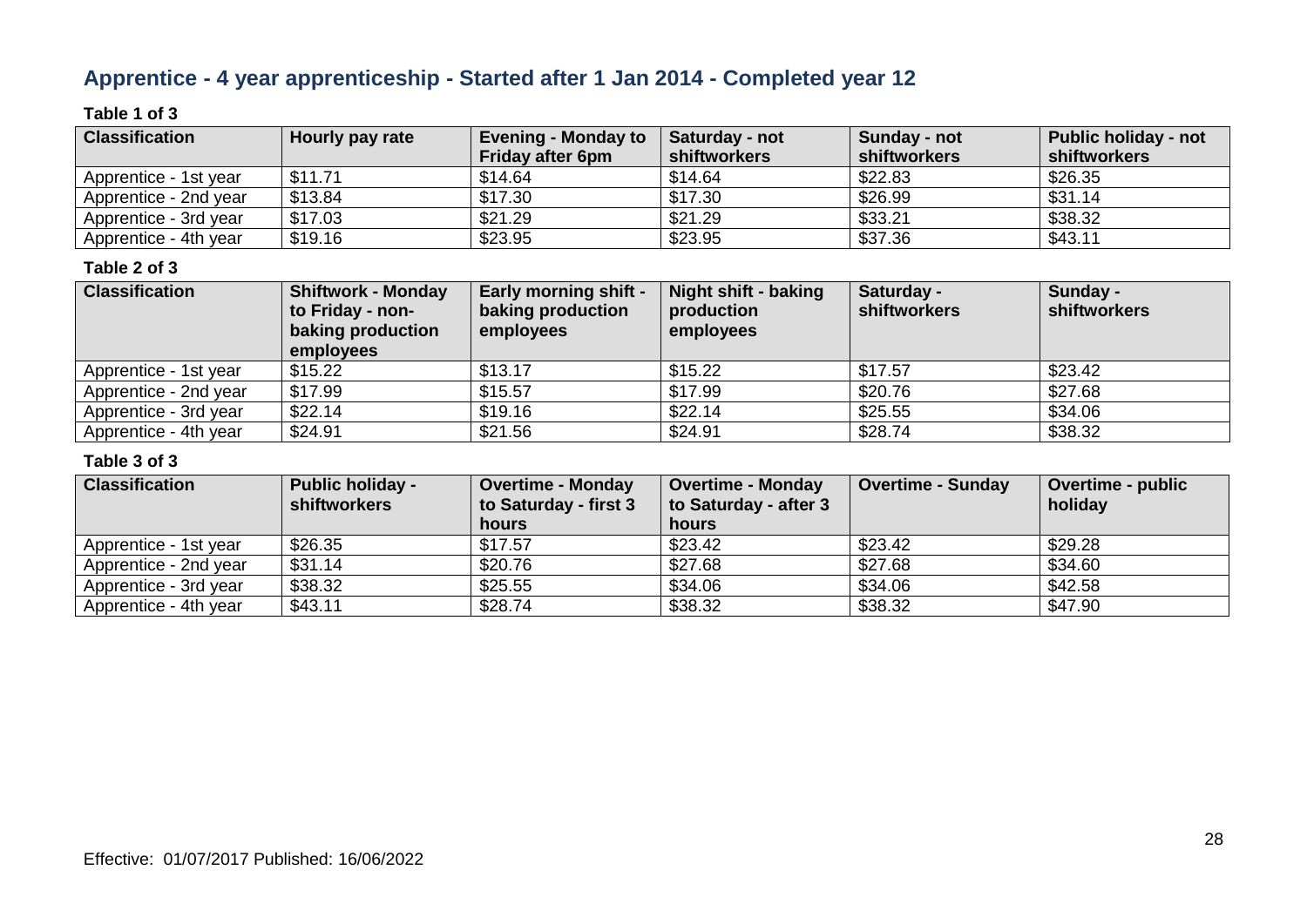### **Apprentice - 3 year apprenticeship - Started before 1 Jan 2014**

### **Table 1 of 3**

| <b>Classification</b> | Hourly pay rate | <b>Evening - Monday to</b><br><b>Friday after 6pm</b> | <b>Saturday - not</b><br>shiftworkers | Sunday - not<br>shiftworkers | <b>Public holiday - not</b><br>shiftworkers |
|-----------------------|-----------------|-------------------------------------------------------|---------------------------------------|------------------------------|---------------------------------------------|
| Apprentice - 1st vear | \$10.65         | \$13.31                                               | \$13.31                               | \$20.77                      | \$23.96                                     |
| Apprentice - 2nd vear | \$12.77         | \$15.96                                               | \$15.96                               | \$24.90                      | \$28.73                                     |
| Apprentice - 3rd year | \$17.03         | \$21.29                                               | \$21.29                               | \$33.21                      | \$38.32                                     |

### **Table 2 of 3**

| <b>Classification</b> | <b>Shiftwork - Monday</b><br>to Friday - non-<br>baking production<br>employees | <b>Early morning shift -</b><br>baking production<br>employees | Night shift - baking<br>production<br>employees | Saturday -<br>shiftworkers | Sunday -<br>shiftworkers |
|-----------------------|---------------------------------------------------------------------------------|----------------------------------------------------------------|-------------------------------------------------|----------------------------|--------------------------|
| Apprentice - 1st year | \$13.85                                                                         | \$11.98                                                        | \$13.85                                         | \$15.98                    | \$21.30                  |
| Apprentice - 2nd year | \$16.60                                                                         | \$14.37                                                        | \$16.60                                         | \$19.16                    | \$25.54                  |
| Apprentice - 3rd year | \$22.14                                                                         | \$19.16                                                        | \$22.14                                         | \$25.55                    | \$34.06                  |

| <b>Classification</b> | <b>Public holiday -</b><br>shiftworkers | <b>Overtime - Monday</b><br>to Saturday - first 3 | <b>Overtime - Monday</b><br>to Saturday - after 3 | Overtime - Sunday | <b>Overtime - public</b><br>holiday |
|-----------------------|-----------------------------------------|---------------------------------------------------|---------------------------------------------------|-------------------|-------------------------------------|
|                       |                                         | hours                                             | hours                                             |                   |                                     |
| Apprentice - 1st year | \$23.96                                 | \$15.98                                           | \$21.30                                           | \$21.30           | \$26.63                             |
| Apprentice - 2nd year | \$28.73                                 | \$19.16                                           | \$25.54                                           | \$25.54           | \$31.93                             |
| Apprentice - 3rd year | \$38.32                                 | \$25.55                                           | \$34.06                                           | \$34.06           | \$42.58                             |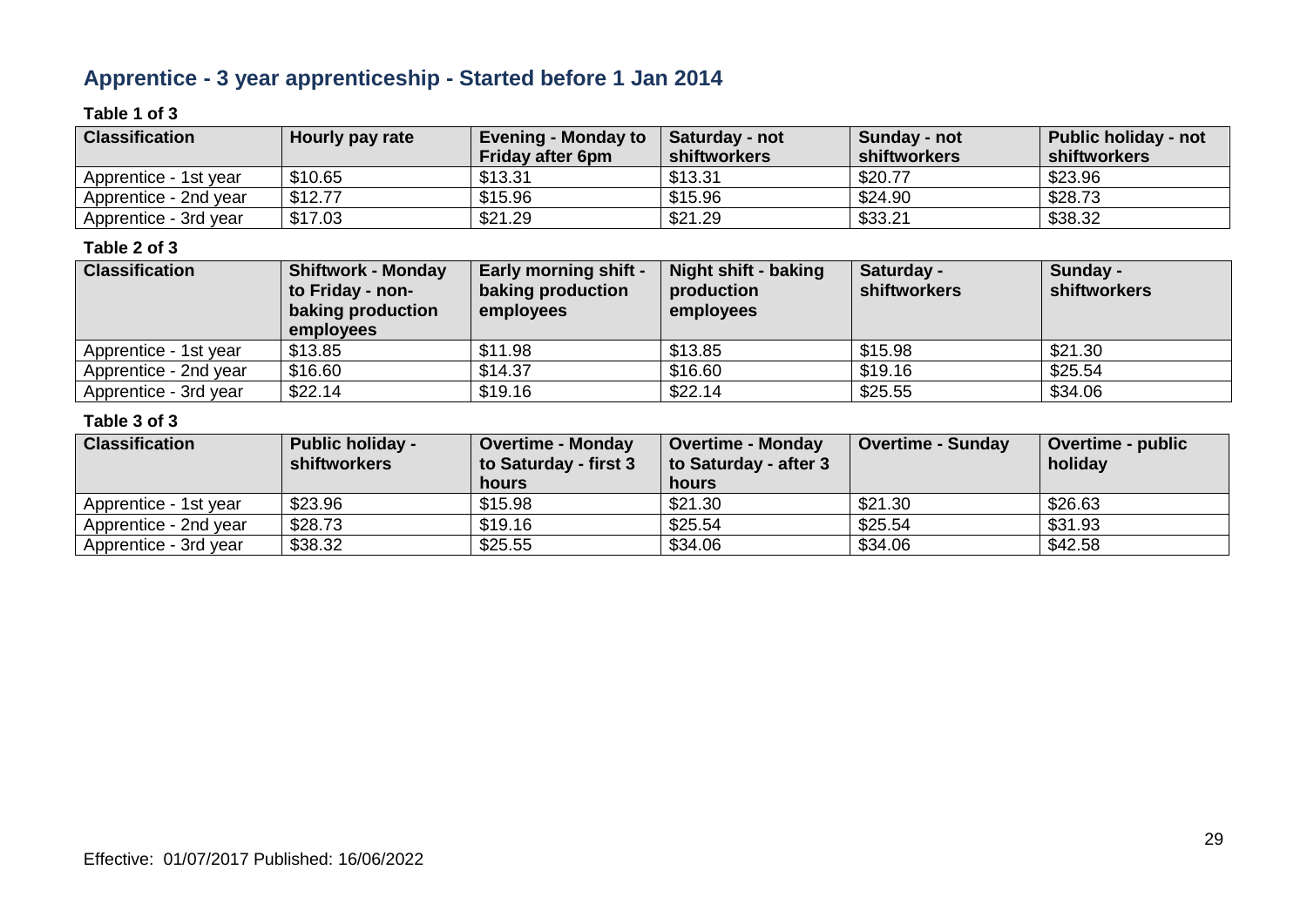### **Apprentice - 3 year apprenticeship - Started after 1 Jan 2014 - Did not complete year 12**

### **Table 1 of 3**

| <b>Classification</b> | Hourly pay rate | <b>Evening - Monday to</b><br>Friday after 6pm | <b>Saturday - not</b><br><b>shiftworkers</b> | Sunday - not<br>shiftworkers | <b>Public holiday - not</b><br>shiftworkers |
|-----------------------|-----------------|------------------------------------------------|----------------------------------------------|------------------------------|---------------------------------------------|
| Apprentice - 1st vear | \$10.65         | \$13.31                                        | \$13.31                                      | \$20.77                      | \$23.96                                     |
| Apprentice - 2nd year | \$12.77         | \$15.96                                        | \$15.96                                      | \$24.90                      | \$28.73                                     |
| Apprentice - 3rd year | \$17.03         | \$21.29                                        | \$21.29                                      | \$33.21                      | \$38.32                                     |

### **Table 2 of 3**

| <b>Classification</b> | <b>Shiftwork - Monday</b><br>to Friday - non-<br>baking production<br><b>employees</b> | <b>Early morning shift -</b><br>baking production<br>employees | Night shift - baking<br>production<br>employees | Saturday -<br>shiftworkers | Sunday -<br>shiftworkers |
|-----------------------|----------------------------------------------------------------------------------------|----------------------------------------------------------------|-------------------------------------------------|----------------------------|--------------------------|
| Apprentice - 1st year | \$13.85                                                                                | \$11.98                                                        | \$13.85                                         | \$15.98                    | \$21.30                  |
| Apprentice - 2nd year | \$16.60                                                                                | \$14.37                                                        | \$16.60                                         | \$19.16                    | \$25.54                  |
| Apprentice - 3rd year | \$22.14                                                                                | \$19.16                                                        | \$22.14                                         | \$25.55                    | \$34.06                  |

| <b>Classification</b> | <b>Public holiday -</b><br>shiftworkers | <b>Overtime - Monday</b><br>to Saturday - first 3 | <b>Overtime - Monday</b><br>to Saturday - after 3 | Overtime - Sunday | <b>Overtime - public</b><br>holiday |
|-----------------------|-----------------------------------------|---------------------------------------------------|---------------------------------------------------|-------------------|-------------------------------------|
|                       |                                         | hours                                             | hours                                             |                   |                                     |
| Apprentice - 1st year | \$23.96                                 | \$15.98                                           | \$21.30                                           | \$21.30           | \$26.63                             |
| Apprentice - 2nd year | \$28.73                                 | \$19.16                                           | \$25.54                                           | \$25.54           | \$31.93                             |
| Apprentice - 3rd year | \$38.32                                 | \$25.55                                           | \$34.06                                           | \$34.06           | \$42.58                             |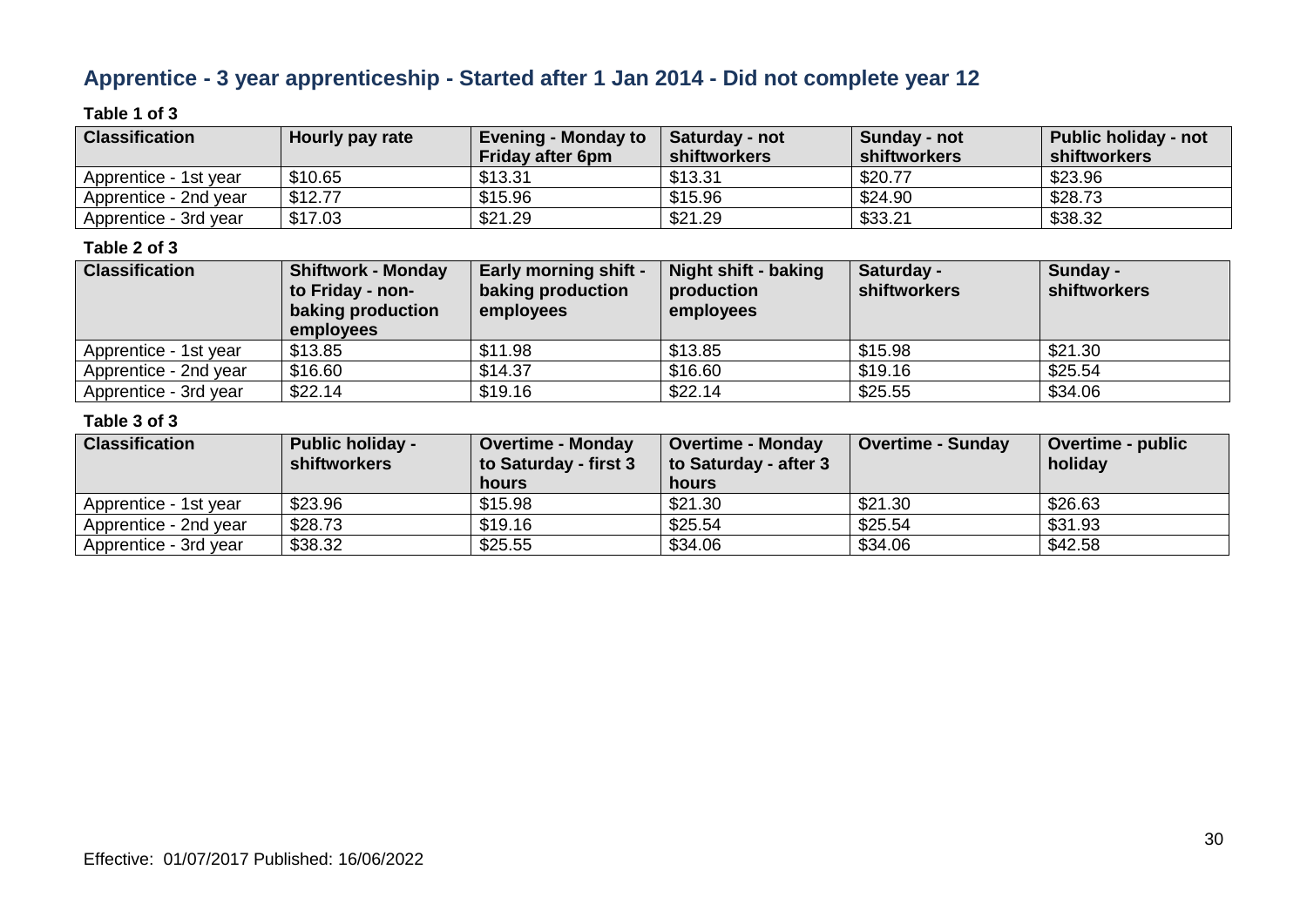### **Apprentice - 3 year apprenticeship - Started after 1 Jan 2014 - Completed year 12**

### **Table 1 of 3**

| <b>Classification</b>   | Hourly pay rate | <b>Evening - Monday to</b><br><b>Friday after 6pm</b> | Saturday - not<br><b>shiftworkers</b> | Sunday - not<br>shiftworkers | <b>Public holiday - not</b><br>shiftworkers |
|-------------------------|-----------------|-------------------------------------------------------|---------------------------------------|------------------------------|---------------------------------------------|
| l Apprentice - 1st vear | \$11.71         | \$14.64                                               | \$14.64                               | \$22.83                      | \$26.35                                     |
| Apprentice - 2nd year   | \$13.84         | \$17.30                                               | \$17.30                               | \$26.99                      | \$31.14                                     |
| Apprentice - 3rd year   | \$17.03         | \$21.29                                               | \$21.29                               | \$33.21                      | \$38.32                                     |

### **Table 2 of 3**

| <b>Classification</b> | <b>Shiftwork - Monday</b><br>to Friday - non-<br>baking production<br>employees | <b>Early morning shift -</b><br>baking production<br>employees | Night shift - baking<br>production<br>employees | Saturday -<br>shiftworkers | Sunday -<br>shiftworkers |
|-----------------------|---------------------------------------------------------------------------------|----------------------------------------------------------------|-------------------------------------------------|----------------------------|--------------------------|
| Apprentice - 1st year | \$15.22                                                                         | \$13.17                                                        | \$15.22                                         | \$17.57                    | \$23.42                  |
| Apprentice - 2nd year | \$17.99                                                                         | \$15.57                                                        | \$17.99                                         | \$20.76                    | \$27.68                  |
| Apprentice - 3rd year | \$22.14                                                                         | \$19.16                                                        | \$22.14                                         | \$25.55                    | \$34.06                  |

| <b>Classification</b> | <b>Public holiday -</b><br>shiftworkers | <b>Overtime - Monday</b><br>to Saturday - first 3 | <b>Overtime - Monday</b><br>to Saturday - after 3 | Overtime - Sunday | <b>Overtime - public</b><br>holiday |
|-----------------------|-----------------------------------------|---------------------------------------------------|---------------------------------------------------|-------------------|-------------------------------------|
|                       |                                         | hours                                             | hours                                             |                   |                                     |
| Apprentice - 1st year | \$26.35                                 | \$17.57                                           | \$23.42                                           | \$23.42           | \$29.28                             |
| Apprentice - 2nd year | \$31.14                                 | \$20.76                                           | \$27.68                                           | \$27.68           | \$34.60                             |
| Apprentice - 3rd year | \$38.32                                 | \$25.55                                           | \$34.06                                           | \$34.06           | \$42.58                             |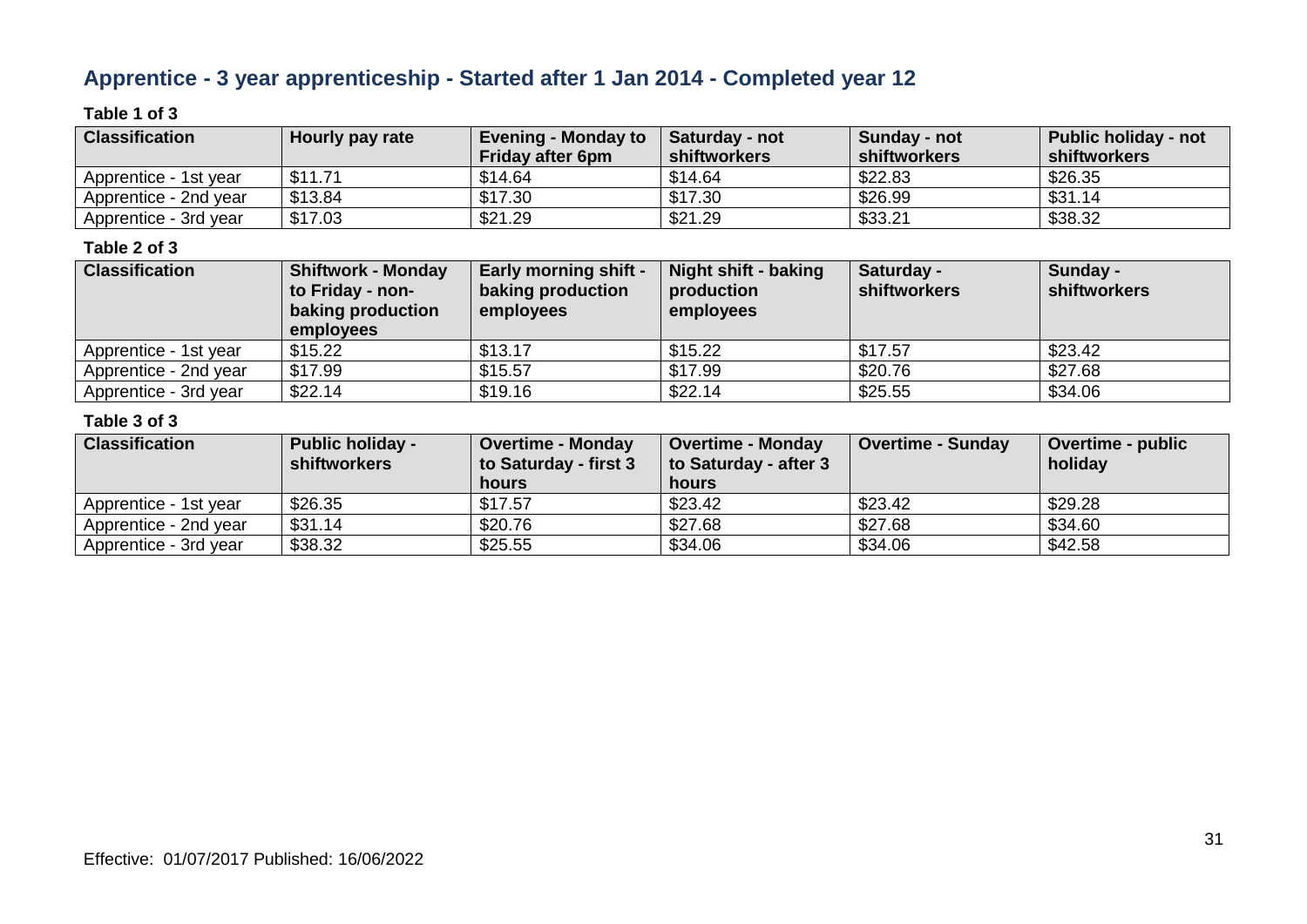### **Adult apprentice - 4 year apprenticeship - Started before 1 Jan 2014**

### **Table 1 of 3**

| <b>Classification</b> | Hourly pay rate | <b>Evening - Monday to</b><br><b>Friday after 6pm</b> | Saturday - not<br><b>shiftworkers</b> | Sunday - not<br>shiftworkers | Public holiday - not<br>shiftworkers |
|-----------------------|-----------------|-------------------------------------------------------|---------------------------------------|------------------------------|--------------------------------------|
| Apprentice - 1st year | \$10.65         | \$13.31                                               | \$13.31                               | \$20.77                      | \$23.96                              |
| Apprentice - 2nd year | \$12.77         | \$15.96                                               | \$15.96                               | \$24.90                      | \$28.73                              |
| Apprentice - 3rd year | \$17.03         | \$21.29                                               | \$21.29                               | \$33.21                      | \$38.32                              |
| Apprentice - 4th year | \$19.16         | \$23.95                                               | \$23.95                               | \$37.36                      | \$43.11                              |

### **Table 2 of 3**

| <b>Classification</b> | <b>Shiftwork - Monday</b><br>to Friday - non-<br>baking production<br>employees | <b>Early morning shift -</b><br>baking production<br>employees | Night shift - baking<br>production<br>employees | Saturday -<br><b>shiftworkers</b> | Sunday -<br>shiftworkers |
|-----------------------|---------------------------------------------------------------------------------|----------------------------------------------------------------|-------------------------------------------------|-----------------------------------|--------------------------|
| Apprentice - 1st year | \$13.85                                                                         | \$11.98                                                        | \$13.85                                         | \$15.98                           | \$21.30                  |
| Apprentice - 2nd year | \$16.60                                                                         | \$14.37                                                        | \$16.60                                         | \$19.16                           | \$25.54                  |
| Apprentice - 3rd year | \$22.14                                                                         | \$19.16                                                        | \$22.14                                         | \$25.55                           | \$34.06                  |
| Apprentice - 4th year | \$24.91                                                                         | \$21.56                                                        | \$24.91                                         | \$28.74                           | \$38.32                  |

| <b>Classification</b> | <b>Public holiday -</b><br>shiftworkers | <b>Overtime - Monday</b><br>to Saturday - first 3 | <b>Overtime - Monday</b><br>to Saturday - after 3 | Overtime - Sunday | <b>Overtime - public</b><br>holiday |
|-----------------------|-----------------------------------------|---------------------------------------------------|---------------------------------------------------|-------------------|-------------------------------------|
|                       |                                         | <b>hours</b>                                      | hours                                             |                   |                                     |
| Apprentice - 1st year | \$23.96                                 | \$15.98                                           | \$21.30                                           | \$21.30           | \$26.63                             |
| Apprentice - 2nd year | \$28.73                                 | \$19.16                                           | \$25.54                                           | \$25.54           | \$31.93                             |
| Apprentice - 3rd year | \$38.32                                 | \$25.55                                           | \$34.06                                           | \$34.06           | \$42.58                             |
| Apprentice - 4th year | \$43.11                                 | \$28.74                                           | \$38.32                                           | \$38.32           | \$47.90                             |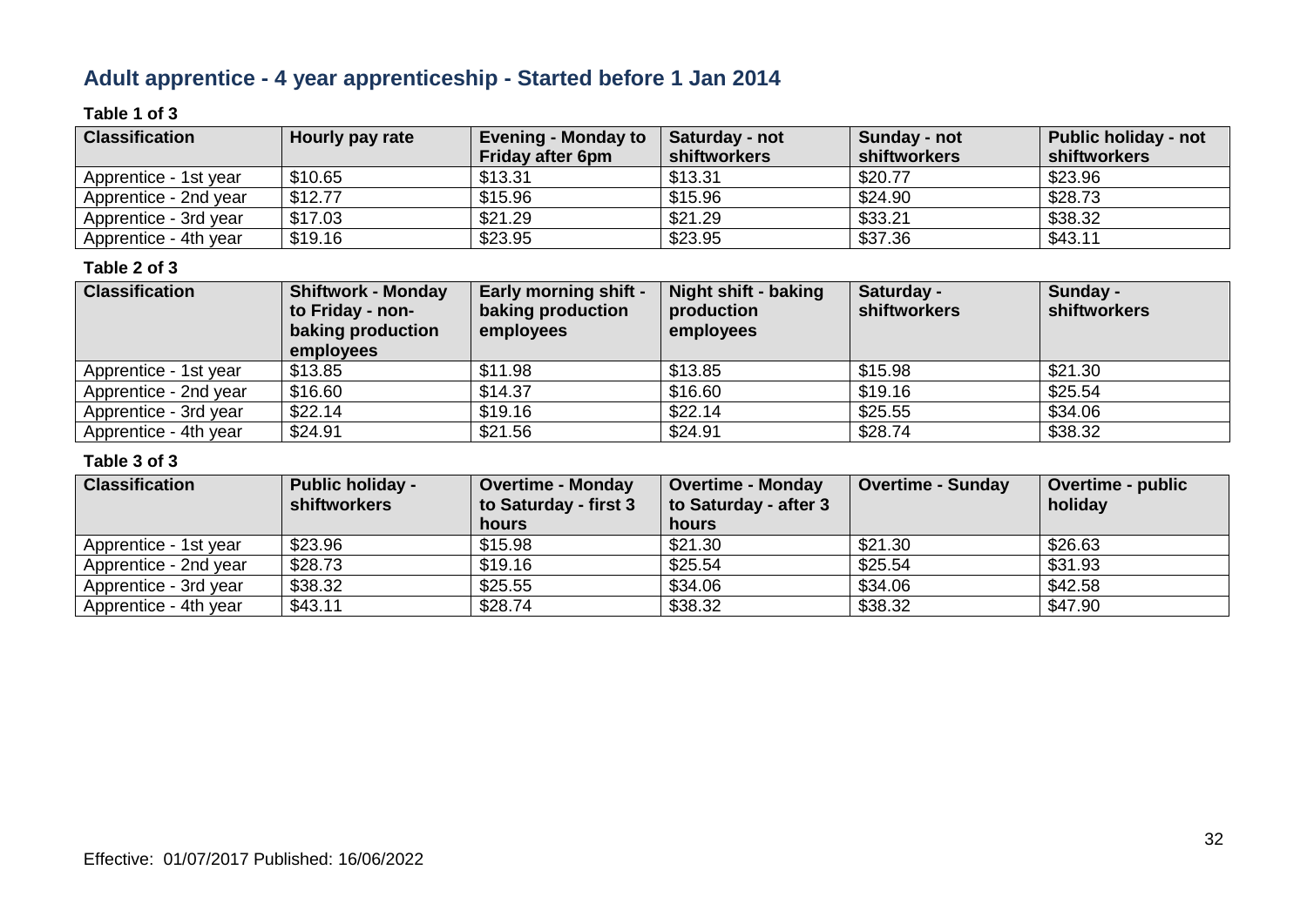### **Adult apprentice - 4 year apprenticeship - Started after 1 Jan 2014**

### **Table 1 of 3**

| <b>Classification</b> | Hourly pay rate | Evening - Monday to<br><b>Friday after 6pm</b> | Saturday - not<br><b>shiftworkers</b> | Sunday - not<br>shiftworkers | Public holiday - not<br>shiftworkers |
|-----------------------|-----------------|------------------------------------------------|---------------------------------------|------------------------------|--------------------------------------|
| Apprentice - 1st year | \$17.03         | \$21.29                                        | \$21.29                               | \$33.21                      | \$38.32                              |
| Apprentice - 2nd year | \$20.08         | \$25.10                                        | \$25.10                               | \$39.16                      | \$45.18                              |
| Apprentice - 3rd year | \$20.08         | \$25.10                                        | \$25.10                               | \$39.16                      | \$45.18                              |
| Apprentice - 4th year | \$20.08         | \$25.10                                        | \$25.10                               | \$39.16                      | \$45.18                              |

### **Table 2 of 3**

| <b>Classification</b> | <b>Shiftwork - Monday</b><br>to Friday - non-<br>baking production<br>employees | <b>Early morning shift -</b><br>baking production<br>employees | <b>Night shift - baking</b><br>production<br>employees | Saturday -<br><b>shiftworkers</b> | Sunday -<br>shiftworkers |
|-----------------------|---------------------------------------------------------------------------------|----------------------------------------------------------------|--------------------------------------------------------|-----------------------------------|--------------------------|
| Apprentice - 1st year | \$22.14                                                                         | \$19.16                                                        | \$22.14                                                | \$25.55                           | \$34.06                  |
| Apprentice - 2nd year | \$26.10                                                                         | \$22.59                                                        | \$26.10                                                | \$30.12                           | \$40.16                  |
| Apprentice - 3rd year | \$26.10                                                                         | \$22.59                                                        | \$26.10                                                | \$30.12                           | \$40.16                  |
| Apprentice - 4th year | \$26.10                                                                         | \$22.59                                                        | \$26.10                                                | \$30.12                           | \$40.16                  |

| <b>Classification</b> | <b>Public holiday -</b><br>shiftworkers | <b>Overtime - Monday</b><br>to Saturday - first 3 | <b>Overtime - Monday</b><br>to Saturday - after 3 | <b>Overtime - Sunday</b> | Overtime - public<br>holiday |
|-----------------------|-----------------------------------------|---------------------------------------------------|---------------------------------------------------|--------------------------|------------------------------|
|                       |                                         | <b>hours</b>                                      | hours                                             |                          |                              |
| Apprentice - 1st year | \$38.32                                 | \$25.55                                           | \$34.06                                           | \$34.06                  | \$42.58                      |
| Apprentice - 2nd year | \$45.18                                 | \$30.12                                           | \$40.16                                           | \$40.16                  | \$50.20                      |
| Apprentice - 3rd year | \$45.18                                 | \$30.12                                           | \$40.16                                           | \$40.16                  | \$50.20                      |
| Apprentice - 4th year | \$45.18                                 | \$30.12                                           | \$40.16                                           | \$40.16                  | \$50.20                      |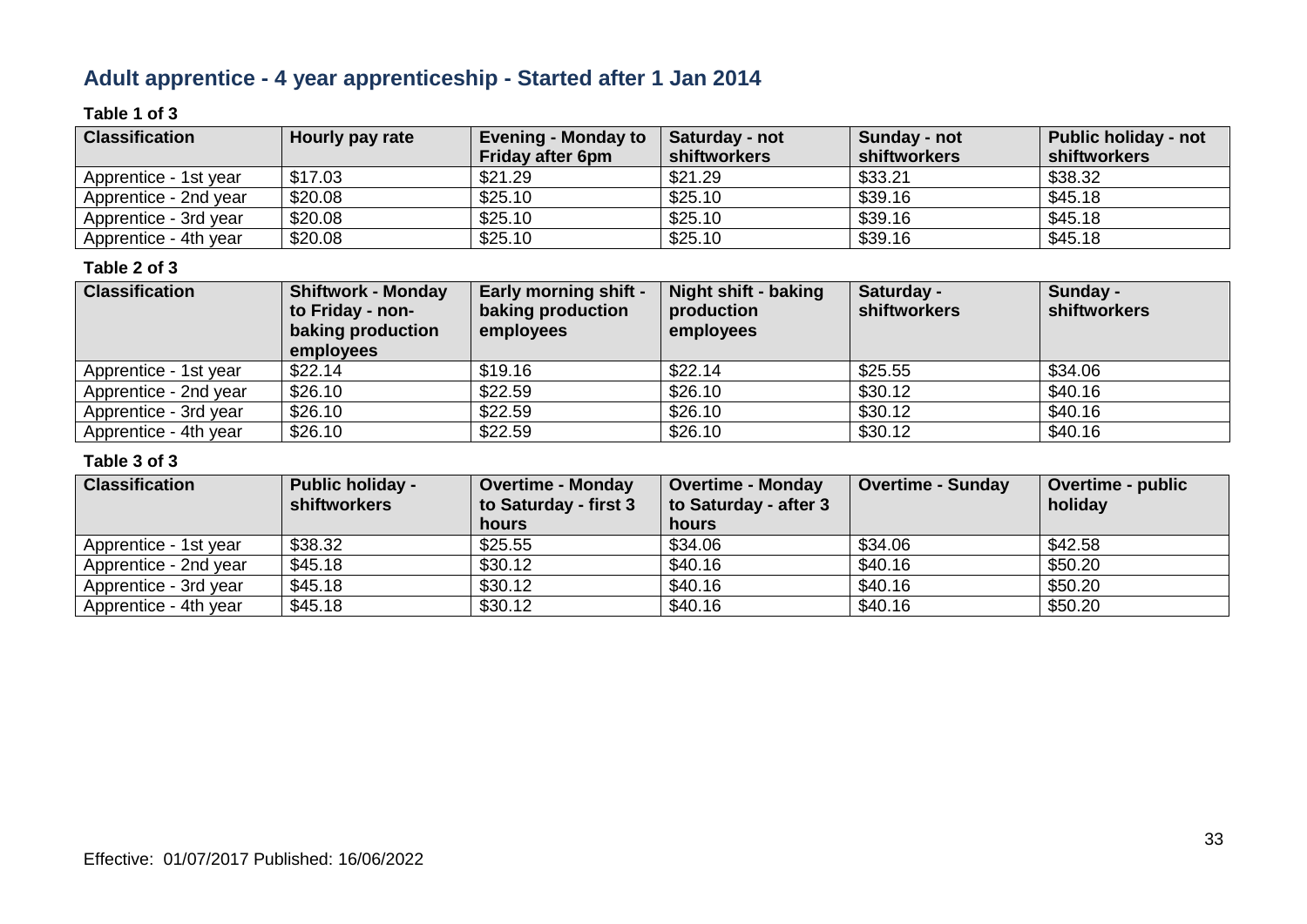### **Adult apprentice - 3 year apprenticeship - Started before 1 Jan 2014**

### **Table 1 of 3**

| <b>Classification</b> | Hourly pay rate | <b>Evening - Monday to</b><br>Friday after 6pm | <b>Saturday - not</b><br><b>shiftworkers</b> | Sunday - not<br>shiftworkers | <b>Public holiday - not</b><br>shiftworkers |
|-----------------------|-----------------|------------------------------------------------|----------------------------------------------|------------------------------|---------------------------------------------|
| Apprentice - 1st vear | \$10.65         | \$13.31                                        | \$13.31                                      | \$20.77                      | \$23.96                                     |
| Apprentice - 2nd year | \$12.77         | \$15.96                                        | \$15.96                                      | \$24.90                      | \$28.73                                     |
| Apprentice - 3rd year | \$17.03         | \$21.29                                        | \$21.29                                      | \$33.21                      | \$38.32                                     |

### **Table 2 of 3**

| <b>Classification</b> | <b>Shiftwork - Monday</b><br>to Friday - non-<br>baking production<br><b>employees</b> | <b>Early morning shift -</b><br>baking production<br>employees | Night shift - baking<br>production<br>employees | Saturday -<br><b>shiftworkers</b> | Sunday -<br>shiftworkers |
|-----------------------|----------------------------------------------------------------------------------------|----------------------------------------------------------------|-------------------------------------------------|-----------------------------------|--------------------------|
| Apprentice - 1st year | \$13.85                                                                                | \$11.98                                                        | \$13.85                                         | \$15.98                           | \$21.30                  |
| Apprentice - 2nd year | \$16.60                                                                                | \$14.37                                                        | \$16.60                                         | \$19.16                           | \$25.54                  |
| Apprentice - 3rd year | \$22.14                                                                                | \$19.16                                                        | \$22.14                                         | \$25.55                           | \$34.06                  |

| <b>Classification</b> | <b>Public holiday -</b><br><b>shiftworkers</b> | <b>Overtime - Monday</b><br>to Saturday - first 3 | <b>Overtime - Monday</b><br>to Saturday - after 3 | <b>Overtime - Sunday</b> | <b>Overtime - public</b><br>holiday |
|-----------------------|------------------------------------------------|---------------------------------------------------|---------------------------------------------------|--------------------------|-------------------------------------|
|                       |                                                | hours                                             | hours                                             |                          |                                     |
| Apprentice - 1st year | \$23.96                                        | \$15.98                                           | \$21.30                                           | \$21.30                  | \$26.63                             |
| Apprentice - 2nd year | \$28.73                                        | \$19.16                                           | \$25.54                                           | \$25.54                  | \$31.93                             |
| Apprentice - 3rd year | \$38.32                                        | \$25.55                                           | \$34.06                                           | \$34.06                  | \$42.58                             |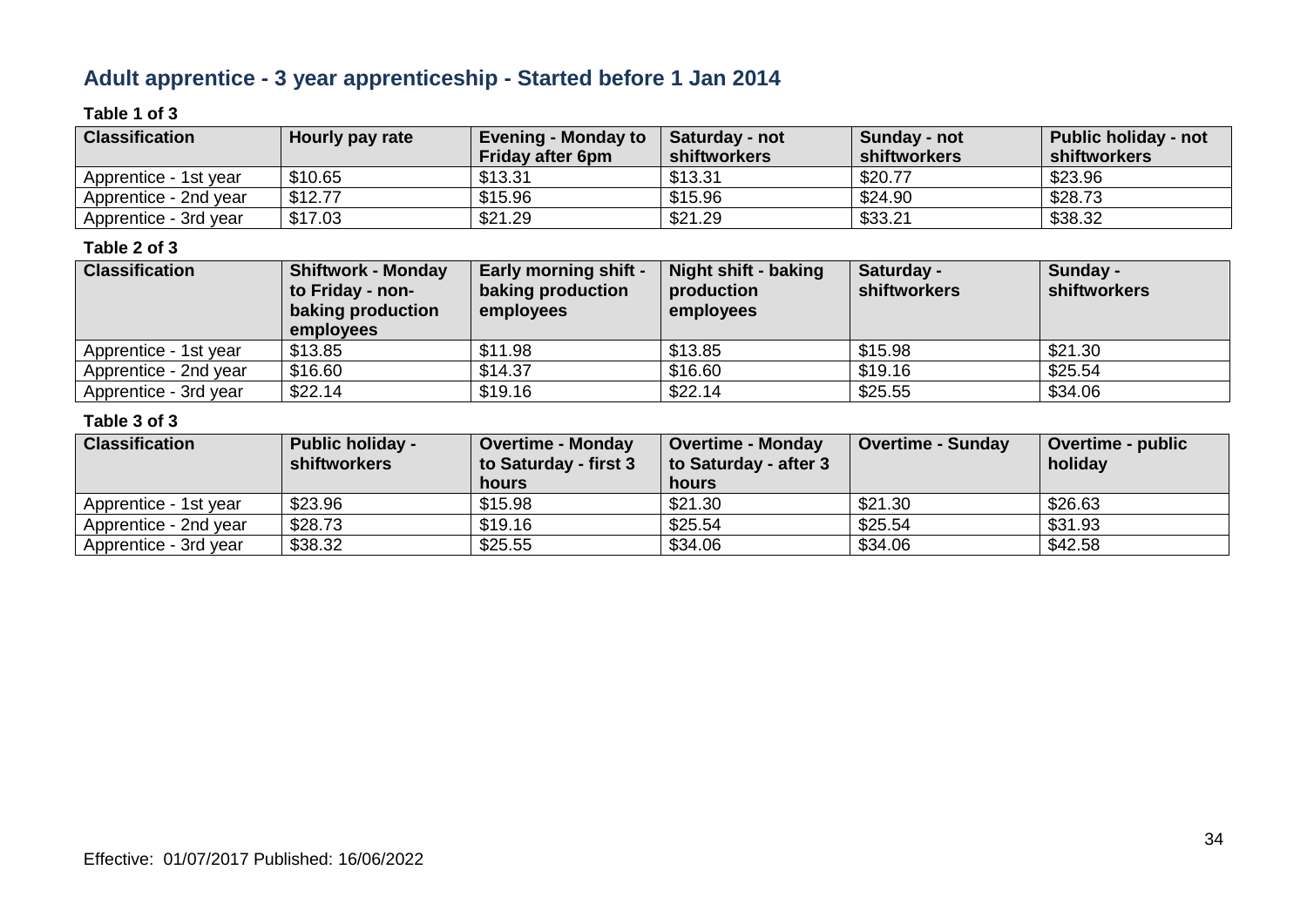### **Adult apprentice - 3 year apprenticeship - Started after 1 Jan 2014**

### **Table 1 of 3**

| <b>Classification</b> | Hourly pay rate | <b>Evening - Monday to</b><br><b>Friday after 6pm</b> | <b>Saturday - not</b><br><b>shiftworkers</b> | Sunday - not<br><b>shiftworkers</b> | <b>Public holiday - not</b><br>shiftworkers |
|-----------------------|-----------------|-------------------------------------------------------|----------------------------------------------|-------------------------------------|---------------------------------------------|
| Apprentice - 1st vear | \$17.03         | \$21.29                                               | \$21.29                                      | \$33.21                             | \$38.32                                     |
| Apprentice - 2nd year | \$20.08         | \$25.10                                               | \$25.10                                      | \$39.16                             | \$45.18                                     |
| Apprentice - 3rd year | \$20.08         | \$25.10                                               | \$25.10                                      | \$39.16                             | \$45.18                                     |

### **Table 2 of 3**

| <b>Classification</b> | <b>Shiftwork - Monday</b><br>to Friday - non-<br>baking production<br>employees | <b>Early morning shift -</b><br>baking production<br>employees | Night shift - baking<br>production<br>employees | Saturday -<br>shiftworkers | Sunday -<br>shiftworkers |
|-----------------------|---------------------------------------------------------------------------------|----------------------------------------------------------------|-------------------------------------------------|----------------------------|--------------------------|
| Apprentice - 1st year | \$22.14                                                                         | \$19.16                                                        | \$22.14                                         | \$25.55                    | \$34.06                  |
| Apprentice - 2nd year | \$26.10                                                                         | \$22.59                                                        | \$26.10                                         | \$30.12                    | \$40.16                  |
| Apprentice - 3rd year | \$26.10                                                                         | \$22.59                                                        | \$26.10                                         | \$30.12                    | \$40.16                  |

| <b>Classification</b> | <b>Public holiday -</b><br>shiftworkers | <b>Overtime - Monday</b><br>to Saturday - first 3 | <b>Overtime - Monday</b><br>to Saturday - after 3 | <b>Overtime - Sunday</b> | <b>Overtime - public</b><br>holiday |
|-----------------------|-----------------------------------------|---------------------------------------------------|---------------------------------------------------|--------------------------|-------------------------------------|
|                       |                                         | hours                                             | hours                                             |                          |                                     |
| Apprentice - 1st year | \$38.32                                 | \$25.55                                           | \$34.06                                           | \$34.06                  | \$42.58                             |
| Apprentice - 2nd year | \$45.18                                 | \$30.12                                           | \$40.16                                           | \$40.16                  | \$50.20                             |
| Apprentice - 3rd year | \$45.18                                 | \$30.12                                           | \$40.16                                           | \$40.16                  | \$50.20                             |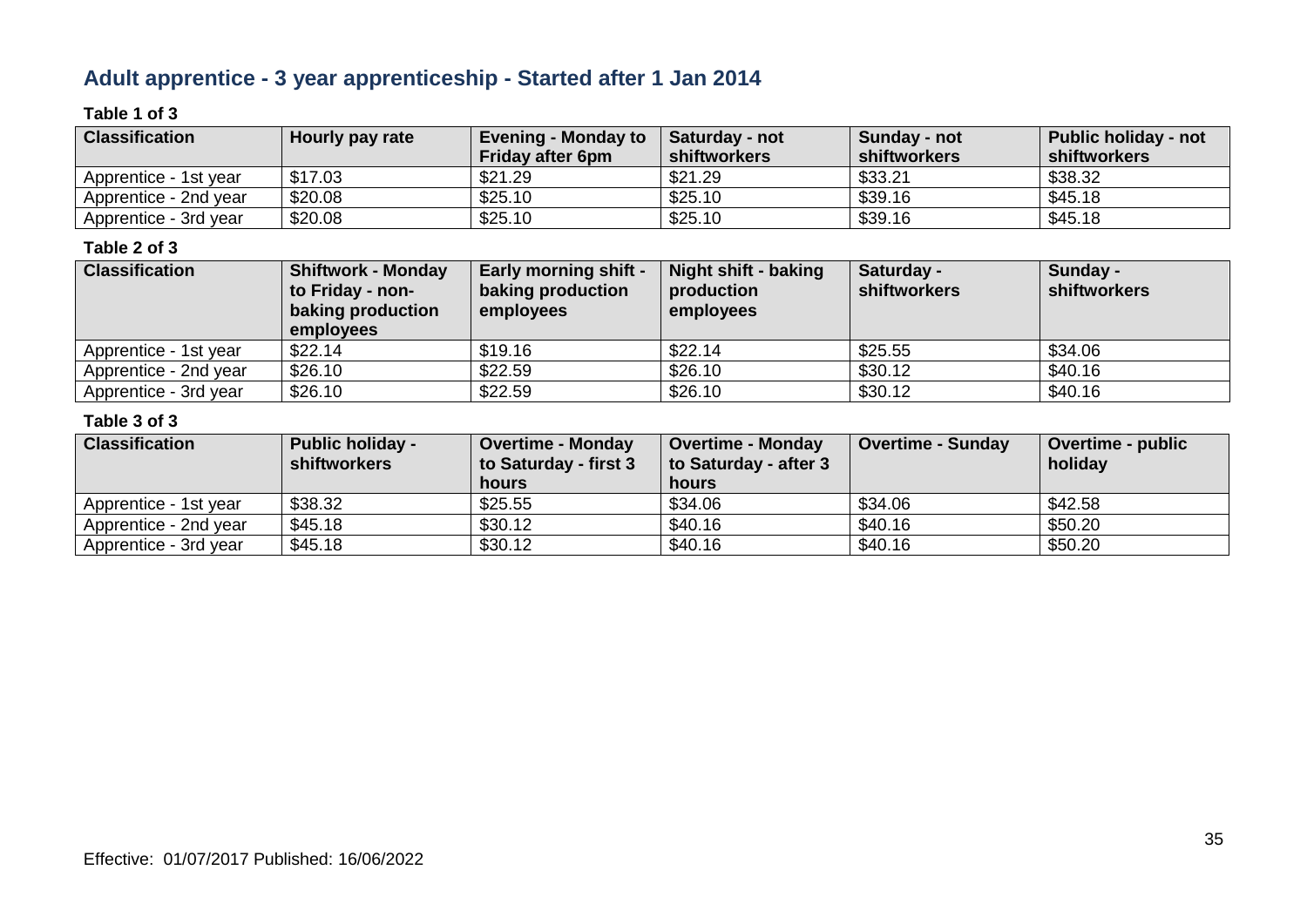### **Allowances**

| <b>Allowances</b>                                          | <b>Rate</b>                                                                                |
|------------------------------------------------------------|--------------------------------------------------------------------------------------------|
| Apprentice training fees and textbook costs reimbursement  | reimbursement of training fees for prescribed courses and the cost of prescribed           |
|                                                            | textbooks                                                                                  |
| Apprentice travel to block release training reimbursement  | reimbursement for the excess reasonable travel costs incurred in the course of travelling  |
|                                                            | to and from the training                                                                   |
| Cold work allowance - 0°C and above                        | \$0.28 per hour while so employed                                                          |
| Cold work allowance - below 0°C                            | \$0.71 per hour while so employed                                                          |
| District allowance - Broken Hill                           | \$0.91 per hour                                                                            |
| First aid allowance                                        | \$10.52 per week                                                                           |
| Laundry allowance - full-time employees                    | \$6.25 per week                                                                            |
| Laundry allowance - part-time & casual employees           | \$1.25 per shift                                                                           |
| Liquor licence allowance                                   | \$0.66 per hour up to a maximum of \$25.08 per week                                        |
| Meal allowance                                             | \$17.92 for the first meal and \$16.23 for an extra meal if overtime worked is more than 4 |
|                                                            | hours                                                                                      |
| Protective or special clothing reimbursement               | reimbursement for the cost of purchasing protective or special clothing such as a uniform, |
|                                                            | dress or other clothing and the cost of replacement items, when replacement is due to      |
|                                                            | normal wear and tear                                                                       |
| Recall allowance                                           | the appropriate rate for all hours worked with a minimum of 3 hours on each occasion       |
| Transport reimbursement - starting or finishing after 10pm | reimbursement for the cost of a taxi fare from the place of employment to the usual place  |
| or before 7am - normal means of transport unavailable      | of residence                                                                               |
| Vehicle allowance                                          | \$0.78 per km                                                                              |
| Working away from usual workplace - travelling time        | payment at the minimum hourly rate for time spent travelling in excess of time normally    |
| reimbursement - Monday to Saturday                         | spent travelling between home and the usual place of employment                            |
| Working away from usual workplace - travelling time        | payment at the minimum hourly rate + 50% for time spent travelling in excess of time       |
| reimbursement - Sunday and public holidays                 | normally spent travelling between home and the usual place of employment                   |
| Working away from usual workplace - excess fares           | reimbursement for the cost of any fares reasonably incurred in excess of those normally    |
| reimbursement                                              | incurred in travelling between home and the usual place of employment                      |
| Working away from usual workplace - excess travelling      | reimbursement of all additional transport costs                                            |
| costs reimbursement                                        |                                                                                            |

### **Disclaimer**

The Fair Work Ombudsman is committed to providing advice that you can rely on. You can find out more about accountability and what you can expect from us in our [Customer service charter](https://www.fairwork.gov.au/about-us/our-role-and-purpose/our-priorities/our-commitment-to-you#customer-service-charter) at [www.fairwork.gov.au/our-commitment-to-you.](http://www.fairwork.gov.au/our-commitment-to-you)